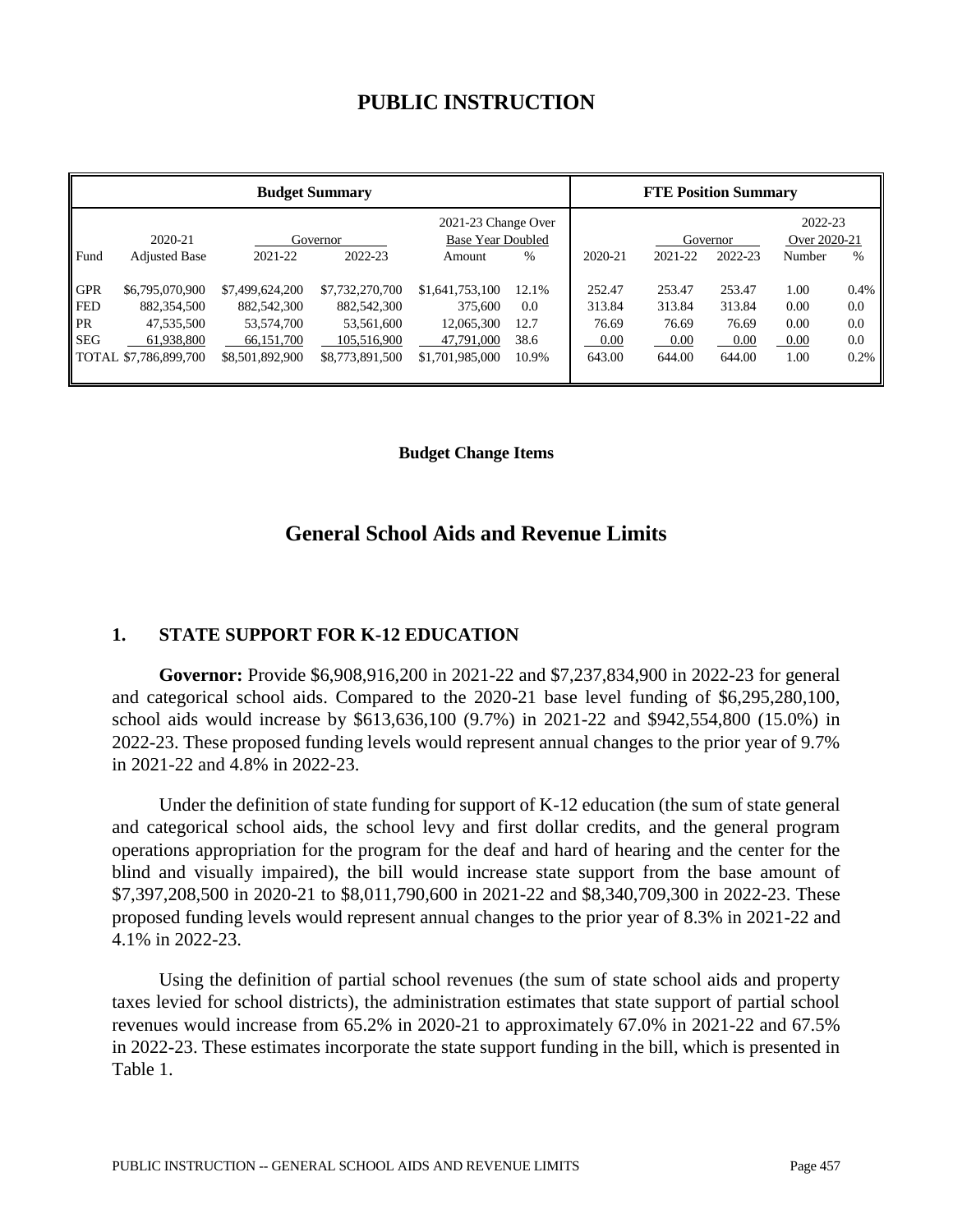#### **TABLE 1**

|                                  | 2020-21               | Governor        |                 |  |  |
|----------------------------------|-----------------------|-----------------|-----------------|--|--|
| <b>State Funding</b>             | <b>Base Year</b>      | 2021-22         | 2022-23         |  |  |
| <b>General School Aids</b>       | \$4,920,420,000       | \$5,141,830,000 | \$5,311,830,000 |  |  |
| Categorical Aids                 | 1,374,860,100         | 1,767,086,200   | 1,926,004,900   |  |  |
| <b>School Levy Tax Credit</b>    | 940,000,000           | 940,000,000     | 940,000,000     |  |  |
| <b>First Dollar Credit</b>       | 150,000,000           | 150,000,000     | 150,000,000     |  |  |
| <b>State Residential Schools</b> | 11,928,400            | 12,874,400      | 12,874,400      |  |  |
| Total                            | \$7,397,208,500       | \$8,011,790,600 | \$8,340,709,300 |  |  |
|                                  | Change to Prior Year: |                 |                 |  |  |
|                                  | Amount                | \$614,582,100   | \$328,918,700   |  |  |
|                                  | Percent               | 8.3%            | 4.1%            |  |  |
|                                  | Change to Base:       |                 |                 |  |  |
|                                  | Amount                | \$614,582,100   | \$943,500,800   |  |  |
|                                  | Percent               | 8.3%            | 12.8%           |  |  |
|                                  |                       |                 |                 |  |  |

## **State Support for K-12 Education**

Table 2 provides an outline of state support for K-12 education by individual fund source. Table 3 presents the Governor's funding recommendations for each general and categorical school aid program as compared to the 2020-21 base funding level. The Governor's recommendations relating to individual school aid programs are summarized in the items that follow.

#### **TABLE 2**

## **State Support for K-12 Education by Fund Source**

|                                        | 2020-21          |                 | Governor        |
|----------------------------------------|------------------|-----------------|-----------------|
|                                        | <b>Base Year</b> | 2021-22         | 2022-23         |
| <b>GPR</b>                             |                  |                 |                 |
| General School Aids                    | \$4,920,420,000  | \$5,141,830,000 | \$5,311,830,000 |
| <b>Categorical Aids</b>                | 1,317,068,400    | 1,707,394,500   | 1,828,460,400   |
| School Levy Tax Credit                 | 940,000,000      | 940,000,000     | 940,000,000     |
| <b>First Dollar Credit</b>             | 150,000,000      | 150,000,000     | 150,000,000     |
| <b>State Residential Schools</b>       | 11,928,400       | 12,874,400      | 12,874,400      |
| <b>GPR</b> Subtotal                    | \$7,339,416,800  | \$7,952,098,900 | \$8,243,164,800 |
| <b>PR</b>                              |                  |                 |                 |
| Categorical Aids                       | \$1,507,500      | \$1,707,500     | \$1,707,500     |
| <b>SEG</b>                             |                  |                 |                 |
| <b>Categorical Aids</b>                | \$56,284,200     | \$57,984,200    | \$95,837,000    |
| <b>Total State Support - All Funds</b> | \$7,397,208,500  | \$8,011,790,600 | \$8,340,709,300 |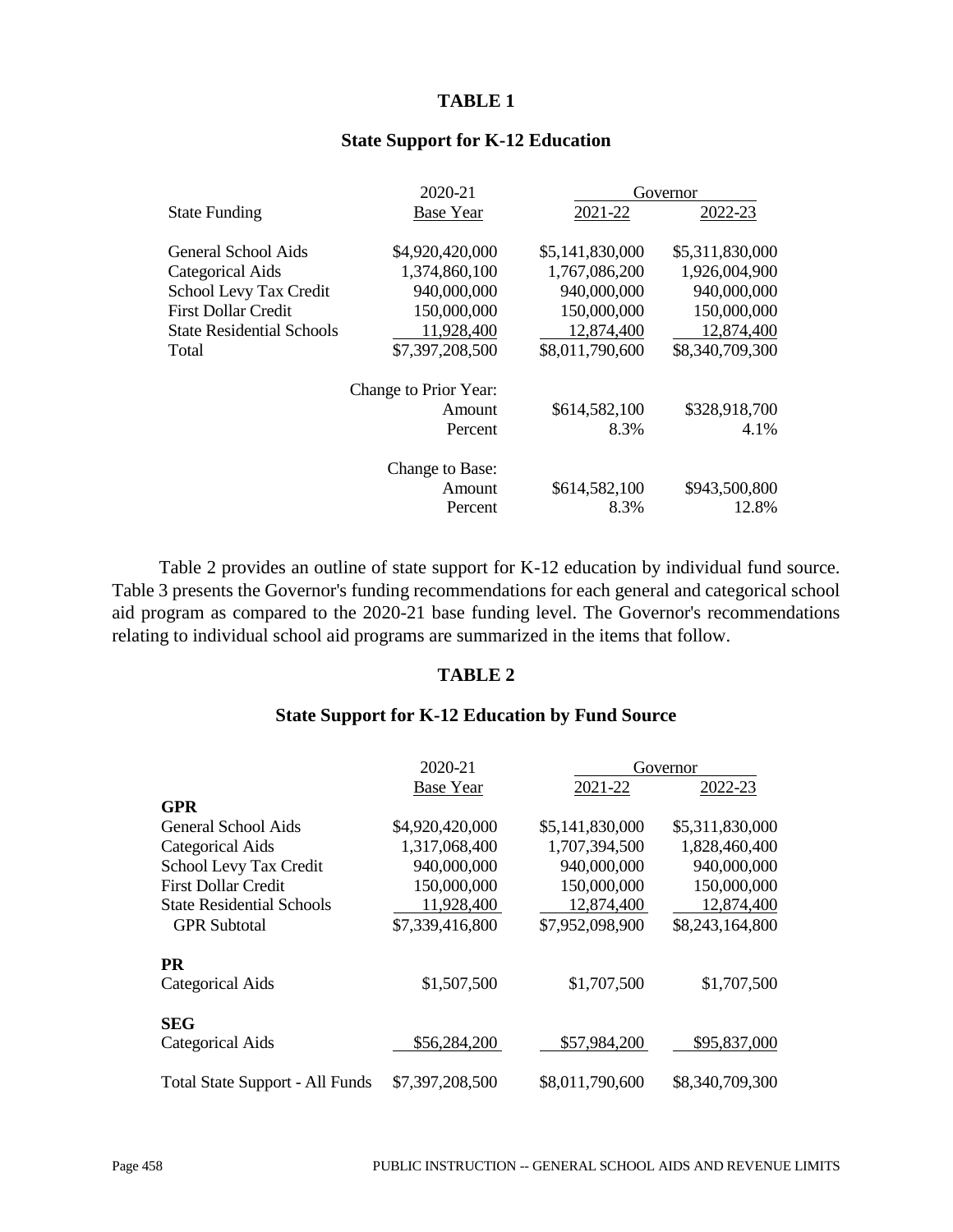#### **TABLE 3**

## **General and Categorical School Aid by Funding Source 2020-21 Base Year Compared to the Governor's Budget**

|            |                                                                           | 2020-21                       |                               | Governor                      | 2021-23 Change to<br><b>Base Year Doubled</b> |                 |
|------------|---------------------------------------------------------------------------|-------------------------------|-------------------------------|-------------------------------|-----------------------------------------------|-----------------|
| Agency     | Type and Purpose of Aid                                                   | <b>Base Year</b>              | 2021-22                       | 2022-23                       | Amount                                        | Percent         |
|            |                                                                           |                               |                               |                               |                                               |                 |
|            | <b>General Aid</b>                                                        |                               |                               |                               |                                               |                 |
| <b>DPI</b> | General School Aids                                                       | \$4,903,590,000               | \$5,125,000,000*              | \$5,295,000,000               | \$612,820,000                                 | 6.2%<br>$0.0\,$ |
|            | High Poverty Aid<br><b>Total General Aid</b>                              | 16,830,000<br>\$4,920,420,000 | 16,830,000<br>\$5,141,830,000 | 16,830,000<br>\$5,311,830,000 | $\theta$<br>\$612,820,000                     | 6.2%            |
|            |                                                                           |                               |                               |                               |                                               |                 |
|            | <b>Categorical Aid--GPR Funded</b>                                        |                               |                               |                               |                                               |                 |
| <b>DPI</b> | Per Pupil Aid                                                             | \$616,973,000                 | \$648,150,000                 | \$646,625,000                 | \$60,829,000                                  | 4.9%            |
|            | Supplemental Per Pupil Aid                                                | 2,500,000                     | $\theta$                      | $\Omega$                      | $-5,000,000$ $-100.0$                         |                 |
|            | <b>Special Education</b>                                                  | 450,276,200                   | 746,970,800                   | 863,166,300                   | 709,584,700                                   | 78.8            |
|            | High-Cost Special Education Aid<br>Spec. Ed. Transitions Incentive Grants | 9,353,800                     | 11,106,000                    | 17,158,700                    | 9,557,100                                     | 51.1            |
|            | <b>Transition Readiness Investment Grant</b>                              | 3,600,000                     | 3,600,000                     | 3,600,000<br>3,000,000        | $\overline{0}$<br>1,500,000                   | 0.0<br>50.0     |
|            |                                                                           | 1,500,000                     | 1,500,000                     |                               | $\overline{0}$                                | 0.0             |
|            | Achievement Gap Reduction<br>SAGE--Debt Service                           | 109,184,500<br>133,700        | 109,184,500<br>133,700        | 109,184,500<br>133,700        | $\Omega$                                      | 0.0             |
|            | Sparsity Aid                                                              | 24,813,900                    | 34,736,000                    | $\overline{0}$                | $-14,891,800$                                 | N.A.            |
|            | <b>Pupil Transportation</b>                                               | 24,000,000                    | 24,000,000                    | 24,000,000                    | $\overline{0}$                                | 0.0             |
|            | High-Cost Transportation Aid                                              | 13,500,000                    | 15,500,000                    | 15,500,000                    | 4,000,000                                     | 14.8            |
|            | English Learner (Bilingual-Bicultural) Aid                                | 8,589,800                     | 18,335,300                    | 26,877,000                    | 28,032,700                                    | 163.2           |
|            | <b>Tuition Payments</b>                                                   | 8,242,900                     | 8,242,900                     | 8,242,900                     | $\overline{0}$                                | 0.0             |
|            | Mental Health Collaboration Grants                                        | 6,500,000                     | 10,000,000                    | 10,000,000                    | 7,000,000                                     | 53.8            |
|            | Aid for School Mental Health Programs                                     | 6,000,000                     | 28,500,000                    | 30,000,000                    | 46,500,000                                    | 387.5           |
|            | Peer-to-Peer Suicide Prevention Grants                                    | 250,000                       | 250,000                       | 250,000                       | $\overline{0}$                                | 0.0             |
|            | <b>Head Start Supplement</b>                                              | 6,264,100                     | $\theta$                      | $\mathbf{0}$                  | $-12,528,200$                                 | N.A.            |
|            | <b>Educator Effectiveness Grants</b>                                      | 5,746,000                     | 5,746,000                     | 5,746,000                     | $\overline{0}$                                | 0.0             |
|            | School Lunch                                                              | 4,218,100                     | 4,218,100                     | 4,218,100                     | $\boldsymbol{0}$                              | 0.0             |
|            | County Children with Disabilities Educ. Boards                            | 4,067,300                     | 4,067,300                     | 4,067,300                     | $\overline{0}$                                | 0.0             |
|            | School Breakfast                                                          | 2,510,500                     | 4,970,000                     | 5,070,000                     | 5,019,000                                     | 100.0           |
|            | Supplemental Nutrition Aid                                                | $\mathbf{0}$                  | 2,432,000                     | 2,432,000                     | 4,864,000                                     | N.A.            |
|            | Peer Review and Mentoring                                                 | 1,606,700                     | 1,606,700                     | 1,606,700                     | $\mathbf{0}$                                  | 0.0             |
|            | Rural School Teacher Talent Pilot Program                                 | 1,500,000                     | 1,500,000                     | 1,500,000                     | $\overline{0}$                                | 0.0             |
|            | MPS Summer School Grant Program                                           | 1,400,000                     | 1,400,000                     | 1,400,000                     | $\Omega$                                      | 0.0             |
|            | Four-Year-Old Kindergarten Grants                                         | 1,350,000                     | 1,300,000                     | 650,000                       | $-750,000$                                    | $-27.8$         |
|            | School Day Milk                                                           | 1,000,000                     | 1,000,000                     | 1,000,000                     | $\overline{0}$                                | 0.0             |
|            | Robotics League Participation Grants                                      | 500,000                       | 500,000                       | 500,000                       | $\theta$                                      | 0.0             |
|            | Aid for Transportation--Open Enrollment                                   | 454,200                       | 1,099,900                     | 1,213,600                     | 1,405,100                                     | 154.7           |
|            | Gifted and Talented                                                       | 237,200                       | 237,200                       | 237,200                       | $\mathbf{0}$                                  | 0.0             |
|            | Supplemental Aid                                                          | 100,000                       | 100,000                       | 100,000                       | $\overline{0}$                                | 0.0%            |
|            | Out-Of-School-Time Program Grants                                         | $\boldsymbol{0}$              | $\overline{0}$                | 20,000,000                    | 20,000,000                                    | N.A.            |
|            | <b>Energy Efficiency Project Grants</b>                                   | $\boldsymbol{0}$              | 10,000,000                    | 10,000,000                    | 20,000,000                                    | N.A.            |
|            | <b>Driver Education Aid</b>                                               | $\boldsymbol{0}$              | $\boldsymbol{0}$              | 2,900,000                     | 2,900,000                                     | N.A.            |
|            | <b>Bilingual/ESL Licensure Grants</b>                                     | $\boldsymbol{0}$              | $\boldsymbol{0}$              | 750,000                       | 750,000                                       | N.A.            |
|            | Computer Science Licensure Grants                                         | $\boldsymbol{0}$              | 0                             | 750,000                       | 750,000                                       | N.A.            |
|            | Aid for Transportation--Early College Credit                              | $\boldsymbol{0}$              | 10,000                        | 10,000                        | 20,000                                        | N.A.            |
| <b>DCF</b> | <b>Head Start Supplement</b>                                              | $\boldsymbol{0}$              | 6,264,100                     | 6,264,100                     | 12,528,200                                    | N.A.            |
| <b>DOA</b> | Debt Service--Tech. Infrastructure Bonding                                | 696,500                       | 734,000                       | 307,300                       | $-351,700$                                    | $-25.2$         |
|            | <b>Total Categorical Aid--GPR Funded</b>                                  | \$1,317,068,400               | \$1,707,394,500               | \$1,828,460,400               | \$901,718,100                                 | 34.2%           |
|            | <b>Categorical Aid--PR Funded</b>                                         |                               |                               |                               |                                               |                 |
| DPI        | <b>AODA</b><br>Tribal Language Revitalization Grants                      | \$1,284,700                   | \$1,284,700                   | \$1,284,700<br>222,800        | \$0<br>$\mathbf{0}$                           | 0.0%<br>$0.0\,$ |
|            | Grants to Replace Race-Based Nicknames                                    | 222,800                       | 222,800<br>200,000            | 200,000                       | 400,000                                       | N.A.            |
|            | Total Categorical Aid--PR Funded                                          | 0<br>\$1,507,500              | \$1,707,500                   | \$1,707,500                   | \$400,000                                     | 13.3%           |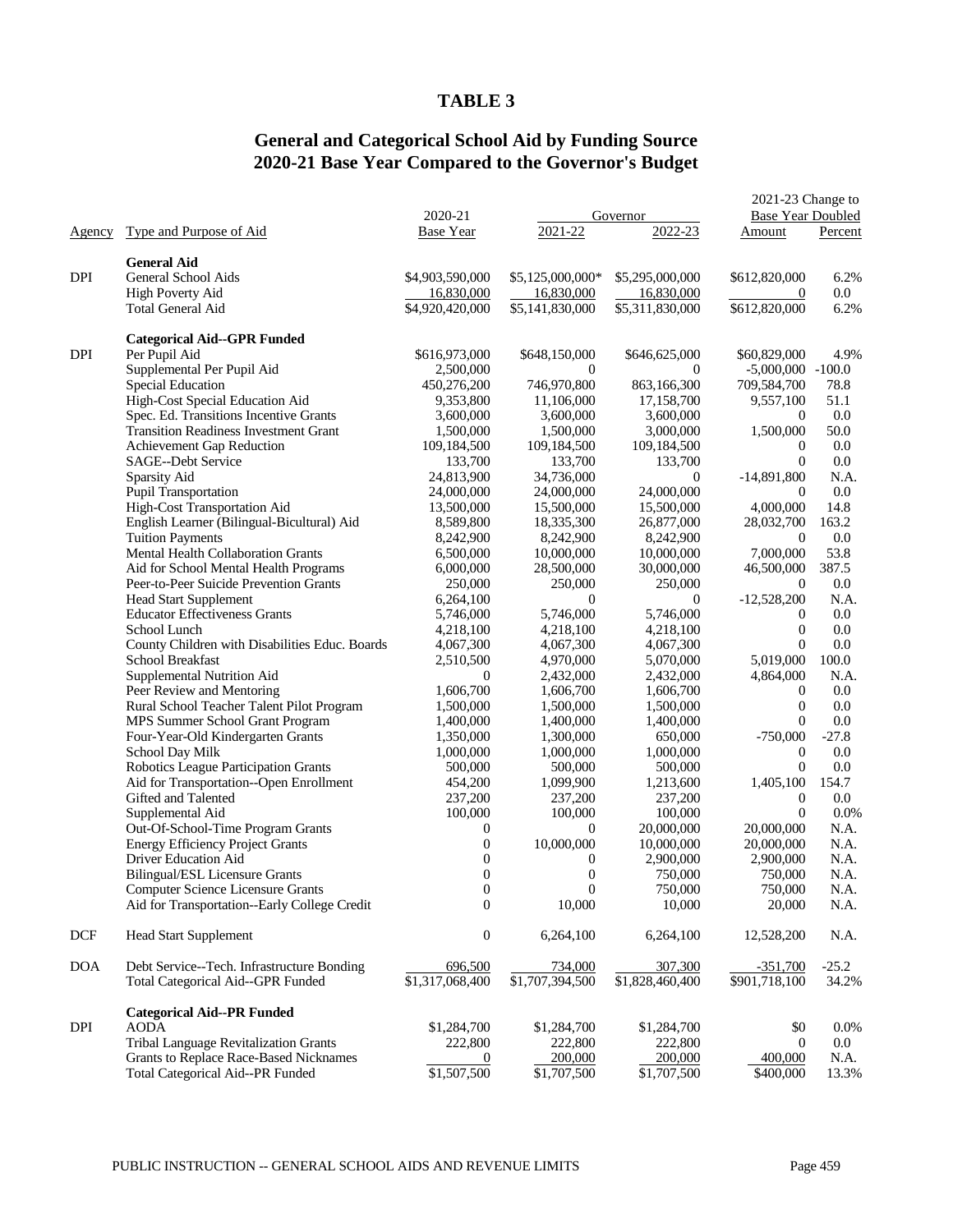| DPI        | <b>Categorical Aid--SEG Funded</b><br>School Library Aids<br>Sparsity Aid                                                                        | \$40,300,000<br>$\Omega$   | \$42,000,000               | \$45,000,000<br>34,852,800 | \$6,400,000<br>34,852,800 | 7.9%<br>N.A. |
|------------|--------------------------------------------------------------------------------------------------------------------------------------------------|----------------------------|----------------------------|----------------------------|---------------------------|--------------|
| <b>DOA</b> | Educ. Telecommunications Access Support<br>Total Categorical Aid--SEG Funded                                                                     | 15,984,200<br>\$56,284,200 | 15.984.200<br>\$57,984,200 | 15.984.200<br>\$95,837,000 | 0<br>\$41,252,800         | 0.0<br>36.6% |
|            | <b>Total Categorical Aid--All Funds</b>                                                                                                          | \$1,374,860,100            | \$1,767,086,200            | \$1,926,004,900            | \$943,370,900             | 34.3%        |
|            | Total School Aid--All Funds                                                                                                                      | \$6,295,280,100            | \$6,908,916,200            | \$7,237,834,900            | \$1,556,190,900           | 12.4%        |
|            | $*Defecto the total amount of fundamental thought of the ground, the formula for the 2021-22 global reason, does not include the 975 million in$ |                            |                            |                            |                           |              |

Agency Type and Purpose of Aid Base Year 2021-22 2022-23 Amount Percent

Reflects the total amount of funding to be distributed through the formula for the 2021-22 school year; does not include the \$75 million in funding appropriated in 2021-22 under the bill to buy back the current law delayed aid payment.

#### **2. GENERAL SCHOOL AID BASE FUNDING INCREASE**

GPR \$612,820,000

2021-23 Change to

2020-21 Governor Base Year Doubled

**Governor:** Provide \$221,410,000 in 2021-22 and \$391,410,000 in 2022-23 for general school aids. Base level funding is \$4,903,590,000. The general school aids appropriation funds equalization, integration, and special adjustment aid. This bill funding would represent an increase of 4.5% in 2021-22 and 3.3% in 2022-23 compared to the prior year.

#### **3. BUYBACK OF CURRENT LAW GENERAL SCHOOL AID PAYMENT DELAY** GPR \$75,000,000

**Governor:** Provide \$75,000,000 in 2021-22 for general school aids and, beginning in the 2021-22 school year, delete the current law provisions under which the state annually pays that amount of aid on a delayed basis on the fourth Monday in July of the following school year. (A technical correction would need to be made to treat the general aid appropriation as if there were no buyback so as to distribute the correct amount of funding for 2021-22 through the general aid formula.)

Under current law, equalization aid is distributed to districts according to the following payment schedule: 15% on the third Monday in September; 25% on the first Monday in December; 25% on the fourth Monday in March; and 35% on the third Monday in June. Total aid entitlements on each of the four dates are reduced by the percentage that generates the \$75 million amount for the school year, which is paid in the following July.

[Bill Section: 2180]

## **4. SPECIAL ADJUSTMENT AID**

**Governor:** Specify that special adjustment aid would be calculated based on 90% of a district's prior year general school aids payment for the distribution of general aid in 2021-22 and 2022-23 school years.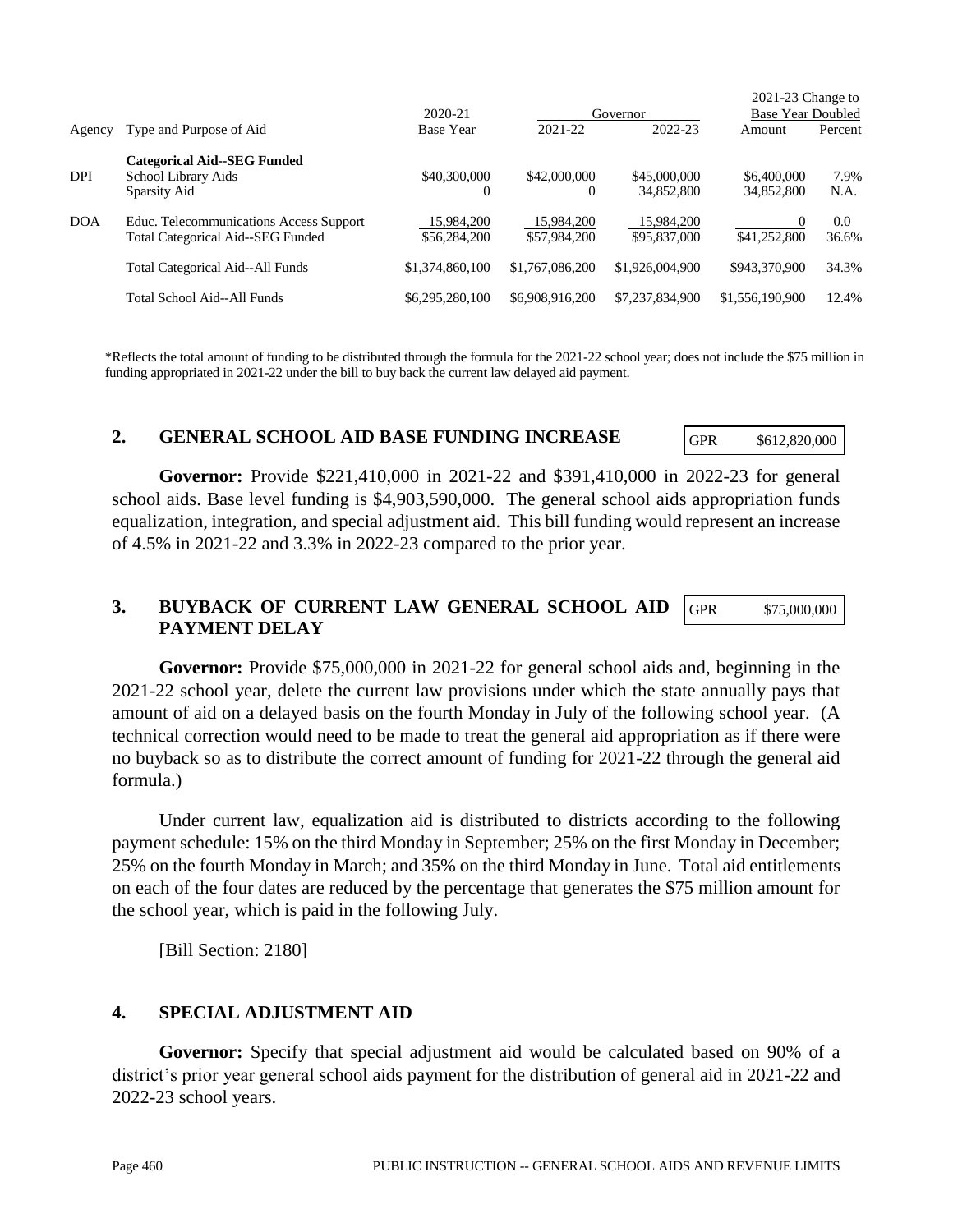Under current law, special adjustment aid is equal to the amount needed to make an eligible district's total general aid eligibility equal to 85% of the district's prior year general aid payment. This item would raise the percentage to 90%, further limiting year-to-year declines in a district's general aid payment for the two years specified.

[Bill Section: 9134(1)]

## **5. TWO-THIRDS FUNDING OF PARTIAL SCHOOL REVENUES**

Governor: Beginning in 2021-22, restore the requirement that that state fund two-thirds of K-12 partial school revenues and the associated statutory provisions that existed prior to its repeal in the 2003-05 biennial budget, as modified to reflect changes to K-12 funding provisions in the intervening time.

Define "partial school revenues" as the sum of state school aids, property taxes levied for school districts, and exempt property aid payments to school districts, less the following: (a) the amount of any revenue limit increase due to a school board's increasing the services that it provides by adding responsibility for providing a service transferred to it from another school board; (b) the amount of any revenue limit increase due to a school board increasing the services that it provides by adding responsibility for providing a service that is transferred to it from another governmental unit for a child with a disability or for a limited-English proficient pupil; (c) the amount of any revenue limit increase due to a district depositing funds into a specified capital improvement fund; (d) the amount of property taxes levied for community service activities; (e) an amount equal to the net general aid reduction to the Milwaukee Public Schools' aid entitlement related to the Milwaukee private school choice program; and (f) the amount by which the property tax levy for debt service on referenda-approved debt referendum exceeds \$490 million.

Define "state school aids" as the sum of the following: (a) the amounts appropriated under s. 20.255(2), which is the statutory subsection containing the aids for local educational programming, less the appropriations for high poverty aid, federal and program revenue aid appropriations, and the appropriations for the private school choice, independent charter school, and special needs scholarship programs, which are also under s. 20.255(2); (b) the general program operations appropriation for the program for the deaf and hard of hearing and the center for the blind and visually impaired; (c) the DOA appropriation for debt service costs for educational technology infrastructure financial assistance to school districts; (d) the amount, as determined by the DOA Secretary, in the DOA appropriation for telecommunications access for educational agencies allocated for payments to telecommunications providers under contracts with school districts and cooperative educational service agencies; and (e) the current law DPI appropriation for the Head Start supplement which would be transferred to the Department of Children and Families (DCF) under the bill.

Require the Departments of Public Instruction and Administration and the Legislative Fiscal Bureau to jointly certify, by May 15, 2022, and annually by May 15 thereafter, to the Joint Committee on Finance an estimate of the amount necessary to appropriate in the general school aids appropriation in the following school year to ensure that state school aids equal two-thirds of partial school revenues. Require the Joint Committee on Finance, by June 30, 2022, and biennially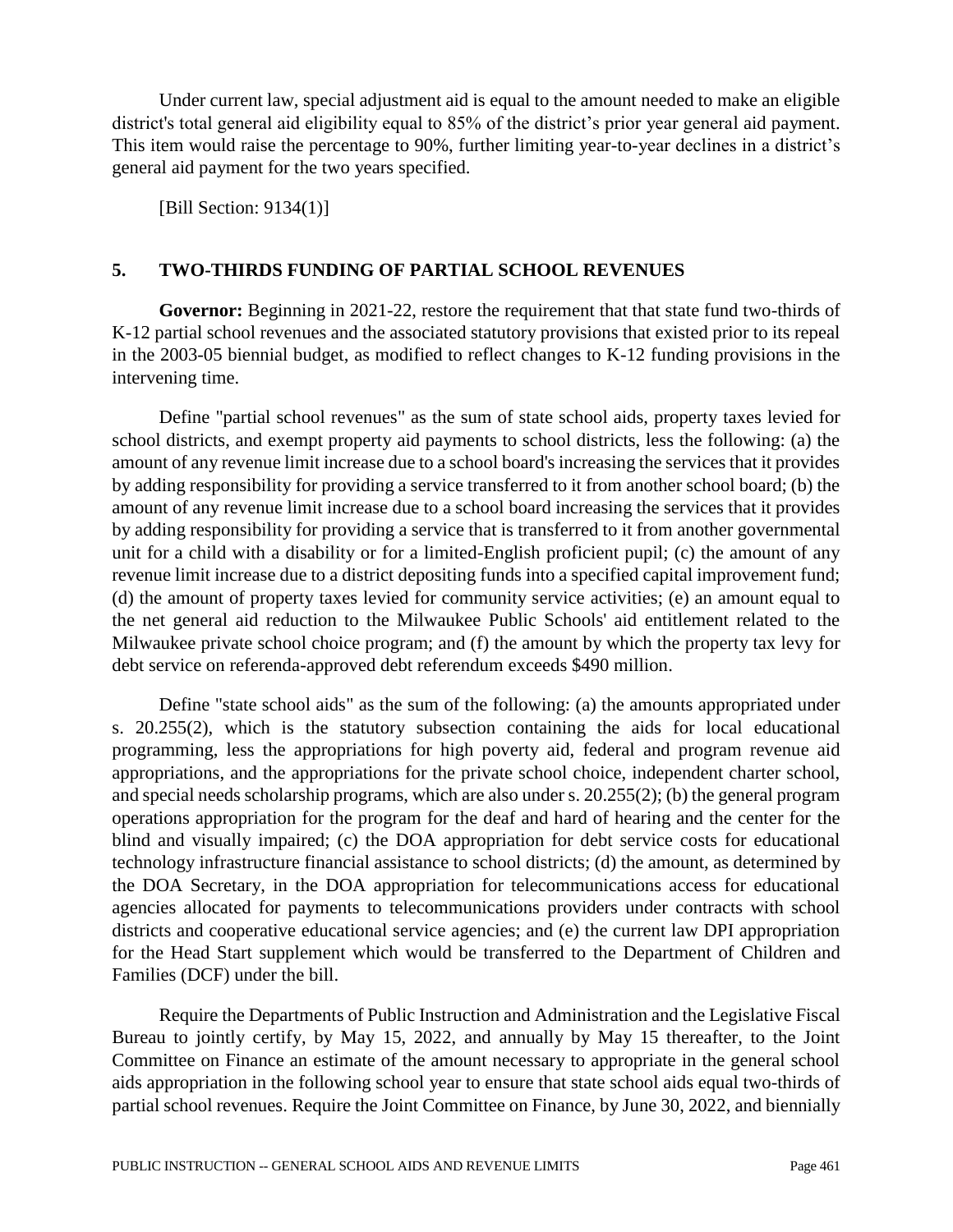by June 30 thereafter, to determine the amount appropriated in the general school aids appropriation in following school year. Modify the general school aids appropriation from a sum certain appropriation to a sum sufficient equal to the amount determined by law in the 2021-22 fiscal year and biennially thereafter, and equal to the amount determined by Joint Finance in the 2022-23 fiscal year and biennially thereafter.

[Bill Sections: 296 and 2175]

## **6. REVENUE LIMIT PER PUPIL ADJUSTMENT**

**Governor**: Set the per pupil adjustment under revenue limits at \$200 in 2021-22 and \$204 in 2022-23 and restore the pre-2009-10 inflationary adjustment beginning in 2023-24. Under the inflationary adjustment, the per pupil adjustment in 2023-24 would be the prior year per pupil amount (\$204) times the percentage change in the consumer price index.

Under revenue limits, the amount of revenue a school district can raise from general school aids, property taxes, and exempt property aids is restricted. A district's base revenue in a given year is equal to the restricted revenues received in the prior school year. Base revenue is divided by the average of the district's enrollments in the prior three years to determine its base revenue per pupil. In 2020-21, a \$179 per pupil adjustment was added to each district's base revenue per pupil to determine its current year revenue per pupil. Under current law, no per pupil adjustment will be made in 2021-22 and in each year thereafter. Current year revenue per pupil is then multiplied by the average of the district's enrollments in the current and prior two years to determine the district's initial revenue limit.

Prior to 2009-10, the per pupil adjustment was adjusted for inflation, using the percentage change, if positive, in the consumer price index for all urban consumers between the preceding March and second-preceding March. The following table shows the per pupil adjustment under the bill compared to current law.

## **Per Pupil Adjustment**

|             | 2020-21 | 2021-22 | 2022-23 |
|-------------|---------|---------|---------|
| Current Law | \$179   | \$0     | \$0     |
| <b>Bill</b> | 179     | 200     | 204     |

[Bill Sections: 2196 thru 2216]

## **7. LOW REVENUE ADJUSTMENT**

**Governor:** Set the low revenue adjustment amount under revenue limits at \$10,250 per pupil in 2021-22 and \$10,500 per pupil in 2022-23 and each year thereafter. Also, beginning in 2021-22, delete the statutory provisions generally restricting otherwise-eligible districts from any low revenue adjustment increases for three years after a failed operating referendum.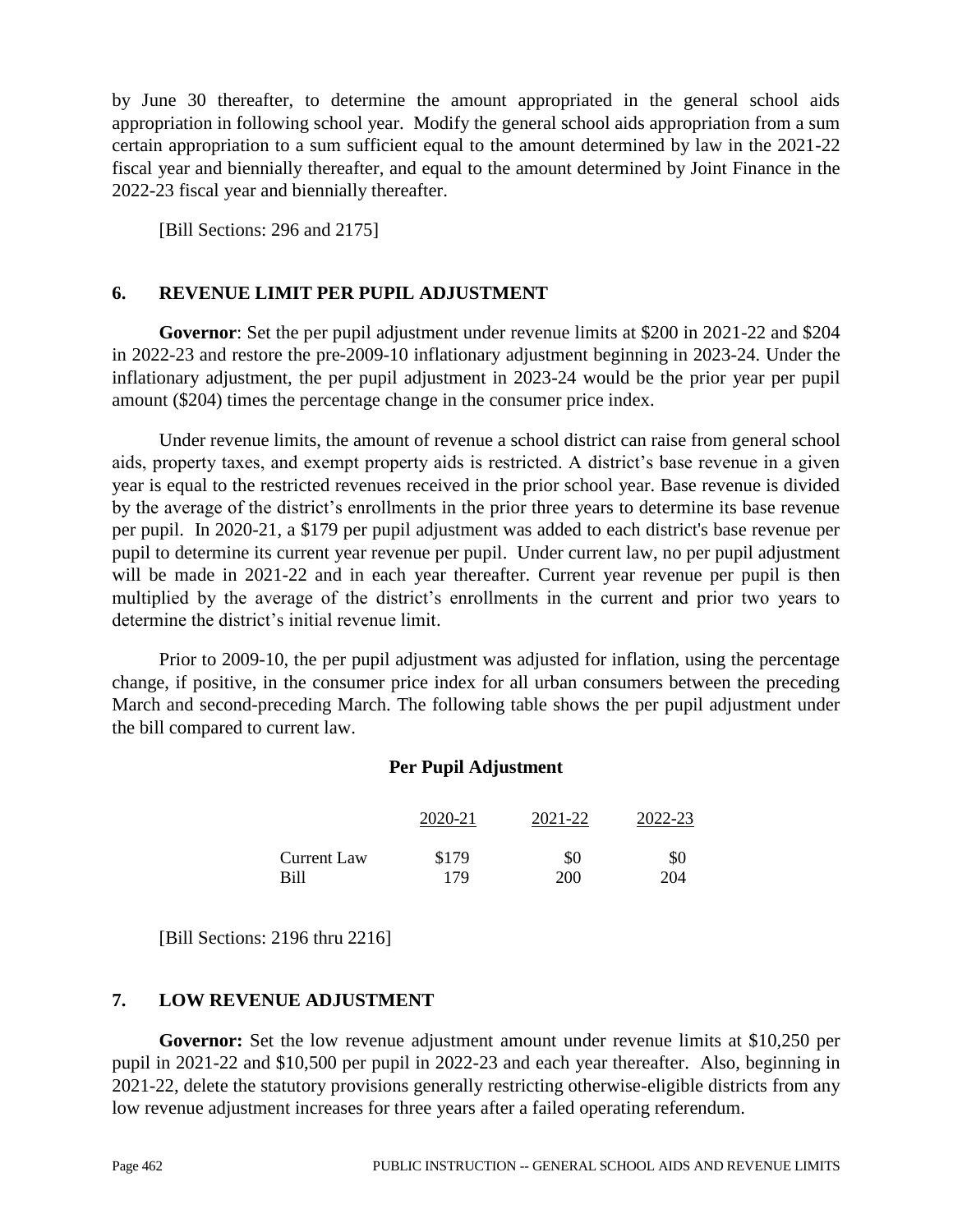Under the low revenue adjustment, if the sum of the base revenue per pupil and the revenue limit per pupil adjustment for a district is below the statutorily-specified amount, a district may increase its revenue to that amount. The low revenue adjustment amount in 2020-21 is \$10,000 per pupil, with the three-year exception for districts with failed referenda. Under current law, the low revenue adjustment amount will remain at \$10,000 per pupil in future years. The following table shows the low revenue adjustment amount under the bill compared to current law.

#### **Low Revenue Adjustment - Per Pupil Amount**

|             | 2020-21  | 2021-22  | 2022-23  |
|-------------|----------|----------|----------|
| Current Law | \$10,000 | \$10,000 | \$10,000 |
| Bill        | \$10,000 | \$10,250 | \$10,500 |

[Bill Sections: 2192 thru 2194 and 9334(1)]

## **8. REVENUE LIMIT ENROLLMENT FOR THE 2020-21 SCHOOL YEAR**

**Governor:** Specify that for calculating a school district's revenue limit for the 2021-22, 2022-23, and 2023-24 school years, the number of pupils enrolled in the district in the 2020-21 school year is the sum of the following: (a) the greater of the number of pupils enrolled in the district's September enrollment count in the 2019-20 school year or in the 2020-21 school year; and (b) the greater of 40% of the district's summer enrollment in the 2019-20 school year or in the 2020-21 school year.

For revenue limit purposes, a district's enrollment is the sum of its pupil count taken on the third Friday in September plus 40% of its full-time equivalent summer enrollment. A three-year rolling average of a district's enrollment is used to calculate its revenue limit. For example, for the 2020-21 revenue limit, the average of the 2017, 2018, and 2019 enrollments is used to calculate the 2019-20 base year revenue per pupil. Then, the average of the 2018, 2019, and 2020 enrollments is used to calculate the 2020-21 current year revenue per pupil.

[Bill Section: 2190]

## **9. FOUR-YEAR-OLD KINDERGARTEN MEMBERSHIP**

**Governor:** Specify that a four-year-old kindergarten (K4) pupil enrolled in a program that requires full-day attendance by the pupil for five days a week would be counted as 1.0 pupil for membership purposes, beginning with the distribution of school aid in, and the calculation or revenue limits for 2022-23. This membership change would apply to school district revenue limits and general aid and payments to schools in private school choice programs and the independent charter school program.

Under current law, a K4 pupil is counted as 0.5 member if the pupil attends for at least 437 hours, unless the program provides at least 87.5 additional hours of outreach activities, in which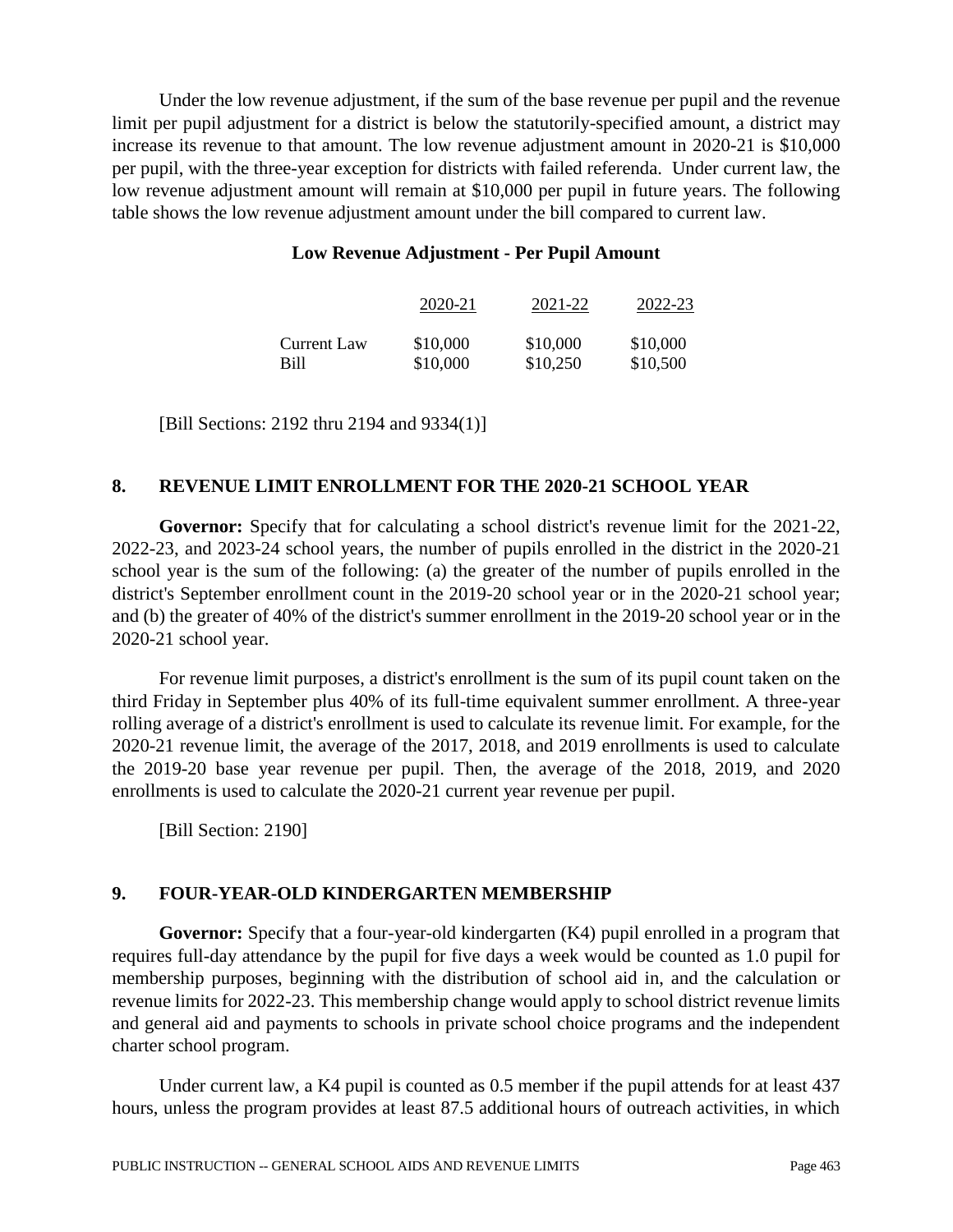case the pupil is counted as 0.6 member. Under the bill, a K4 pupil enrolled in a program requiring less than full-day attendance by the pupil for five days a week would be counted as 0.5 or 0.6 member, depending on whether the additional outreach is provided.

[Bill Sections: 2166 thru 2168 and 9334(4)]

## **Categorical Aids**

## **1. SPECIAL EDUCATION**

**Governor:** Provide \$296,694,600 in 2021-22 and \$412,890,100 in 2022-23 for special education categorical aid, and modify the appropriation from sum certain to be a sum sufficient appropriation paying 45% of eligible costs in 2021-22 and 50% in 2022-23 and annually thereafter. Base level funding is \$450,276,200, which DPI estimates will reimburse approximately 28.2% of eligible costs in 2020-21.

[Bill Sections: 299, 1970, and 1971]

## **2. HIGH COST SPECIAL EDUCATION AID**

**Governor:** Provide \$1,752,200 in 2021-22 and \$7,804,900 in 2022-23 for high cost special education aid. It is estimated that this funding would increase the proration rate to 40% in 2021- 22 and 60% in 2022-23. Base level funding is \$9,353,800, which DPI estimates will reimburse approximately 31% of eligible costs in 2020-21.

Under current law, applicants are eligible for high-cost aid for 90% of non-administrative costs above \$30,000 for an individual pupil in the previous school year, if the costs were not reimbursed by state special education categorical aid, federal Individual with Disabilities Education Act (IDEA), or the federal Medicaid program. If funding is insufficient, payments are prorated.

#### **3. SPECIAL EDUCATION TRANSITION READINESS GRANT** GPR \$1,500,000

**Governor:** Provide \$1,500,000 in 2022-23 above base level funding of \$1,500,000 for competitive grants for special education workforce transition support services.

Under current law, school districts and independent charter schools are eligible for grants of \$25,000 to \$100,000 for the following expenses: (a) transportation for pupils to work-based learning experiences; (b) professional development for instructors related to special education transitions; and (c) school staff to help pupils with disabilities transition into the workforce.

GPR \$709,584,700

GPR \$9,557,100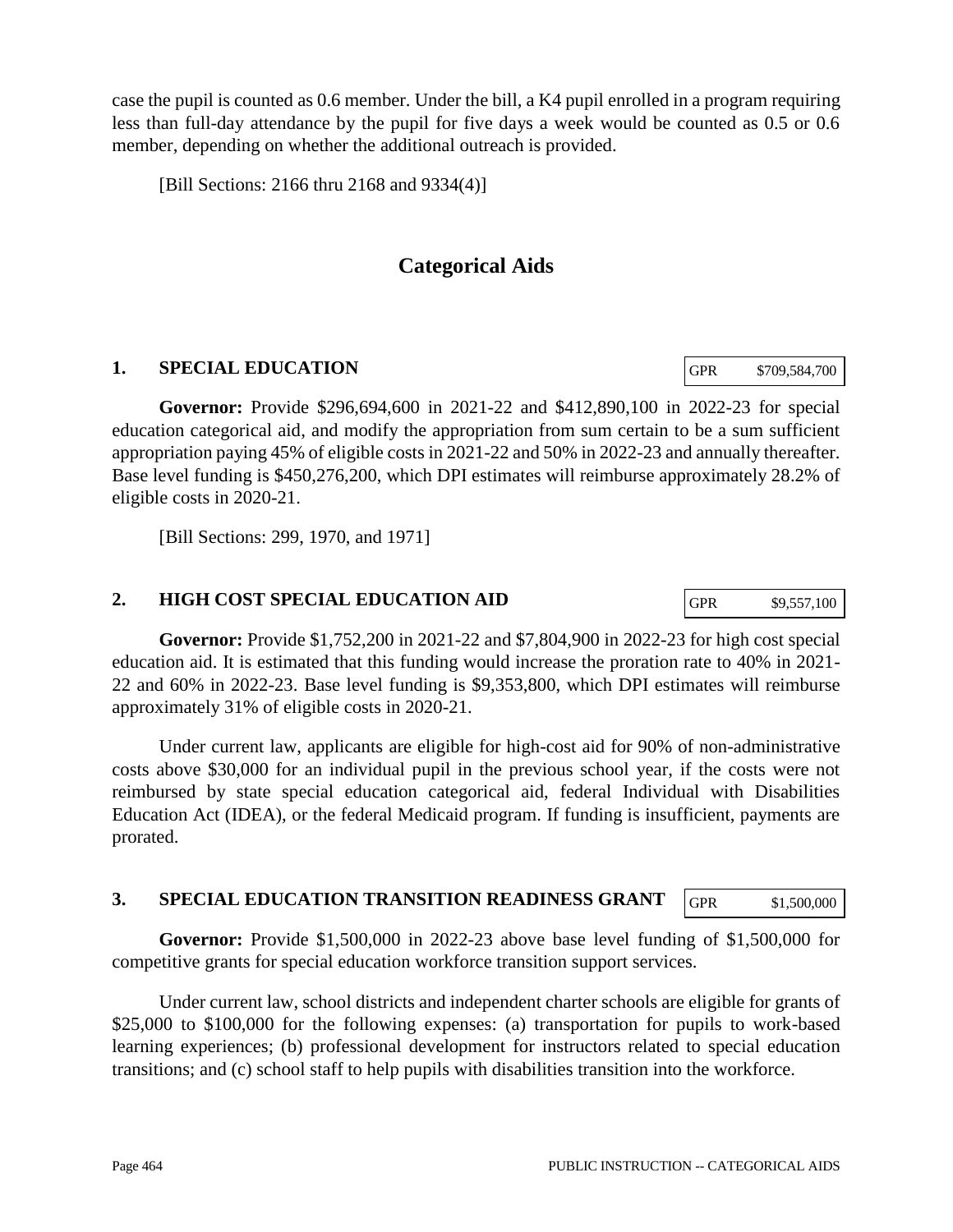#### **4. COUNTY CHILDREN WITH DISABILITIES EDUCATION BOARD AID**

**Governor:** Specify that county children with disabilities education boards (CCDEBs) would be eligible to receive state aid on behalf of pupils with disabilities who are attending a school district under the full-time open enrollment program but are solely enrolled in a special education program provided by the CCDEB in the same manner as they receive state aid on behalf of pupils attending school in their district of residence who are solely enrolled in the CCDEB. Under current law, aid is calculated by determining the percentage of a district's shared costs that it would receive from state general aids if its membership included each pupil residing in the district who is fully enrolled in a CCDEB and the district's shared costs were increased by the costs of the CCDEB program for all pupils participating in the CCDEB program who are residents of the school district, and multiplying the costs of the CCDEB program by that percentage.

Additionally, specify that costs of the CCDEB program for pupils with disabilities who are attending a school district under the full-time open enrollment program but are solely enrolled in a special education program provided by the CCDEB would be excluded from the calculation of a school district's base revenue per member, in the same manner as for pupils attending school in their district of residence who are solely enrolled the CCDEB.

Fiscally independent CCDEBs, which fund the local share of their educational programs through the county property tax levy, receive state aid. The state provides aid for pupils enrolled solely in CCDEB-operated programs and for costs incurred by CCDEBs for pupils jointly enrolled in school district and CCDEB programs. There are three fiscally independent CCDEBs in the state, located in Brown, Calumet, and Walworth counties.

These provisions would have the effect of modifying current law so that for pupils who open enroll into another school district in order to attend a CCDEB, state aid for the CCDEB and the effect of the pupil's enrollment on the school district would be calculated as if the pupil was enrolled in their district of attendance.

[Bill Sections: 2178 and 2195]

#### **5. PER PUPIL AID**

GPR \$60,829,000

**Governor:** Provide \$31,177,000 in 2021-22 and \$29,652,000 in 2022-23 above base level funding of \$616,973,000 for per pupil aid.

Each school district receives a statutorily-specified, flat per pupil aid payment, outside of revenue limits, from the sum sufficient appropriation for per pupil aid. Under current law this payment is \$742 per pupil in 2020-21 and each year thereafter. A district's current three-year rolling average pupil count under revenue limits is used to calculate the aid payment.

There are three components in the bill relating to per pupil aid. The funding levels for each, and in total, are based on the administration's enrollment estimates of 829,096 pupils in 2021-22 and 827,146 pupils in 2022-23. These estimates include the effect of separate bill provisions that would modify the enrollment used for revenue limit purposes.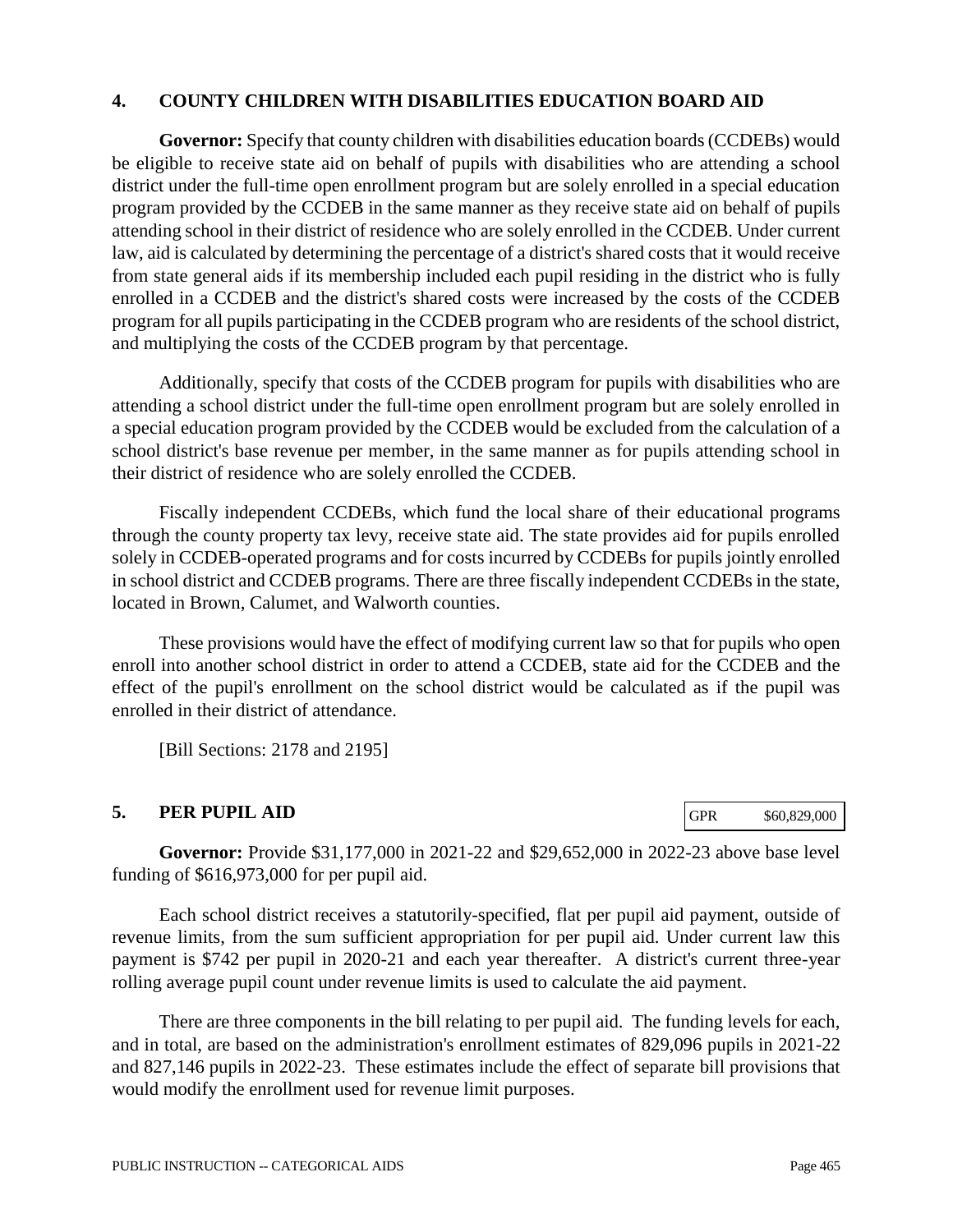*a. Current payment reestimate.* Delete \$1,783,800 in 2021-22 and \$3,230,700 in 2022- 23 as a reestimate of payments using the current payment amount.

*b. Per pupil payment increase.* Provide \$6,632,800 in 2021-22 and \$6,617,200 in 2022- 23 to increase the per pupil payment from \$742 in 2020-21 to \$750 in 2021-22 and each year thereafter.

*c. Additional payment for economically disadvantaged pupils*. Provide \$26,328,000 in 2021-22 and \$26,265,500 in 2022-23 for an additional \$75 per pupil payment for economically disadvantaged pupils, beginning in the 2021-22 school year. These funding levels would provide aid for 351,039 pupils in 2021-22 and 350,214 pupils in 2022-23.

Define "economically disadvantaged pupil" as a pupil that satisfies either the income eligibility criteria for a free or reduced-price lunch under federal law or other measures of poverty, as determined by the Department. (In 2020-21, a family of four qualifies for a free or reducedprice lunch with an income of less than \$48,470.) Specify that, in the 2021-22 and 2022-23 school years, each district be paid an amount equal to the district's enrollment multiplied by the district's rate of economically disadvantaged pupils in the 2019-20 school year multiplied by \$75. Define "rate of economically disadvantaged pupils" as the number of economically disadvantaged pupils enrolled in a district divided by the number of pupils enrolled in the district. Specify that, beginning in the 2023-24 school year, the rate of economically disadvantaged pupils for this calculation would be the figure from the previous school year, rather than from the 2019-20 school year.

[Bill Sections: 1927 thru 1931 and 9134(2)]

# **6. SUPPLEMENTAL PER PUPIL AID**

**Governor:** Delete \$2,500,000 annually and the appropriation and program statutes for supplemental per pupil aid.

As passed by the Legislature in the 2019-21 budget bill, supplemental per pupil aid was intended to provide additional per pupil aid to higher-value districts. As vetoed by the Governor, a school district is eligible for this aid and DPI must pay each eligible school district an amount. DPI distributes this aid by dividing the amount appropriated by the statewide current-year three year average enrollment under revenue limits and distributing the aid to all districts on a per pupil basis. In 2020-21, districts will receive an estimated \$3 per pupil from this appropriation.

[Bill Sections: 297 and 1933]

# **7. PER PUPIL AID -- CLARIFY CURRENT LAW**

**Governor:** Delete obsolete statutory language relating to the delayed payment of per pupil aid for the 2015-16 school year.

GPR  $-$  \$5,000,000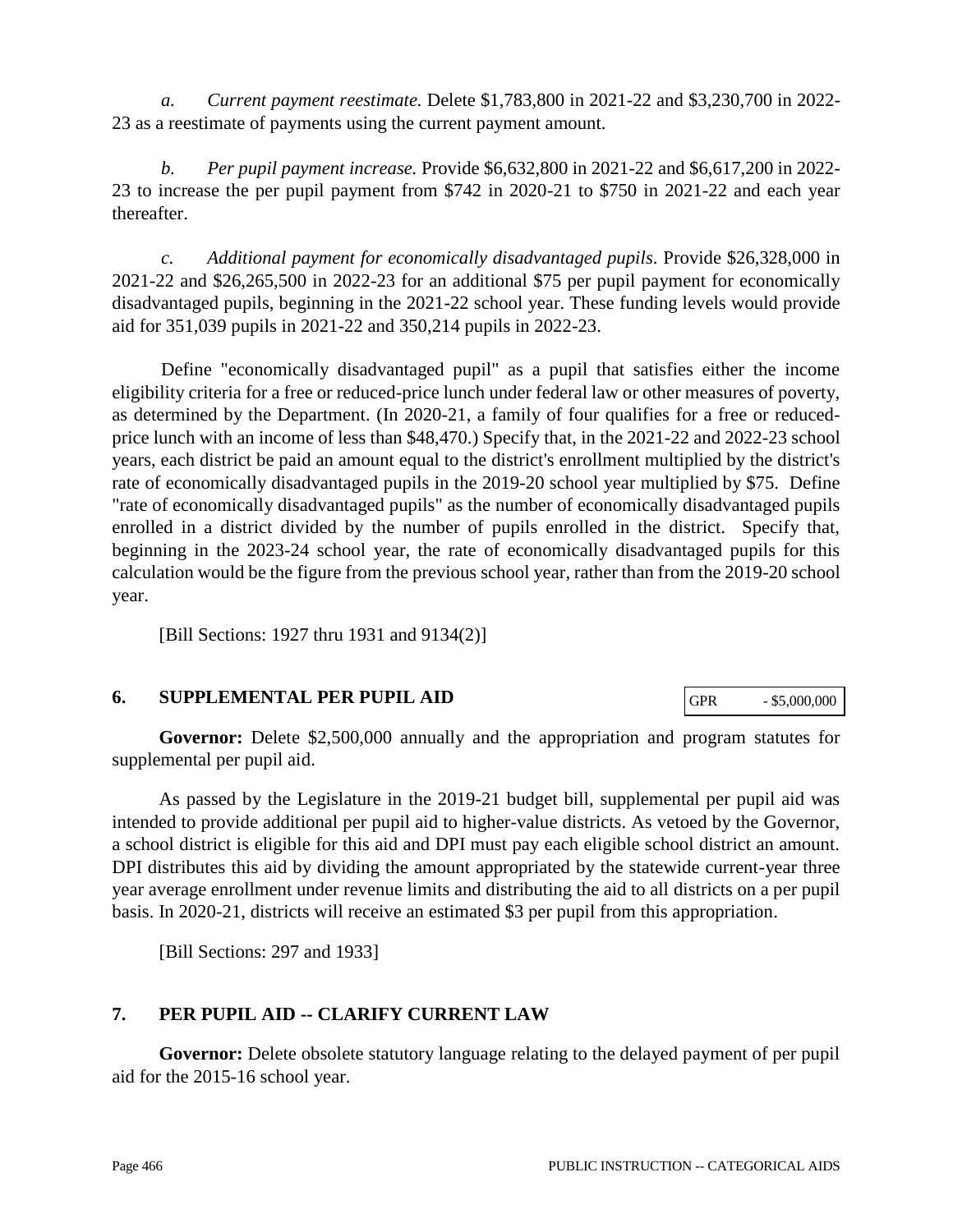Also, change the cross-reference for the exclusions from per pupil aid enrollment to a current reference, rather than an outdated one. Under current law, pupils who attend certain independent charter schools are included in their resident districts' enrollments for revenue limit purposes. The revenue limit count is used for per pupil aid, but the provision excluding these pupils for per pupil aid refers to an outdated statutory paragraph.

[Bill Sections: 1927 and 1932]

#### **8. SCHOOL MENTAL HEALTH AID**

GPR \$46,500,000

**Governor:** Provide \$22,500,000 in 2021-22 and \$24,000,000 in 2022-23 above annual base level funding of \$6,000,000 for aid for school mental health programs.

Modify current law to include expenditures for any pupil services professional, rather than only social workers as under current law. Define pupil services professional as a school counselor, school social worker, school psychologist, or school nurse. Modify the program to specify that beginning in the 2021-22 school year, school districts, independent charter schools, and private schools participating in one of the private school choice programs would be eligible for reimbursement of any expenditures made to employ, hire, or retain pupil services professionals, rather than only 50% of the increase in expenditures to employ, hire, or retain school social workers. Specify that if funding in the appropriation is insufficient to pay the full amount of aid, payments would be prorated among the school districts, independent charter schools, and private schools that are eligible for aid.

Modify the name of the appropriation to be mental health programs and pupil wellness aid, rather than aid for school mental health programs as under current law. Exclude the program from the indexing provision used to determine the per pupil payment increase for independent charter schools, private choice schools, and open enrollment pupils.

Under current law, the program reimburses eligible districts and schools for expenditures on social worker services as follows: (a) 50% reimbursement of the increase in expenditures for school social worker services from one year to the next; and (b) a proportion of unreimbursed expenditures for social workers, based on the amount remaining in the appropriation after payments are made under (a). Eligible districts and schools are defined as school districts, independent charter schools, and private schools participating in a choice program that increased their expenditures on social workers from one year to the next.

[Bill Sections: 307, 1912 thru 1918, and 2032]

#### **9. SCHOOL-BASED MENTAL HEALTH SERVICES COLLABORATION GRANT** GPR \$7,000,000

**Governor:** Provide \$3,500,000 annually above base level funding of \$6,500,000 for grants to school districts and independent charter schools for collaboration with community partners to provide mental health services to pupils. Additionally, modify current law to change the program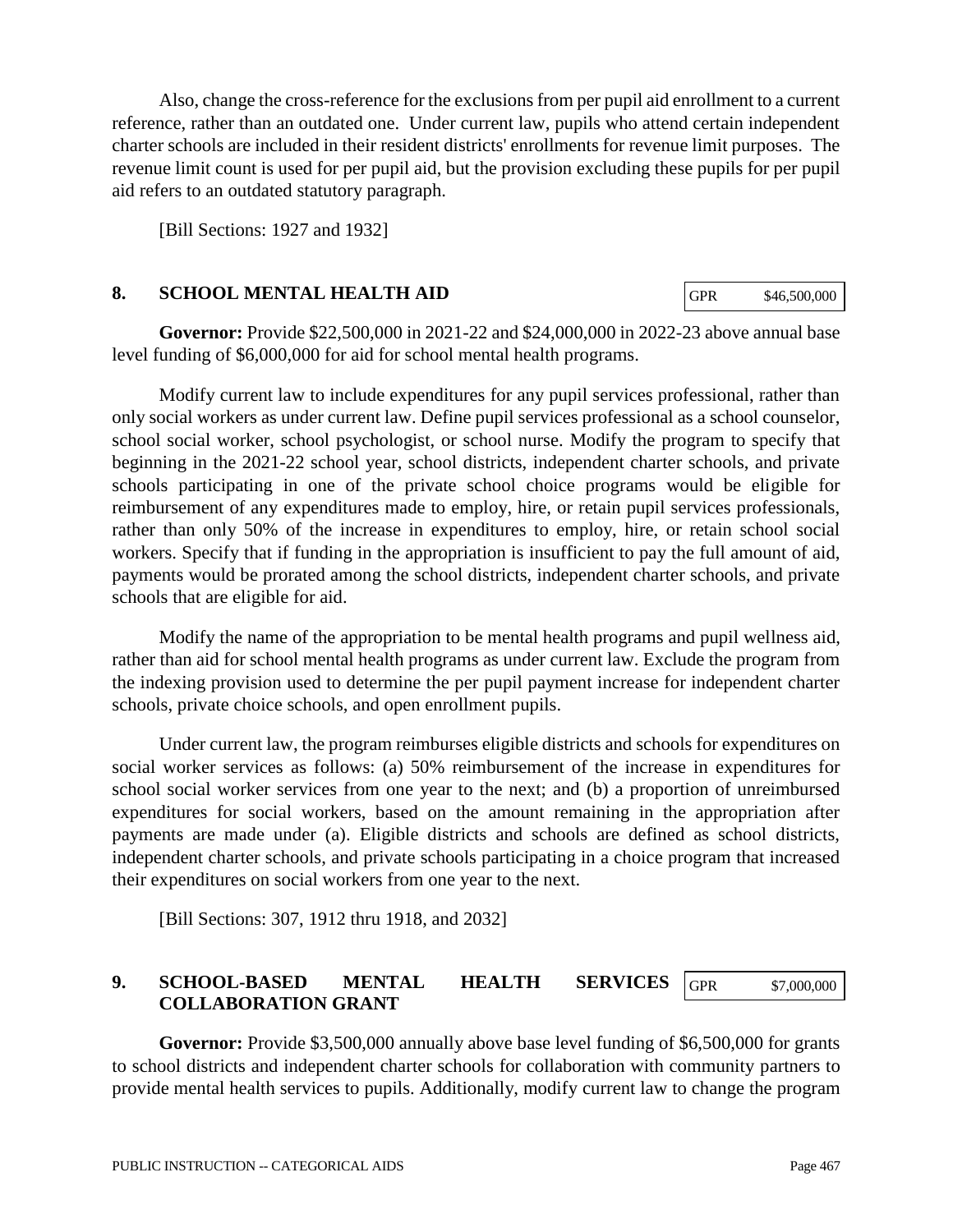purpose to collaborate with "community mental health agencies" to instead reference collaboration with "mental health providers."

In 2019-20, 106 grants were awarded to recipients including 97 individual school districts, eight consortia representing an additional 23 districts, and one independent charter school.

[Bill Section: 1919]

## **10. BILINGUAL BICULTURAL AID**

GPR \$28,032,700

**Governor:** Provide \$9,745,500 in 2021-22 and \$18,287,200 in 2022-23 for aid for bilingualbicultural programs. Base level funding for the program is equal to \$8,589,800 annually.

Modify the program to allow independent charter schools to qualify for aid, beginning in the 2022-23 school year. Additionally, modify the program to establish that aid would be paid to an eligible school district or independent charter school in the following amounts, beginning in the 2022-23 school year: (a) \$10,000, if there was at least one limited-English proficient (LEP) pupil enrolled in the school district or attending the charter school in the previous school year; (b) an additional \$500 for each LEP pupil over 20 pupils enrolled in the school district or attending the charter school in the previous school year. Require DPI to prorate payments if the amount in the appropriation is insufficient to fully fund payments under the program. Delete current law specifying the number of LEP pupils required for a school board to be eligible for aid, effective for the 2022-23 school year.

Specify that the current law payment determination would apply in the 2021-22 school year. Create a hold-harmless that would apply to a school board that received a payment in the 2021-22 school year. Under the hold-harmless, in the 2022-23 school year, the board would receive an amount equal to the greater of the following: (a) the amount calculated under the new methodology as described above; or (b) the amount received by the board in 2020-21. In the 2023-24 school year, the school board would receive the greater of the following: (a) the amount calculated using the new methodology; or (b) the amount under (a) plus 50% of the difference between that amount and the amount received by the board in 2020-21.

Specify that a school board that is required to establish a bilingual-bicultural education program is eligible for state aid only if the State Superintendent is satisfied that the school board maintained the bilingual-bicultural education program in accordance with the requirements in the statutes. Require that school districts include a summary of the costs incurred to operate the bilingual-bicultural program in the previous school year and the estimated budget for the program in the current school year in the annual report each school district operating a bilingual-bicultural education program is required to submit to the State Superintendent.

Require school boards and independent charter school operators to report to the State Superintendent the number of limited-English proficient pupils enrolled in the district or school in the previous school year and the classification of those pupils by language group annually, on or before August 15. Specify that current law requiring school districts to conduct a count of LEP pupils, assess their language proficiency, and classify the pupils by language group, grade level,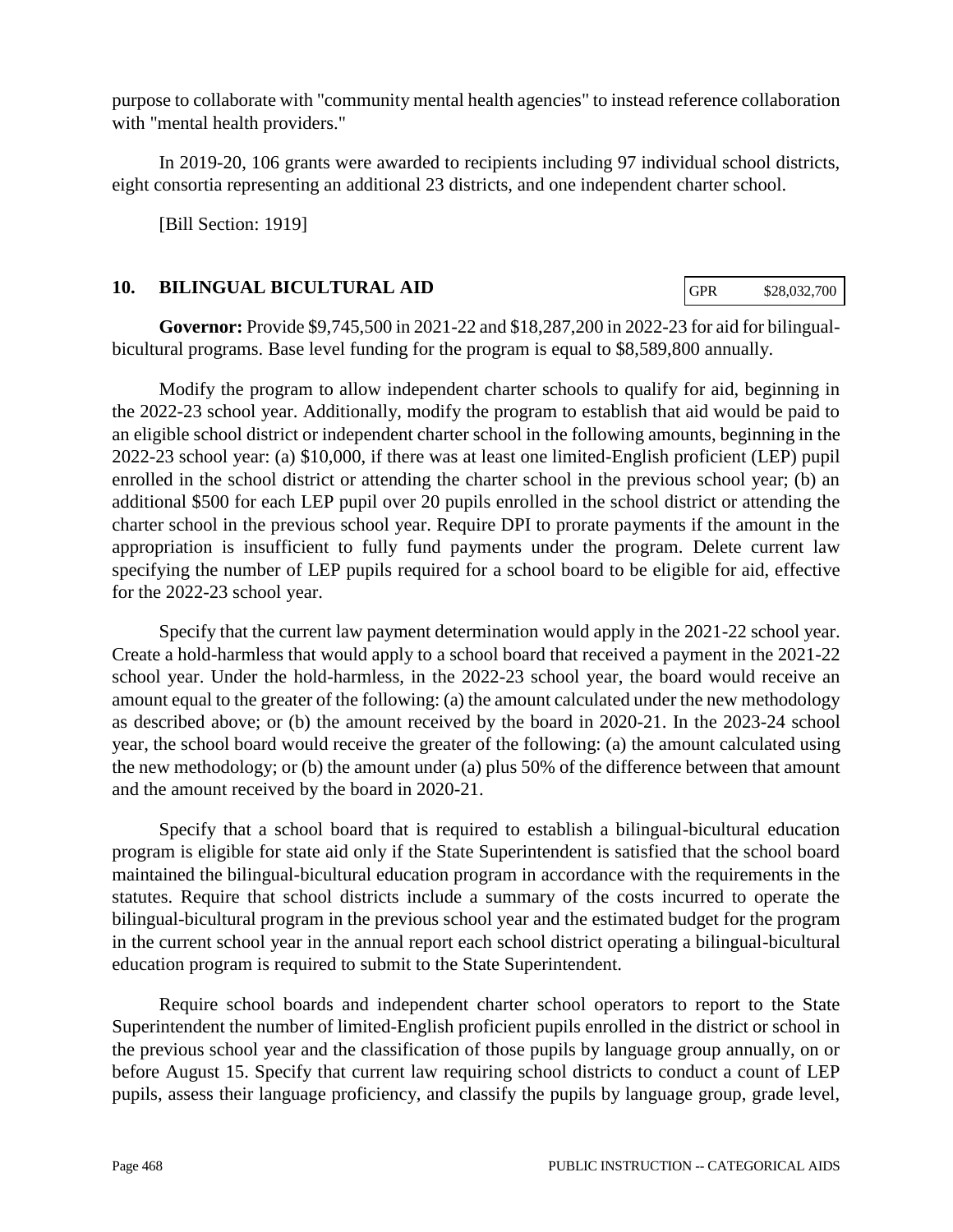age, and English language proficiency annually on or before March 1 would also apply to independent charter schools, and specify that a school board or independent charter school operator would only be eligible for aid if this count is conducted. Specify that a school board or independent charter school operator is eligible for aid only if it submits the reports required under state law.

In the current annual report submitted by the State Superintendent to the Legislature, require that DPI report the number of LEP pupils in each language group enrolled in each school district and attending each independent charter school, and delete current law requiring that the Department include the per-pupil cost of the bilingual-bicultural education program for each school district, language group, and program type. Specify in statute that it is the policy of this state to provide support to school districts and independent charter schools for the added costs of educating LEP pupils.

Under current law, school districts are required to establish a bilingual program if, within a language group at a given school, there are 10 or more LEP pupils in kindergarten to grade three, or 20 or more LEP pupils in grades four to eight or grades nine to 12. Aid is provided to districts to reimburse eligible costs related to providing services for English learners. Districts in which English learners comprise 15% or more of total enrollment are eligible for additional aid from a \$250,000 set-aside, which is divided proportionately among eligible districts based on their costs. In 2019-20, the reimbursement rate under the program was approximately 8.1%.

[Bill Sections: 300, 1972, 1973, 1975 thru 1991, and 9334(9)]

#### **11. CAPACITY BUILDING GRANTS FOR BILINGUAL EDUCATORS** GPR \$750,000

**Governor:** Provide \$750,000 in 2022-23 for a new grant program to provide funding for a school board or independent charter school operator to provide support and financial assistance to its staff and teachers in obtaining licensure or certification as bilingual teachers and teachers of English as a second language. School boards or independent charter school operators could apply for a grant, and DPI could award grants from the appropriation beginning in the 2022-23 school year in an amount determined by the Department. Specify that DPI could promulgate rules to implement and administer the program.

[Bill Sections: 302 and 1974]

# **12. OUT-OF-SCHOOL-TIME PROGRAM GRANTS**

**Governor:** Provide \$20,000,000 in 2022-23 in a continuing appropriation for a new grant program to support high-quality after-school programs and other out-of-school-time programs that provide services to school-age children. Require DPI to award grants to school boards and organizations beginning in the 2022-23 school year. Require DPI to award grants of between \$80,000 and \$145,000, and specify that grants could continue for up to five school years. In each school year, require DPI to award not less than 30% of all grant moneys to out-of-school time programs that serve pupils in the elementary grades. Provide that DPI could promulgate rules to

GPR \$20,000,000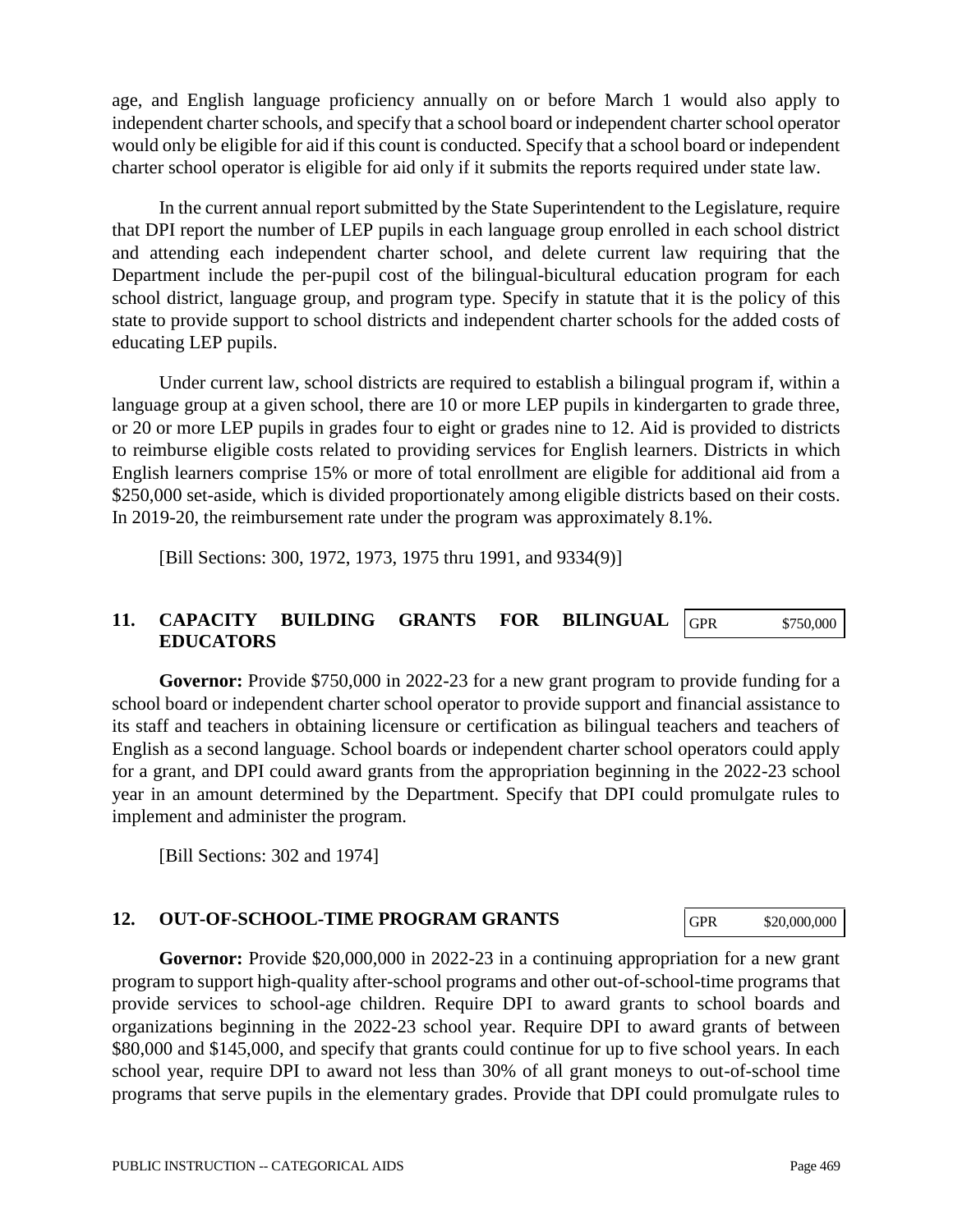implement and administer the program.

[Bill Sections: 308, 1934, and 2120]

## **13. ENERGY EFFICIENCY GRANTS**

**Governor:** Provide \$10,000,000 annually in a new biennial appropriation for grants to school districts for energy efficiency projects in school buildings beginning in the 2021-22 school year. Require DPI to give preference to projects that relate to heating, ventilation, and air conditioning systems in awarding grants for the 2021-22 and 2022-23 school years. Specify that DPI could promulgate rules to implement the program in consultation with the Office of Environmental Justice that would be created under the Department of Administration under the bill.

[Bill Sections: 310, 1936, and 2120]

## **14. SPARSITY AID**

**Governor:** Provide \$9,922,100 GPR in 2021-22, and in 2022-23 delete \$24,813,900 GPR and provide \$34,852,800 SEG. The segregated

funds would be from the community reinvestment fund created under the Department of Revenue. Monies to the fund would be provided from taxes generated on the sale of marijuana. The net effect would be an increase of \$9,922,100 in 2021-22 and \$10,038,900 in 2022-23 above base level funding of \$24,813,900 for sparsity aid, with the funding source for the program shifting from GPR in 2021-22 to SEG in 2022-23.

Additionally, modify the program in 2021-22 by creating an additional tier of aid eligibility that would provide \$100 per pupil to any district with an enrollment of more than 745 pupils and a population density of fewer than 10 pupils per square mile.

Under current law, districts qualify for \$400 per pupil if, in the prior school year, they had an enrollment of less than 745 pupils and had a population density of fewer than 10 pupils per square mile of district attendance area. If funding is insufficient, payments are prorated. In 2020- 21, 145 school districts qualified for aid, and aid payments were prorated at 99%. It is estimated that an additional 85 districts would have qualified for aid in 2020-21 had the expanded eligibility provision been in place in that year.

Additionally, modify the provision that exists under current law to allow a district that loses its eligibility as a result of an increase in its pupil population density to receive up to 50% of its prior year award. This would replace the current provision where any district that qualified for sparsity aid in one year but did not qualify the following year due to an increase in its enrollment is eligible to receive 50% of its prior year award. One district qualified for aid under this provision in 2020-21.

[Bill Sections: 317 and 1920 thru 1926]

| GPR   | $-$ \$14,891,800 |
|-------|------------------|
| SEG   | 34,852,800       |
| Total | \$19,961,000     |

GPR \$20,000,000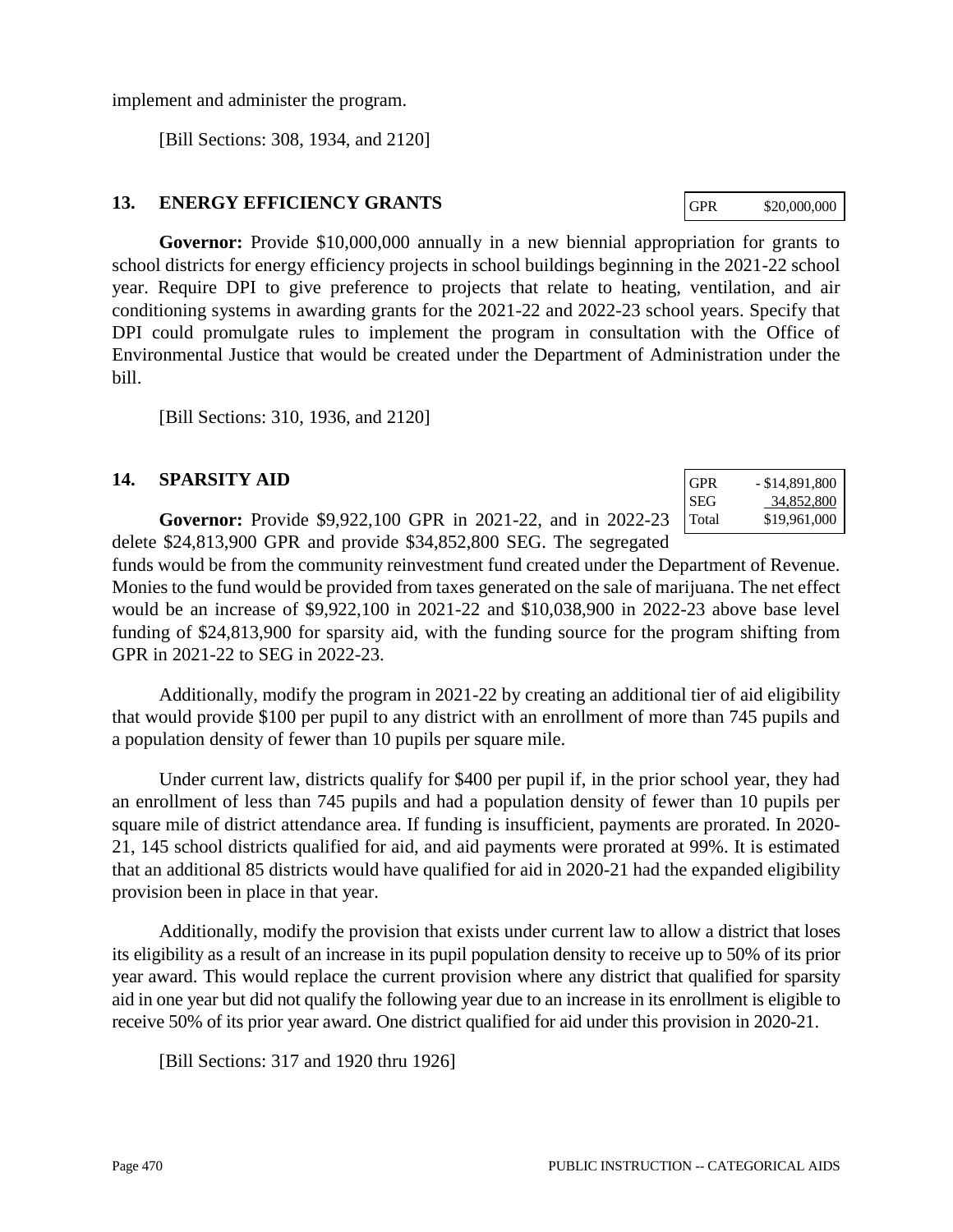#### PUBLIC INSTRUCTION -- CATEGORICAL AIDS PAGE 471

#### **15. TRANSFER HEAD START SUPPLEMENT TO DCF**

**Governor:** Transfer supplemental aid for Head Start programs to the Department of Children and Families beginning in 2021-22 with \$6,264,100 of annual funding. As under current law, grants under the program would be awarded to federal Head Start sites to allow expansion of their programs to serve additional children. The federal Head Start program provides comprehensive educational, health, nutritional, social, and other services to economically disadvantaged preschool children and their families.

[Bill Sections: 311 and 1910]

#### **16. SCHOOL BREAKFAST PROGRAMS**

**Governor:** Provide \$2,459,500 in 2021-22 and \$2,559,500 in 2022-23 over annual base level funding of \$2,510,500 for the school breakfast program. Under the program, participating agencies are eligible for reimbursements of 15.0 cents per meal served if funding is available. DPI estimates that payments will be prorated at approximately 7.9 cents per meal served in 2020-21. It is estimated that the additional funding would increase the state reimbursement rate to 15.0 cents per meal served.

Additionally, modify statutory language to allow independent charter schools, the state's Educational Services Program for the Deaf and Hard of Hearing and Center for the Blind and Visually Impaired, and residential care centers to be eligible for reimbursement. Specify that schools that ceased operations during the prior school year are not eligible for reimbursement for any breakfasts served during that year.

[Bill Sections: 1906 and 1907]

#### **17. SUPPLEMENTAL NUTRITION AID**

**Governor:** Provide \$2,432,000 annually in a new sum sufficient appropriation for reimbursing educational agencies for the cost of reduced-cost meals, so that those meals would be provided at no cost to eligible pupils, defined as pupils who meet the eligibility criteria for a reduced-price lunch.

Under the program, an educational agency would be eligible to receive an annual payment equal to the sum of the following: (a) the number of school lunches provided to pupils eligible for a reduced-price lunch multiplied by the difference between the reimbursement amount for a reduced-price lunch and a free lunch in the previous school year; (b) the number of school breakfasts provided to pupils eligible for a reduced-price breakfast multiplied by the difference between the reimbursement amount for a reduced-price breakfast and a free breakfast in the previous school year; and (c) the number of meal supplements provided to pupils eligible for a reduced-price meal supplement multiplied by the difference between the reimbursement amount for a reduced-price meal supplement and a free meal supplement in the previous school year. An educational agency would be defined as a school board, an operator of an independent charter

GPR  $-$  \$12,528,200

GPR \$5,019,000

GPR \$4,864,000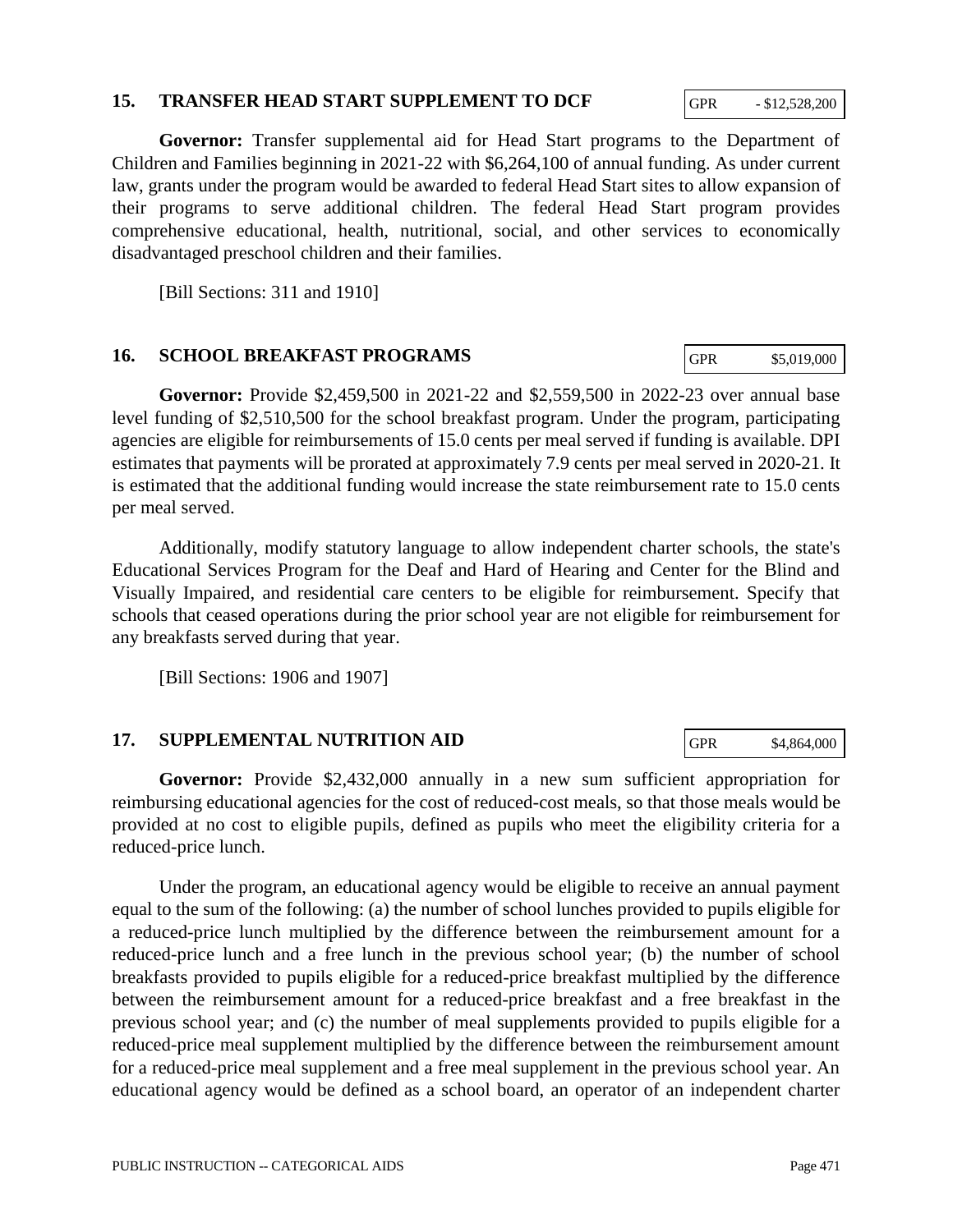school, a private school, a tribal school, an operator of a residential care center for children and youth, and the state's Educational Services Program for the Deaf and Hard of Hearing and Center for the Blind and Visually Impaired. To be eligible for reimbursement, the educational agency could not charge eligible pupils for school meals.

The basic cash reimbursement rates under the federal school lunch program in 2020-21 are \$3.51 for a free lunch and \$3.11 for a reduced-price lunch; \$1.89 for a free breakfast and \$1.59 for a reduced-price breakfast; and \$0.96 for a free snack and \$0.48 for a reduced-price snack. In the same year, a family of four qualifies for a free lunch with an annual income of less than \$34,060, and a reduced-price lunch with an income of between \$34,060 and \$48,470. In the 2019-20 school year, approximately 337,000 public school pupils in Wisconsin qualified for free meals, and 44,500 pupils qualified for reduced-price meals.

[Bill Sections: 303 and 1908]

## **18. HIGH COST TRANSPORTATION AID**

GPR \$4,000,000

**Governor:** Provide \$2,000,000 annually above base level funding of \$12,700,000 for high cost transportation aid. It is estimated that this amount would fully fund payments to eligible districts in each year. Additionally, eliminate the \$200,000 cap for payments for school districts that qualified for aid in the previous year, but did not qualify in the current year, beginning with aid paid in 2021-22. Also, clarify that DPI can prorate payments if funding is insufficient to fully fund eligible expenses.

Under current law, districts qualify for aid if they meet the following eligibility requirements: (a) a transportation cost per member greater than 145% of the state average in the prior year; and (b) a pupil population density of 50 pupils per square mile or less, calculated by dividing the school district's membership in the previous school year by the district's area in square miles. Any district that qualified for aid in the preceding school year but is ineligible for aid in the current school year is eligible to receive an amount equal to 50% of its prior year award, with the sum of all payments under this provision not to exceed \$200,000 in any fiscal year. In 2019-20, 136 districts were eligible for aid under the program, and payments to those districts were prorated at 79.3%. Twenty-two districts had been eligible in the previous year but did not meet the eligibility requirements in the current year, and received payments equal to 36.5% of the maximum amount for which they were eligible (50% of their prior year payment).

[Bill Sections: 2185 thru 2188 and 9334(3)]

## **19. PUPIL TRANSPORTATION AID**

**Governor:** Increase the reimbursement rate for pupils transported over 12 miles to and from school in the regular school year from \$365 to \$375 beginning in the 2021-22 school year. It is estimated that the current funding level would fully fund payments at the increased rate.

Additionally, delete a current law provision requiring DPI to prorate summer school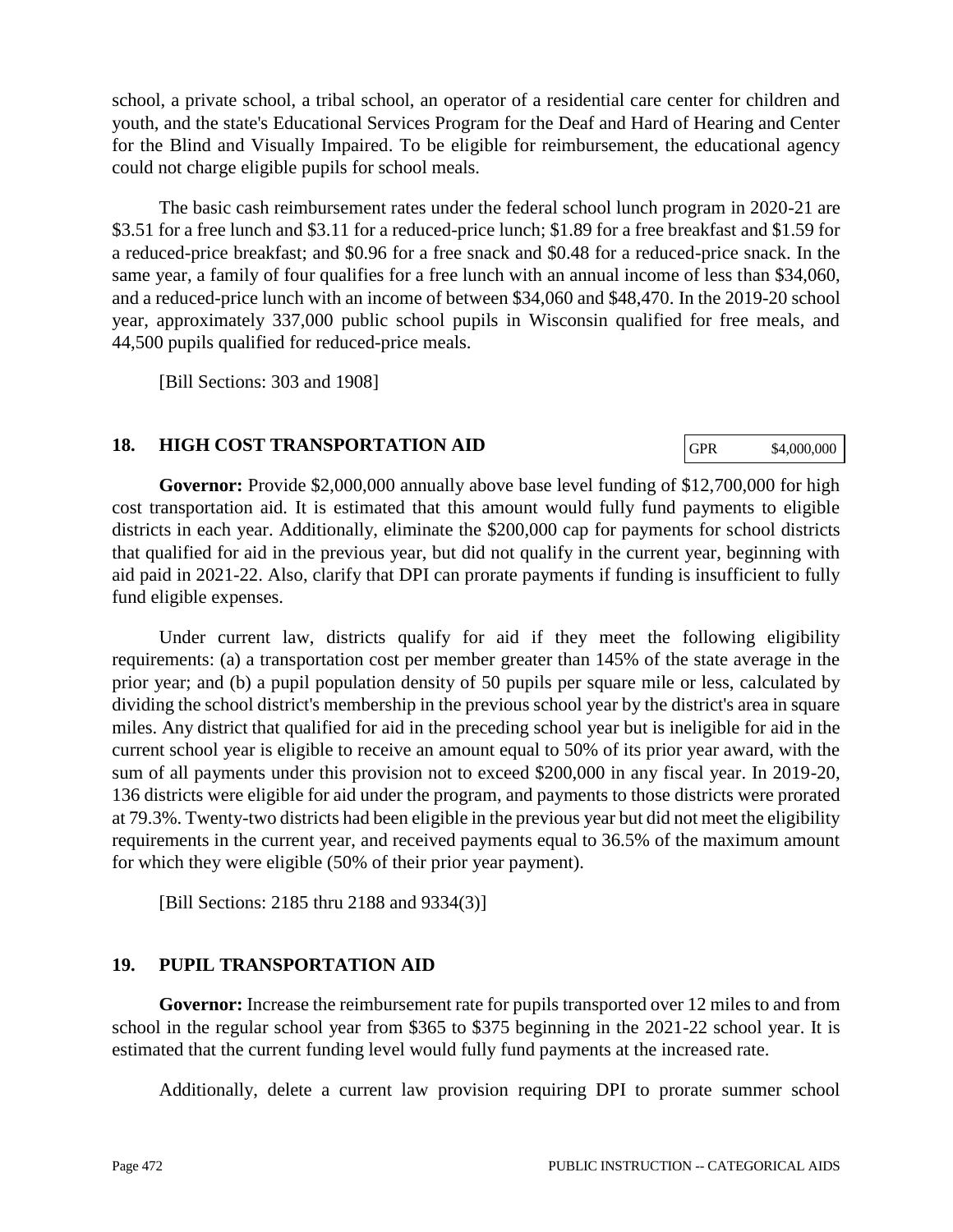Current Law Bill School Summer School Summer Mileage Year School Year School Year School  $0-2$  miles (hazardous area)  $$15$  --  $$15$  --

2-5 miles 35 \$10 35 \$10 5-8 miles 55 20 55 20 8-12 miles 110 20 110 20 Over 12 miles 365 20 375 20

[Bill Sections: 2183, 2184, and 9334(2)]

#### **20. DRIVER EDUCATION AID**

**Governor:** Provide \$2,900,000 beginning in 2022-23 in a new sum sufficient appropriation for driver education aid. Define a driver education program as an instructional program in driver education approved by DPI and operated by a driver school or a qualified driver education provider, which would include school boards, operators of an independent charter school, and cooperative educational service agencies. Specify that eligible pupils would be pupils who qualified for free or reduced-price lunch in the federal school lunch program in the previous school year. Provide that in order to receive grants, qualified driver education providers would have to: (a) demonstrate to DPI that the provider waived at least 50% of the fees it would otherwise charge for eligible pupils; and (b) by October 1, 2022, and annually thereafter, report the number of eligible pupils who enrolled in and successfully completed its driver education program in the previous school year and the amount charged to a pupil who was not an eligible pupil to enroll in and complete the program in the previous year.

Require DPI to calculate the amount paid to each qualified driver education provider by multiplying the number of eligible pupils reported as having successfully completed a program in the previous school year by 50% of the amount that the provider reported that it charged a pupil who was not an eligible pupil in the previous year. Provide that DPI could promulgate rules to implement and administer this program.

[Bill Sections: 304 and 2182]

## **21. OPEN ENROLLMENT TRANSPORTATION AID**

**Governor:** Provide \$645,700 in 2021-22 and \$759,400 in 2022-23 above base level funding of \$454,200 for open enrollment transportation aid.

Under the full-time open enrollment program, a pupil may attend a public school outside his or her school district of residence. The pupil's parent is responsible for transporting the pupil to and from the school, with exceptions if a child with disabilities requires transportation under his

GPR \$2,900,000

| transportation payments if a pupil attends less than 30 days during the summer session, beginning |  |
|---------------------------------------------------------------------------------------------------|--|
| in the 2021-22 school year.                                                                       |  |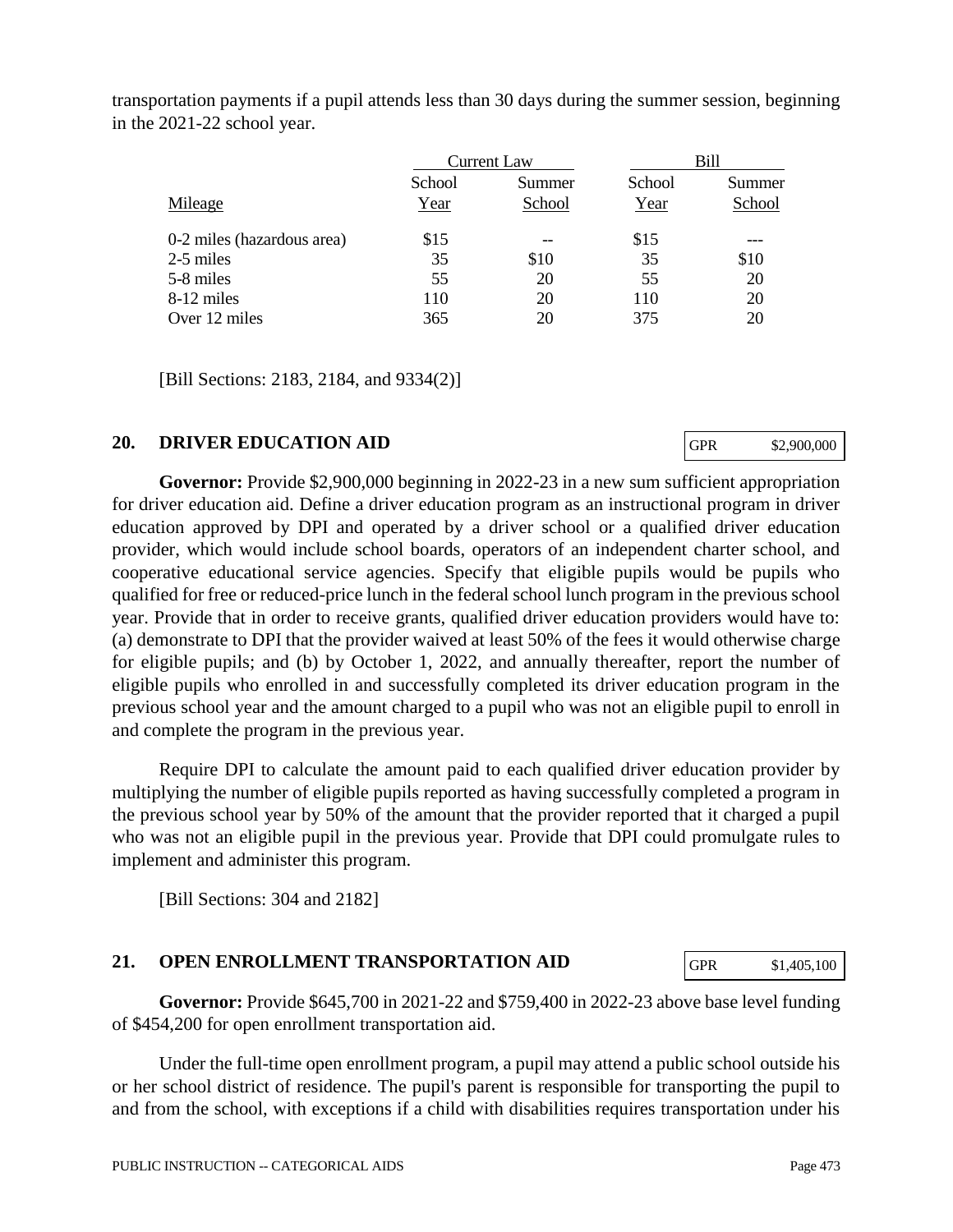or her individual education plan. Parents of pupils who are eligible for the federal free or reducedprice lunch program may apply to DPI for reimbursement of transportation costs. DPI determines the reimbursement amount, which may not exceed the parent's actual costs or three times the statewide average per pupil transportation costs, whichever is less. If the appropriation is insufficient, payments are prorated. The administration estimates that the requested funding would fund 50% of eligible claims for each year of the biennium. In 2019-20, payments were prorated at 24.9% of claims.

## **22. COMPUTER SCIENCE LICENSURE GRANT PROGRAM**

GPR \$750,000

**Governor:** Provide \$750,000 in 2022-23 for a new program to award grants to school districts to provide assistance to eligible employees for the purpose of obtaining a license or permit that authorizes the eligible employee to teach computer science. An eligible employee would be defined as a school district employee who holds a license or permit to teach issued by DPI that does not authorize the employee to teach computer science.

Require DPI to give priority to applications submitted by a district that meet either of the following criteria: (a) at least 50% of the school district's membership is eligible for a free or reduced-price lunch; or (b) at least 40% of the school district's membership identifies as a minority group pupil according to a definition under current law that includes pupils who are black or African American, Hispanic, American Indian, an Alaskan native, or a person of Asian or Pacific Island origin, and who has reached the age of four on or before September 1 of the year he or she enters school.

Specify that DPI could promulgate rules to establish and administer the program. The appropriation would take effect on July 1, 2022.

[Bill Sections: 309, 1935, 2120, and 9434(2)]

#### **23. FOUR-YEAR-OLD KINDERGARTEN GRANTS**

**Governor:** Delete \$50,000 in 2021-22 and \$700,000 in 2022-23 from the appropriation for four-year-old kindergarten (K4) grants. Base level funding is \$1,350,000.

This program provides two-year grants to school districts that implement a new K4 program. Each eligible district receives up to \$3,000 for each K4 pupil enrolled in the district in the first year of the grant and up to \$1,500 for each K4 pupil enrolled in the second year of the grant. The administration estimates that the funding in the bill would fully fund eligible payments in the biennium.

#### **24. EARLY COLLEGE CREDIT PROGRAM TRANSPORTA-TION AID** GPR \$20,000

**Governor:** Provide \$10,000 annually in a newly-created appropriation to reimburse parents and guardians for the cost of transporting pupils under the early college credit program. Delete

GPR - \$750,000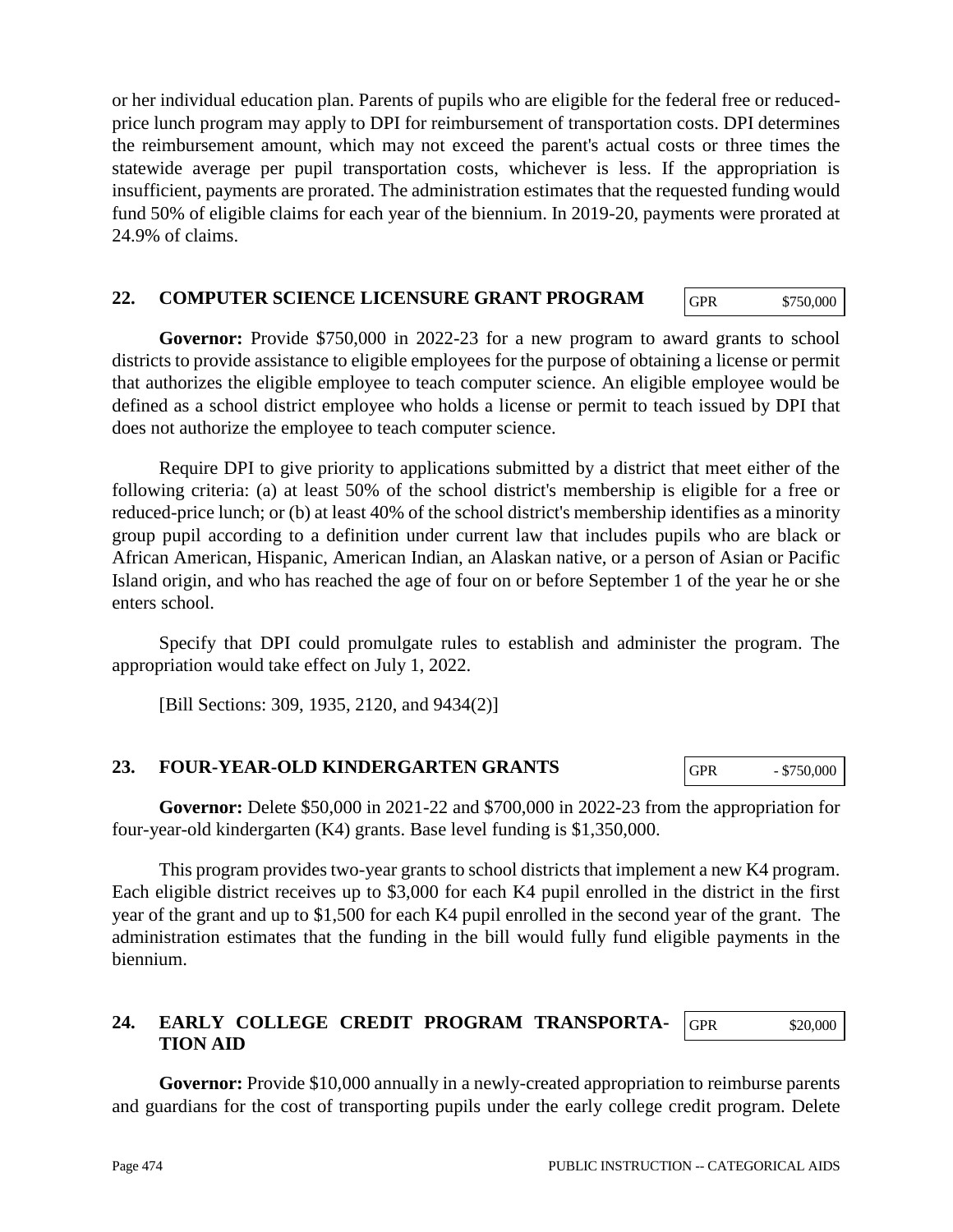references to the early college credit program from the appropriation for aid for transportation for the open enrollment program, which is combined with aid for transportation for the early college credit program under current law.

Under the early college credit program, any public or private high school pupil can enroll in an institution of higher education for the purpose of taking one or more nonsectarian courses, including during a summer semester or session. An institution of higher education is defined as: (a) an institution within the University of Wisconsin System; (b) a tribally-controlled college; or (c) a private, nonprofit institution of higher education located in Wisconsin. Parents are responsible for transporting pupils to and from courses. The parent of a pupil can apply to DPI for reimbursement of the costs of the pupil's transportation if the pupil and parent are unable to pay the cost of such transportation. DPI determines the amount of the reimbursement. DPI must give preference in making reimbursements to pupils who would be eligible for the federal free or reduced-price lunch program.

[Bill Sections: 305, 306, and 2087]

## **25. SCHOOL LIBRARY AIDS REESTIMATE**

**Governor:** Reestimate school library aids by \$1,700,000 in 2021-22 and \$4,700,000 in 2022-23. Base level funding is \$40,300,000 annually. Revenues are from interest earned on the segregated common school fund, administered by the Board of Commissioners of Public Lands.

## **26. GRANTS TO REPLACE CERTAIN RACE-BASED NICKNAMES, LOGOS, MASCOTS, AND TEAM NAMES**

**Governor:** Provide \$200,000 for grants to school boards for the costs associated with adopting and implementing a nickname, logo, mascot, or team name that is not race-based. The State Superintendent could award a grant to a school board that adopts a resolution to terminate the use of a race-based nickname, logo, mascot, or team name that is associated with a federally recognized American Indian tribe or American Indians in general, regardless of whether the board has received an objection from a school district resident or an order to terminate the use of the nickname, logo, mascot, or team name from the Division of Hearings and Appeals. Specify that the amount of the grant could not exceed the greater of \$50,000 or the school board's actual costs to adopt and implement the new team name.

The program revenue would be from tribal gaming revenue transferred from DOA.

[Bill Sections: 316, 487, and 2004]

SEG \$6,400,000

PR \$400,000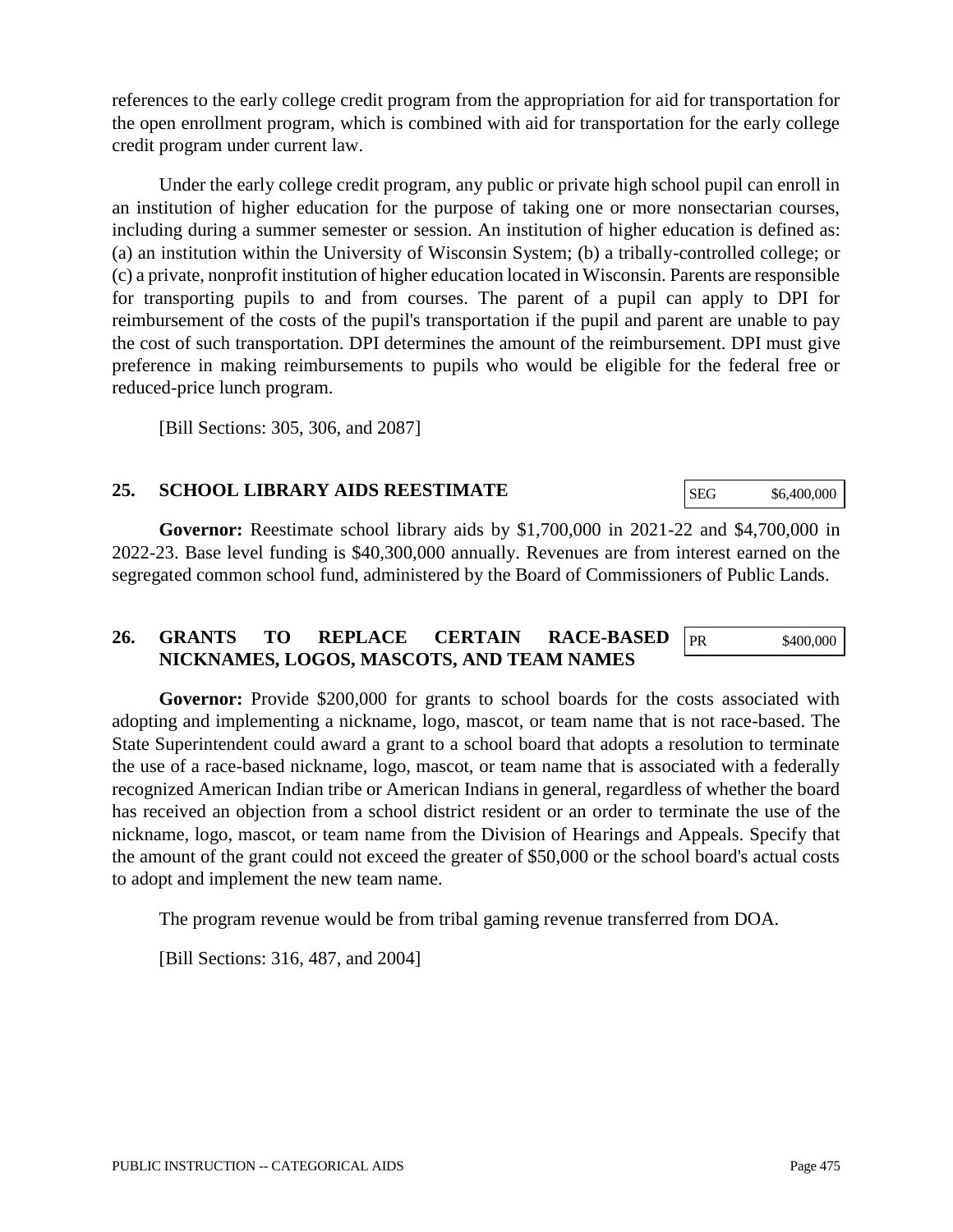GPR  $-$  \$5,502,000

 Reductions 24,566,100 Net GPR \$19,064,100

GPR Effect of Aid

## **1. MILWAUKEE PRIVATE SCHOOL CHOICE PROGRAM FUNDING**

**Governor:** Modify funding by -\$5,717,200 in 2021-22 and \$215,200 in 2022-23 from the base year funding of \$250,323,300 for

the Milwaukee private school choice program to reflect changes in pupil participation and per pupil payments under the bill. This would reflect an increase in pupil participation from 27,800 pupils in 2020-21 to an estimated 28,100 pupils in 2021-22 and 2022-23. The table below shows the per pupil payments under the bill based on the increase in the per pupil adjustment under revenue limits provided in the bill.

## **Per Pupil Payments Under the Bill, 2021-22 and 2022-23**

|                      | Current Law |         | Bill    |
|----------------------|-------------|---------|---------|
|                      | 2020-21     | 2021-22 | 2022-23 |
| $K-8$                | \$8,300     | \$8,508 | \$8,712 |
| $9-12$               | 8,946       | 9,154   | 9,358   |
| Change to prior year |             | 208     | 204     |

Under current law, the estimated cost to the state of the payments from the Milwaukee choice program appropriation is partially offset by a reduction (after consideration of aid paid to the City of Milwaukee to defray the choice levy, which would be eliminated under another provision of the bill) in the general school aids otherwise paid to the Milwaukee Public Schools (MPS) by an amount equal to 9.6% of the total cost of the program in 2021-22 and 6.4% of the total cost of the program in 2022-23. The aid reduction will decrease by 3.2 percentage points each year until it is phased out in 2024-25. Under revenue limits, MPS may levy property taxes to make up for the amount of general aid lost due to this reduction (less the amount of high poverty aid paid to MPS).

Under the bill, the aid reduction for MPS would decrease by \$8,559,200 in 2021-22 and \$16,006,900 in 2022-23 from the base choice reduction of \$32,041,400. The net general fund fiscal effect for the Milwaukee program would be increased expenditures of \$2,842,000 in 2021-22 and of \$16,222,100 in 2022-23.

The total change in funding provided for the Milwaukee choice program under this item includes the following changes attributable to other modifications made to the program under the bill, and summarized under other summary items. The table below shows the total cost of the Milwaukee program under current law, the fiscal effect of these changes, the total cost of the program under the bill, and the change to base level funding in each year.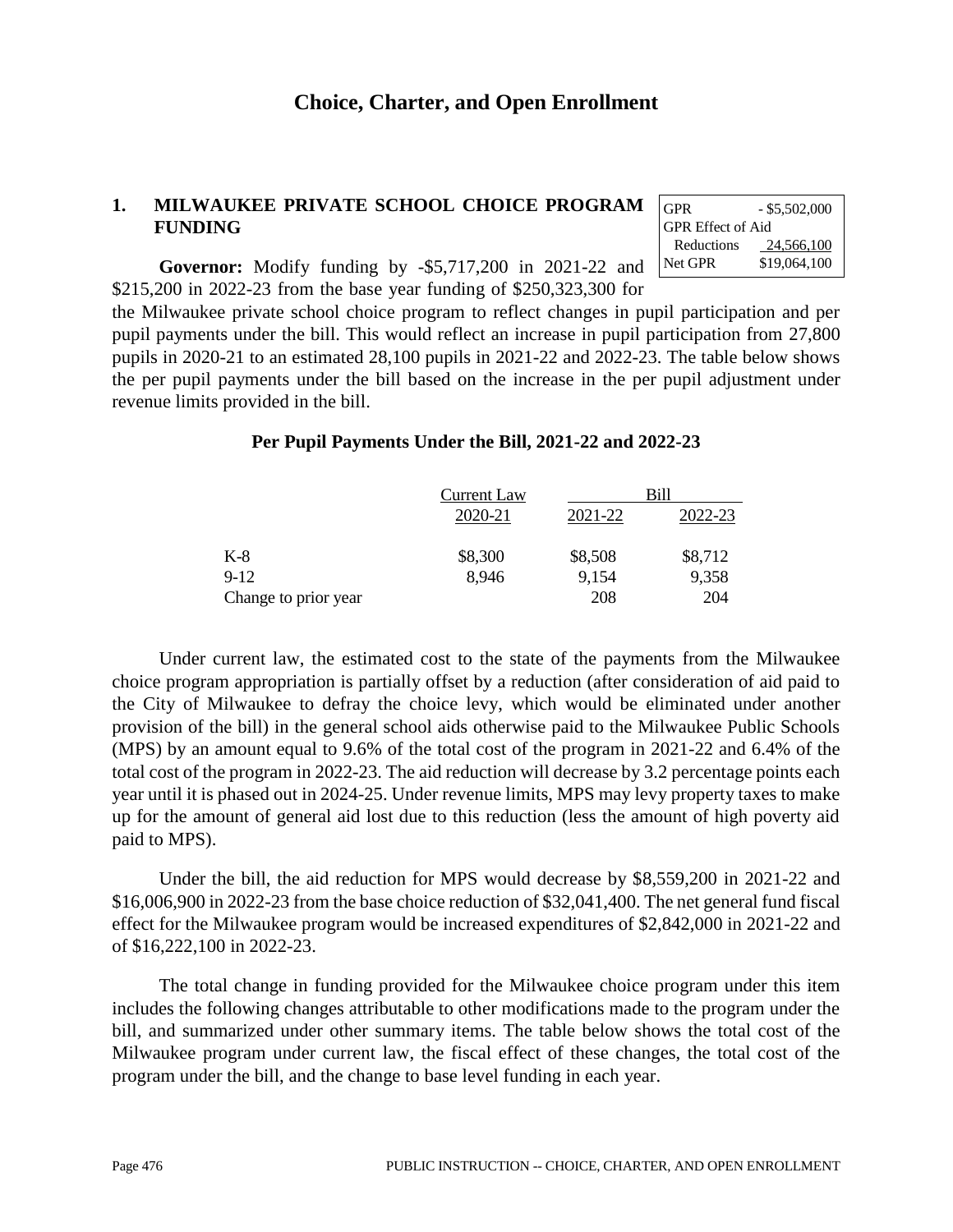|                                                 |                  | 2021-22              |                                            |                  | 2022-23              |               |
|-------------------------------------------------|------------------|----------------------|--------------------------------------------|------------------|----------------------|---------------|
|                                                 |                  | <b>GPR</b> Effect of |                                            |                  | <b>GPR</b> Effect of |               |
|                                                 | <b>Total GPR</b> | Aid Reduction        | Net GPR                                    | <b>Total GPR</b> | Aid Reduction        | Net GPR       |
| <b>Base</b>                                     |                  |                      | \$250,323,300 - \$32,041,400 \$218,281,900 | \$250,323,300    | $-$ \$32,041,400     | \$218,281,900 |
| <b>Changes under the bill</b>                   |                  |                      |                                            |                  |                      |               |
| Current law reestimate*                         | $-$11.562.000$   | \$9,120,300          | $-$ \$2,441,700                            | $-$ \$8,775,100  | \$16,582,300         | \$7,807,200   |
| Participation cap                               | $\Omega$         | $\Omega$             | $\Omega$                                   | $-9,226,900$     | 590,500              | $-8,636,400$  |
| Count 4K as 1.0 FTE                             | 0                | $\Omega$             | $\Omega$                                   | 6.640,000        | $-425,000$           | 6,215,000     |
| Modification to                                 |                  |                      |                                            |                  |                      |               |
| payment amount                                  | 5,844,800        | $-561,100$           | 5.283.700                                  | 11,577,200       | -740,900             | 10,836,300    |
| Subtotal                                        | $-$ \$5,717,200  | \$8,559,200          | \$2,842,000                                | \$215,200        | \$16,006,900         | \$16,222,100  |
| <b>Total cost of the</b><br>program as modified |                  |                      |                                            |                  |                      |               |
| by the bill                                     |                  |                      | \$244,606,100 - \$23,482,200 \$221,123,900 | \$250,538,500    | $-$16,034,500$       | \$234,504,000 |

#### **Cost of the Milwaukee Private School Choice Program Under the Bill, 2021-22 and 2022-23**

\*Assumes no increase to the 2020-21 per pupil payment amount; under current law, the per pupil payment will be adjusted in each year by any revenue limit per pupil adjustment provided to public school pupils, if positive, and any increase in the per pupil categorical aid funding. This indexing mechanism would be modified under another provision of the bill.

## **2. RACINE AND STATEWIDE PRIVATE SCHOOL CHOICE PROGRAM FUNDING**

| <b>GPR</b>        | \$40,791,000    |
|-------------------|-----------------|
| GPR Effect of Aid |                 |
| Reductions        | $-45,670,900$   |
| Net GPR           | $-$ \$4,879,900 |

**Governor:** Provide \$18,499,400 in 2021-22 and \$22,291,600 in 2022-23 over the base year funding of \$137,512,600 for the Racine and statewide private school choice programs to reflect changes in the bill.

The table below shows the per pupil payments under the bill based on the increase in the per pupil adjustment under revenue limits provided in the bill.

## **Per Pupil Payments Under the Bill, 2021-22 and 2022-23**

|                      | Current Law |         | Bill    |
|----------------------|-------------|---------|---------|
|                      | 2020-21     | 2021-22 | 2022-23 |
| $K-8$                | \$8,300     | \$8,508 | \$8,712 |
| $9-12$               | 8,946       | 9,154   | 9,358   |
| Change to prior year |             | 208     | 204     |

Estimated pupil participation in each year of the biennium is shown in the table below.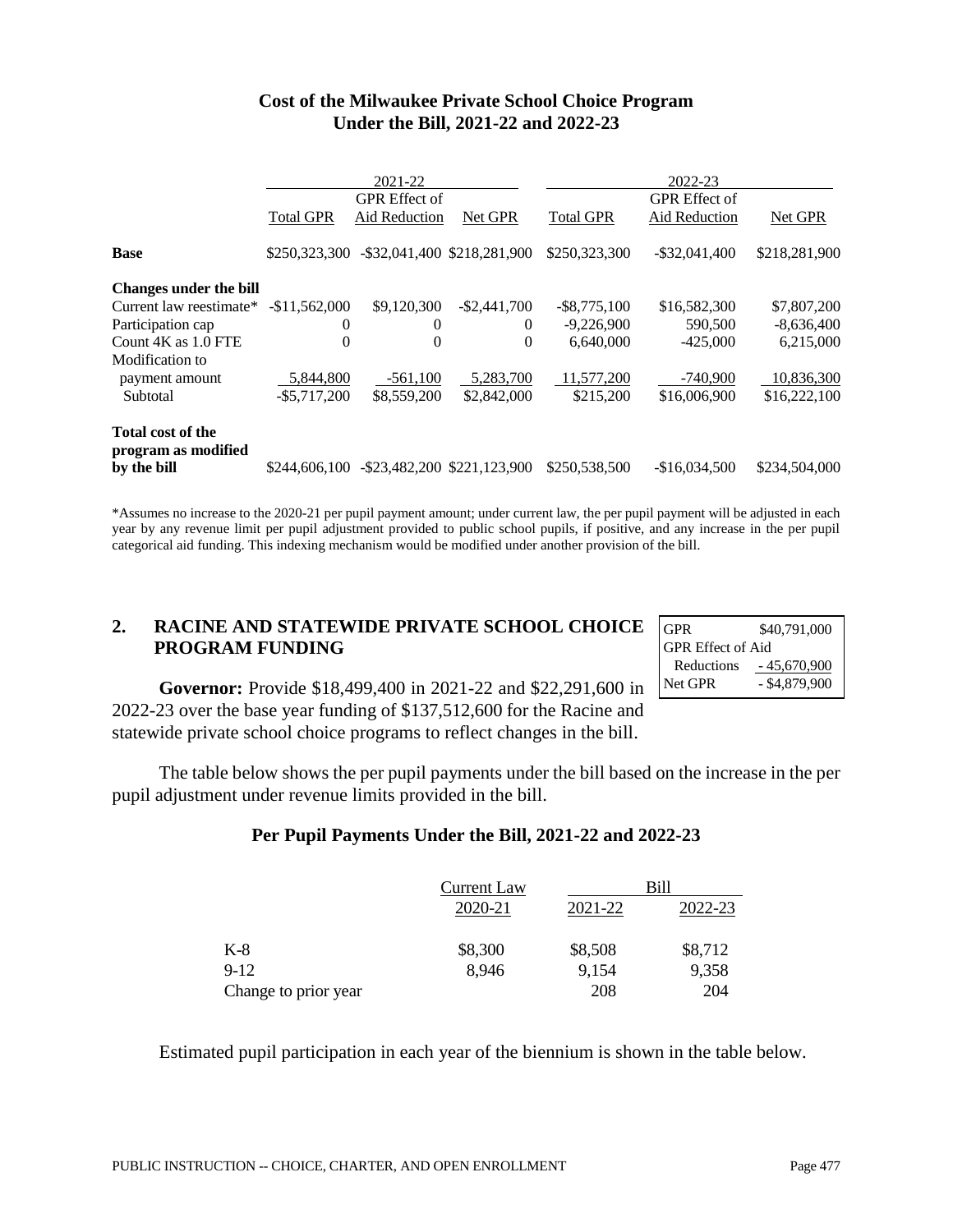#### **Estimated Racine and Statewide Private School Choice Program Participation**

|                     | 2020-21         | 2021-22         | 2022-23         |
|---------------------|-----------------|-----------------|-----------------|
| Racine<br>Statewide | 3,760<br>11,700 | 3,900<br>14,100 | 3,900<br>14,100 |
| Total               | 15,460          | 18,000          | 18,000          |

Under current law, the cost of payments for legacy pupils (pupils who first participated in the programs in the 2014-15 school year or earlier) is fully funded through GPR. Payments for all other pupils are fully funded through an aid reduction in the general school aids that would otherwise be paid to those pupils school districts of residence. School districts receive a revenue limit adjustment equal to the amount of the aid reduction in the current year.

Under the bill, the aid reduction for the programs would total \$147,130,100 in 2021-22 and \$151,544,400 in 2022-23 from the base choice aid reduction of \$126,501,800. The net general fund fiscal effect for the Racine and statewide programs would be decreased expenditures of \$2,128,900 in 2021-22 and \$2,751,000 in 2022-23 compared to the base.

The total change in funding provided for the Racine and statewide choice programs under this item include the following changes attributable to other modifications made to the program under the bill, and summarized under other summary items. The table below shows the total cost of the Racine and statewide programs under current law, the fiscal effect of these changes, and the total cost of the program under the bill.

#### **Cost of the Racine and Statewide Private School Choice Programs Under the Bill, 2021-22 and 2022-23**

|                                                     |                  | 2021-22                     |                 |                  | 2022-23              |                 |
|-----------------------------------------------------|------------------|-----------------------------|-----------------|------------------|----------------------|-----------------|
|                                                     |                  | <b>GPR</b> Effect of        |                 |                  | <b>GPR</b> Effect of |                 |
|                                                     | <b>Total GPR</b> | Aid Reduction               | Net GPR         | <b>Total GPR</b> | Aid Reduction        | Net GPR         |
| <b>Base</b>                                         |                  | \$137,512,600-\$126,501,800 | \$11,010,800    | \$137,512,600    | $-$126,501,800$      | \$11,010,800    |
| <b>Changes under the bill</b>                       |                  |                             |                 |                  |                      |                 |
| Current law reestimate*                             |                  | \$14,755,300 - \$17,092,300 | $-$ \$2,336,900 | \$32,867,200     | $-$ \$35,989,000     | $-$ \$3,121,800 |
| Participation cap                                   | $\theta$         | $\theta$                    | $\theta$        | $-21.519.100$    | 21,519,100           | $\theta$        |
| Count $4K$ as $1.0$ FTE                             | 0                | 0                           | $\theta$        | 3,527,500        | $-3,527,500$         | $\theta$        |
| Modification to                                     |                  |                             |                 |                  |                      |                 |
| payment amount                                      | 3.744.000        | $-3.536,000$                | 208,000         | 7.416.000        | $-7.045.200$         | 370,800         |
| Subtotal                                            | \$18,499,300     | $-$ \$20,628,300            | $-$ \$2,128,900 | \$22,291,600     | $-$ \$25,042,600     | $-$ \$2,751,000 |
| Total cost of the program                           |                  |                             |                 |                  |                      |                 |
| as modified by the bill \$156,012,000-\$147,131,800 |                  |                             | \$8,881,900     | \$159,804,200    | $-$151.544.400$      | \$8,259,800     |

\*Assumes no increase to the 2020-21 per pupil payment amount; under current law, the per pupil payment will be adjusted in each year by any revenue limit per pupil adjustment provided to public school pupils, if positive, and any increase in the per pupil categorical aid funding. This indexing mechanism would be modified under another provision of the bill.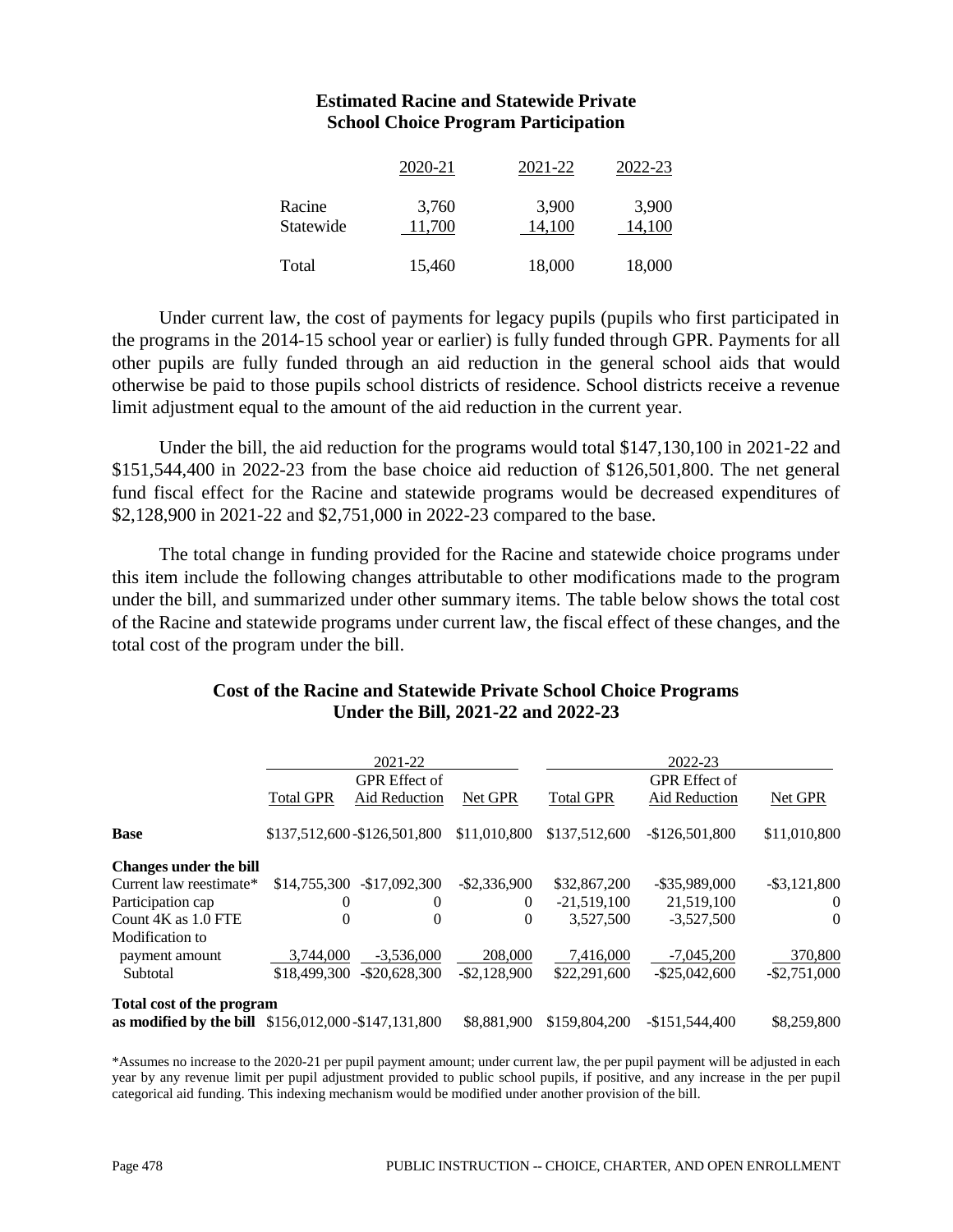#### **3. PRIVATE SCHOOL CHOICE PROGRAMS AND SPECIAL NEEDS SCHOLARSHIP PROGRAM -- CAP PARTICIPATION AT 2021-22 LEVELS**

**Governor:** Beginning in the 2022-23 school year, specify that the total number of pupils who can participate in each of the three choice programs and the special needs scholarship program could not exceed a program cap for each program defined as the total number of pupils who attended private schools under that program in the 2021-22 school year.

Specify that a private school participating in the program could accept applications from eligible pupils during application periods determined by DPI. For the Racine and Milwaukee choice programs, require DPI to establish one or more application periods, the first of which may begin no earlier than the first weekday in February of the previous school year and the last of which may end no later than September 14 of the applicable school year. For the statewide choice program, maintain the application period under current law (February 1 to April 20 of the previous school year). For the special needs scholarship program, require a participating private school to notify DPI of its intent to participate in the program by the first Monday in March of the previous school year, and specify that the school could accept applications for the following school year between the first weekday in April and the first Thursday in June. Delete current law allowing a pupil to apply to the special needs scholarship program at any time during the school year.

Require each private school to report to DPI the number of pupils who applied to attend the school under each program, and the names of those applicants who have siblings who also applied to attend the school under the program. For the choice programs, require that this information is reported no later than 10 days after each application period ends, and for the special needs scholarship program, require that this information is reported no later than the third Thursday in June immediately following the application period.

At the end of each application period, require DPI to determine the sum of all applicants, counting a pupil who has applied to attend more than one private school under a choice program or under the special needs scholarship program only once. If the sum exceeds the program cap (or, for the statewide program, the district participation limits under current law), require DPI to determine which applications to accept on a random basis, with the following exceptions: (a) for the choice programs, the pupil preferences established under current law; and (b) for the special needs scholarship program, children who attended a different eligible school under the special needs scholarship program in the previous school year, and siblings of pupils who already attend the private school. Delete current law related to procedures for private schools to determine which applications to accept under the Racine or statewide choice programs.

Require DPI to establish a waiting list for those pupils whose applications are not accepted in accordance with the current law preferences. Require a private school to notify DPI if an accepted pupil will not attend the school, and require DPI to fill any available slot with a pupil from the waiting list. Allow a pupil on the waiting list under the choice programs to be admitted for the following school year without submitting additional financial information, provided that the applicant continues to meet the residency requirements for the program for which the pupil is applying. For the Racine and statewide programs, specify that a pupil on the waiting list would be considered to meet the prior year attendance requirements under current law.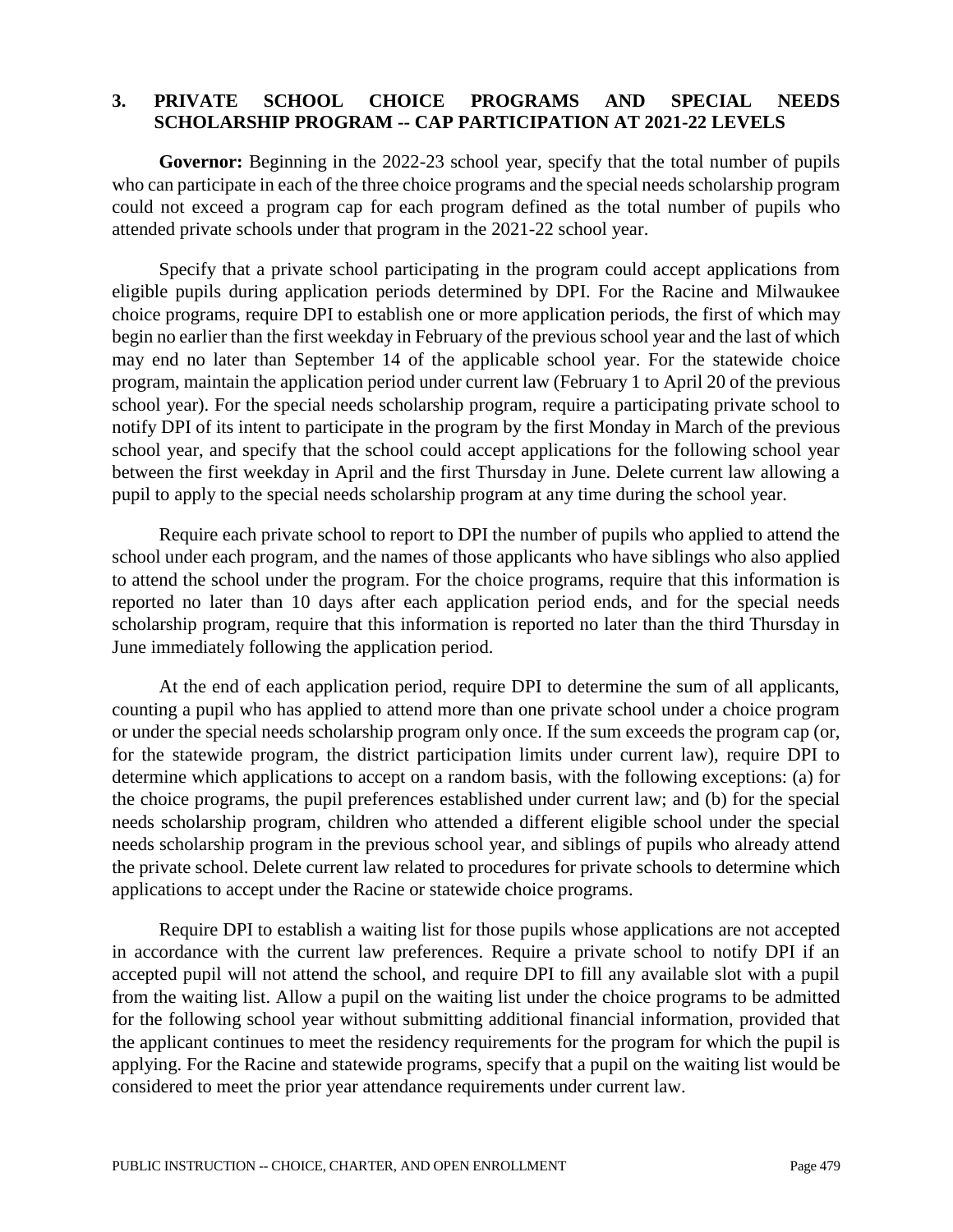No later than 60 days after the end of the application period for the special needs scholarship program, require DPI to notify each applicant and each eligible school, in writing, whether the applicant has been approved to receive a scholarship. For the Milwaukee, Racine, and statewide choice programs, require a private school to notify each applicant who is not eligible to participate in the programs for any reason, including the program caps, that their application has been rejected. Require that the notification be made in writing, and that it includes the reason the application was rejected.

Specify that a pupil could transfer between private schools participating in the special needs scholarship program at any time during a school year. The governing body of a private school could accept a pupil's application, and could approve it if the school has an unfilled available space for a pupil attending the school under the special needs scholarship program as specified in the notice the school submitted to DPI of its intent to participate in the program. Require the governing body to notify DPI if it approves the transfer request. Specify that this provision would not apply to a child who is reevaluated and determined to no longer be a child with a disability by the child's individualized education program team.

Specify that current law that creates an exception under which pupils who apply to a private school under the statewide choice program but move to Milwaukee or Racine before the  $3<sup>rd</sup>$  Friday in September and continue to attend the same private school under the Milwaukee or Racine choice programs are not counted for the school district participation limits would also apply to the program caps for that school year.

Additionally, require DPI to promulgate rules to ensure that if a pupil who accepts a space at a private school participating in the Milwaukee, Racine, or statewide choice programs changes their residence, the pupil will not be counted under the program cap or the current law participation limit. Allow DPI to promulgate emergency rules to implement these exceptions, and specify that any such emergency rules would remain in effect until July 1, 2024, or the date on which permanent rules take effect, whichever is sooner.

Specify that these provisions would first apply to program caps and applications or transfer of applications for the 2022-23 school year.

[Bill Sections: 1944 thru 1946, 1948, 1949, 1951 thru 1959, 2091, 2093, 2096, 2097, 2099 thru 2109, 2113, 2115, 2127, 2130, 2132 thru 2135, 2139, 2141, 9134(3), 9334(5), 9334(6), 9334(7), and 9334(8)]

## **4. PRIVATE SCHOOL CHOICE AND SPECIAL NEEDS SCHOLARSHIP PROGRAMS -- TEACHER LICENSURE REQUIREMENT**

**Governor:** Require that beginning on July 1, 2024, all of a participating private school's teachers have a teaching license or permit issued by DPI, except teachers who teach only rabbinical studies. This requirement would apply to the Milwaukee, Racine, and statewide choice programs, and the special needs scholarship program.

Specify that any teacher employed by the school on July 1, 2024, who has been teaching for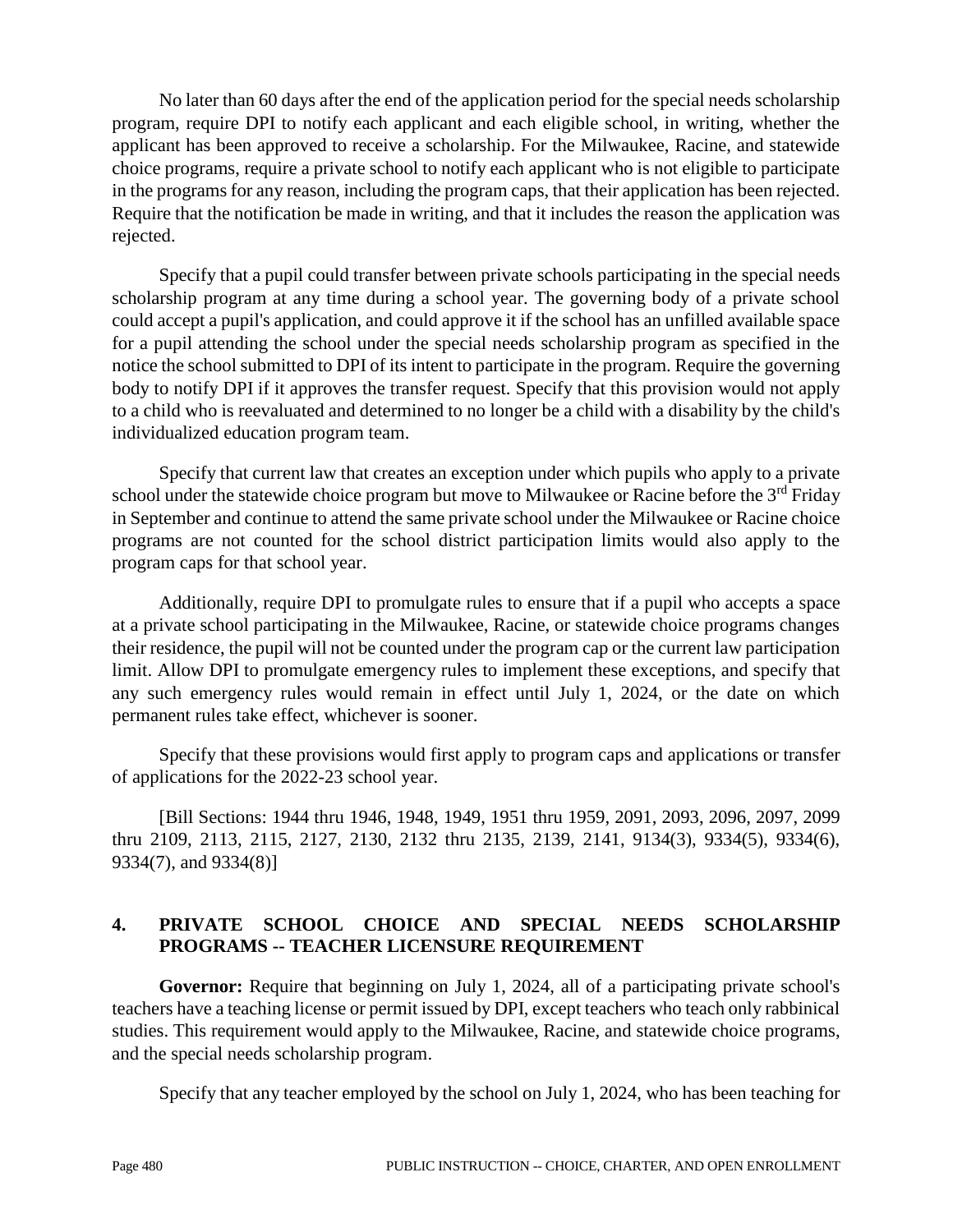at least the five consecutive years immediately preceding that date and who does not have a teaching license or permit issued by DPI could apply for a temporary, nonrenewable waiver on a form prepared by DPI. Require DPI to promulgate rules to implement this provision, including the form of the application and the process by which the waiver application would be reviewed. Require that the waiver application require the applicant to submit a plan for satisfying the licensure requirement. Specify that no waiver would be valid after July 1, 2029.

Modify current law teacher licensure requirements to include private schools participating in these programs, including the following: (a) specify that an individual located in another state may teach an online course without a Wisconsin license if he or she is properly licensed in the state from which the course is provided; (b) allow a faculty member of an institution of higher education to teach without a license or permit if the faculty member satisfies certain requirements, including a background investigation; (c) prohibit a teaching license from being issued to any individual without a bachelor's degree, with certain exceptions, or anyone who completed a professional training program outside of Wisconsin that did not include a student teaching component; (d) specify that an individual certified to teach native American languages and culture cannot teach other courses; (e) allow a private school participating in these programs to employ an individual who teaches a technical or vocational education subject with an experience-based license if the school fulfills certain requirements; and (f) require that a private school participating in the private school choice programs employing a person who holds a professional teaching permit does not fill the position following the removal of a regularly licensed teacher. Specify that these provisions would first take effect on July 1, 2024.

[Bill Sections: 1896, 1950, 2007 thru 2011, 2013 thru 2019, 2094, 2095, 2098, 2128, 2129, 2131, and 9434(1)]

## **5. PRIVATE SCHOOL CHOICE AND SPECIAL NEEDS SCHOLARSHIP PROGRAMS -- INFORMATION REQUIRED ON PROPERTY TAX BILL**

**Governor:** Require property tax bills to include information from the school district where the property is located regarding the amount of any gross reduction in state aid to the district under the private school choice and special needs scholarship programs in the previous year and the current year and the percentage change between those years, if such a reduction occurs in that year.

Require the following insert to also be included in substantially similar form: "The gross reduction in state aid to your school district in the …. (current year) is \$ … as a result of pupils enrolled in the … (statewide choice program) (Racine choice program) (Milwaukee choice program) or as a result of payments to … (a private school) under the special needs scholarship program. Your school district had the option to increase property taxes to replace this aid reduction."

[Bill Section: 1405]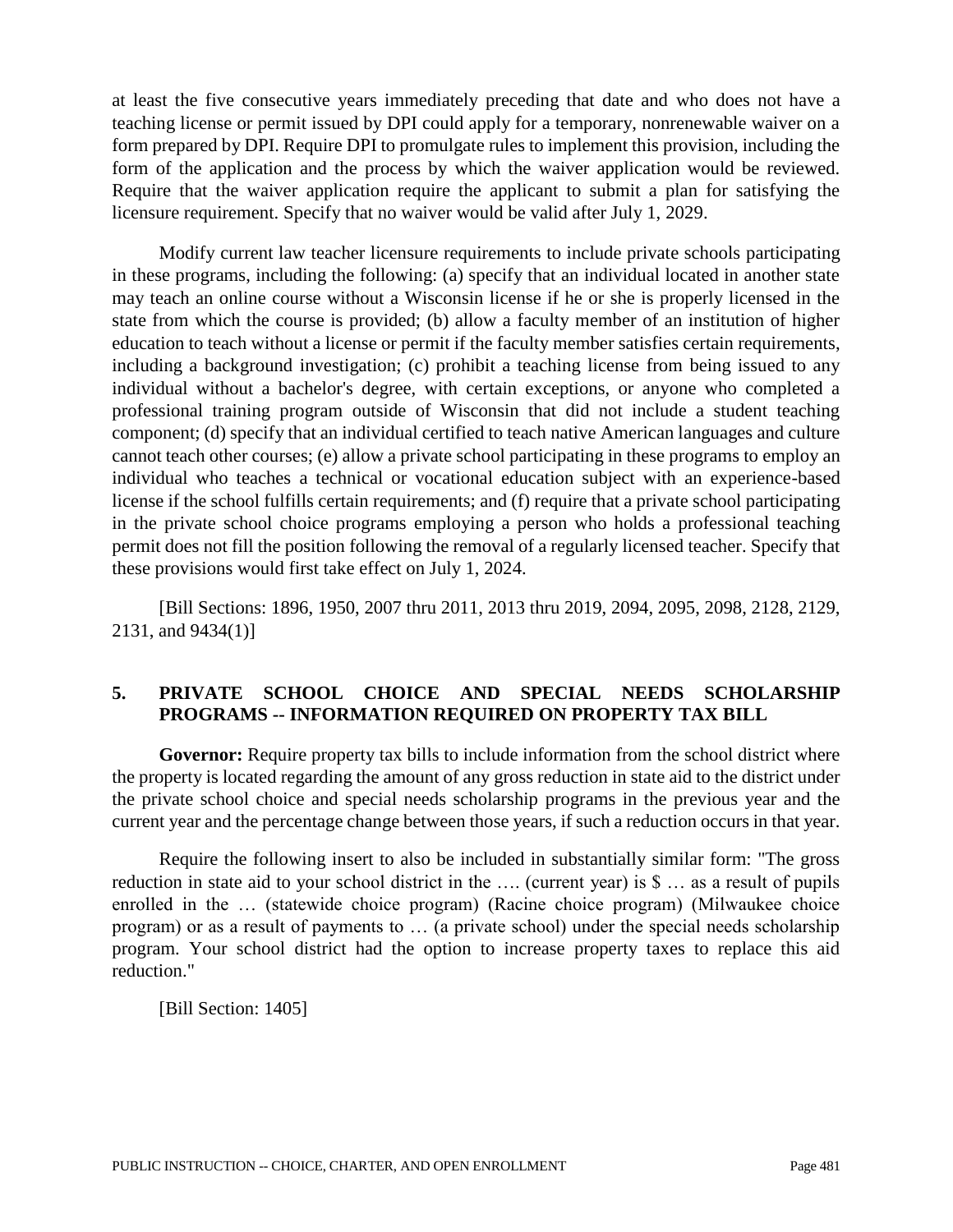#### **6. RACINE AND STATEWIDE CHOICE PROGRAMS -- PRIOR YEAR ATTENDANCE REQUIREMENT**

**Governor:** Specify that a pupil is considered to be enrolled in a public school in the previous school year for purposes of the current prior year attendance requirement if the pupil was counted in the school district's membership on either of the count dates defined under current law, or attended an independent charter school, and the pupil did not attend a private school during the previous school year. Specify that this provision would first apply to an application to attend a private school in the 2022-23 school year.

Under current law, to be eligible to participate in the Racine or statewide programs, a pupil must satisfy one or more of the following criteria in the year prior, or be enrolling in kindergarten, first grade, or ninth grade in the current year: (a) was enrolled in a public school; (b) was not enrolled in school; (c) was enrolled in a private school choice program; (d) was enrolled in a school in another state; (e) had applied to attend a private school under any of the choice programs and was placed on a waiting list because the private school to which he or she applied did not have space; or (f) applied to participate in the statewide choice program and was placed on a waiting list because of the district's pupil participation limit.

[Bill Sections: 2092 and 9334(11)]

## **7. MILWAUKEE PRIVATE SCHOOL CHOICE PROGRAM -- ELIMINATE CITY CHOICE LEVY AID**

**Governor:** Eliminate the city choice levy aid paid to the City of Milwaukee to reduce the choice program levy used to fund a portion of the cost of the Milwaukee program. Instead, these moneys would be paid directly to Milwaukee Public Schools (MPS) and would have the same effect of reducing the MPS choice levy.

Under current law, the City of Milwaukee receives moneys from the general equalization aids appropriation equal to 6.6% of the total cost of the Milwaukee choice program that otherwise would have gone to MPS. The City is then required to use the amount to defray the choice program levy it raises on behalf of MPS.

[Bill Sections: 2144, 2171, 2176, 2177, 2179, and 2191]

## **8. SPECIAL NEEDS SCHOLARSHIP PROGRAM FUNDING**

**Governor:** Provide \$8,952,600 in 2021-22 and \$9,376,400 in 2022-23 above base level funding of \$17,084,900 for the special needs scholarship program to reflect changes in pupil participation and per

GPR \$18,329,000 GPR Effect of Aid Reductions - 18,329,000 Net GPR \$0

pupil payments under the bill. This would reflect changes in pupil participation from 1,400 pupils in 2020-21 to 1,970 pupils in 2021-22 and 2022-23. Based on the increase in the per pupil revenue limit adjustment provided in the bill, the per pupil payment under the program would increase from \$12,977 in 2020-21 to \$13,185 in 2021-22 and \$13,389 in 2022-23.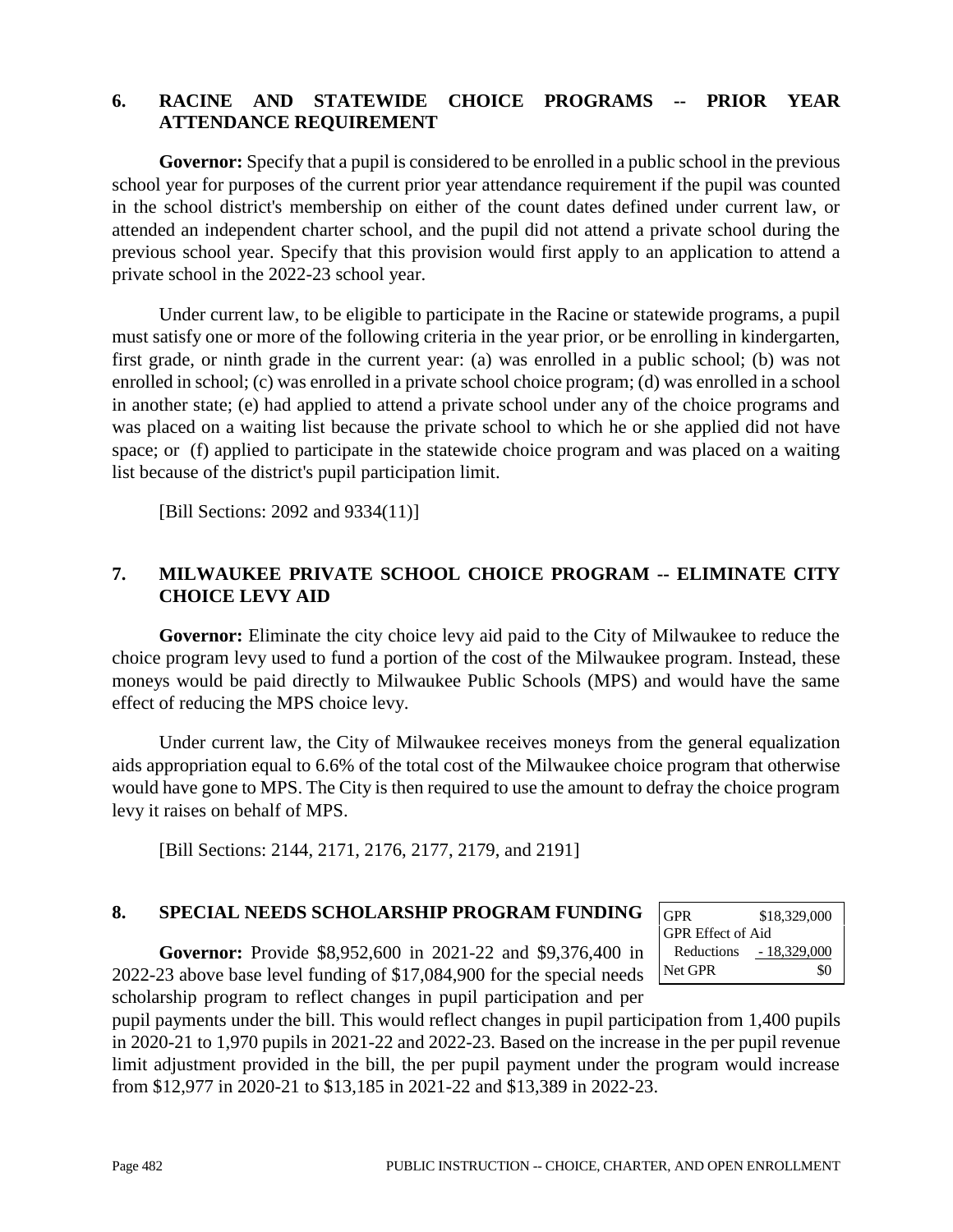Under current law, the cost of payments for pupils attending a private school under the special needs scholarship program are fully offset through an aid reduction in the general school aids that would otherwise be paid to those pupils' school districts of residence and a corresponding revenue limit increase.

The total change in funding provided for the program under this item include the following changes attributable to other modifications made to the program under the bill, and summarized under other summary items. The table below shows the total cost of the program under current law, the fiscal effect of these changes, and the total cost of the program under the bill.

|                                          |                  | 2021-22                               |                |                  | 2022-23                               |                  |
|------------------------------------------|------------------|---------------------------------------|----------------|------------------|---------------------------------------|------------------|
|                                          | <b>Total GPR</b> | <b>GPR</b> Effect of<br>Aid Reduction | Net GPR        | <b>Total GPR</b> | <b>GPR</b> Effect of<br>Aid Reduction | Net GPR          |
| <b>Base</b>                              | \$17,084,900     | $-$17,084,900$                        | \$0            | \$17,084,900     | $-$17,084,900$                        | \$0              |
| <b>Changes under the bill</b>            |                  |                                       |                |                  |                                       |                  |
| Current law reestimate*                  | \$8,542,800      | $-$ \$8,542,800                       | \$0            | \$23,228,800     | $-$ \$23,228,800                      | \$0              |
| Participation cap                        | 0                | $\theta$                              | $\theta$       | $-14,923,600$    | 14,923,600                            | $\boldsymbol{0}$ |
| Count 4K as 1.0 FTE                      | $\Omega$         | $\Omega$                              | $\theta$       | 259,600          | $-259,600$                            | $\overline{0}$   |
| Modification to                          |                  |                                       |                |                  |                                       |                  |
| payment amount                           | 409,800          | $-409.800$                            | $\overline{0}$ | 811.600          | $-811,600$                            | $\overline{0}$   |
| Subtotal                                 | \$8,952,600      | $-$ \$8,952,600                       | \$0            | \$9,376,400      | $-$9,376,400$                         | \$0              |
| Total cost of the<br>program as modified |                  |                                       |                |                  |                                       |                  |
| by the bill                              | \$26,037,500     | $-$ \$26,037,500                      | \$0            | \$26,461,300     | $-$ \$26,461,300                      | \$0              |

#### **Cost of the Special Needs Scholarship Program Under the Bill, 2021-22 and 2022-23**

\*Assumes no increase to the 2020-21 per pupil payment amount; under current law, the per pupil payment will be adjusted in each year by any revenue limit per pupil adjustment provided to public school pupils, if positive, and any increase in the per pupil categorical aid funding. This indexing mechanism would be modified under another provision of the bill.

## **9. SPECIAL NEEDS SCHOLARSHIP PROGRAM -- DELETE ACTUAL COST REIMBURSEMENT PROVISION**

**Governor:** Delete current law allowing a private school to submit a financial statement showing the actual costs that the private school incurred to implement a participating pupil's most recent individualized education program or services plan, as modified by an agreement between the private school and the pupil's parent, and specifying that the financial statement would be used to calculate the per pupil payment for that pupil in the following school year. Specify that the last payments using this provision would be those made in the 2020-21 school year. As a result of deleting this provision, payments for all pupils would be equal to the amount specified in current law, with adjustments for increases in the revenue limit per pupil adjustment and per pupil aid for public school districts.

Under current law, if a private school chooses to submit a financial statement, payments of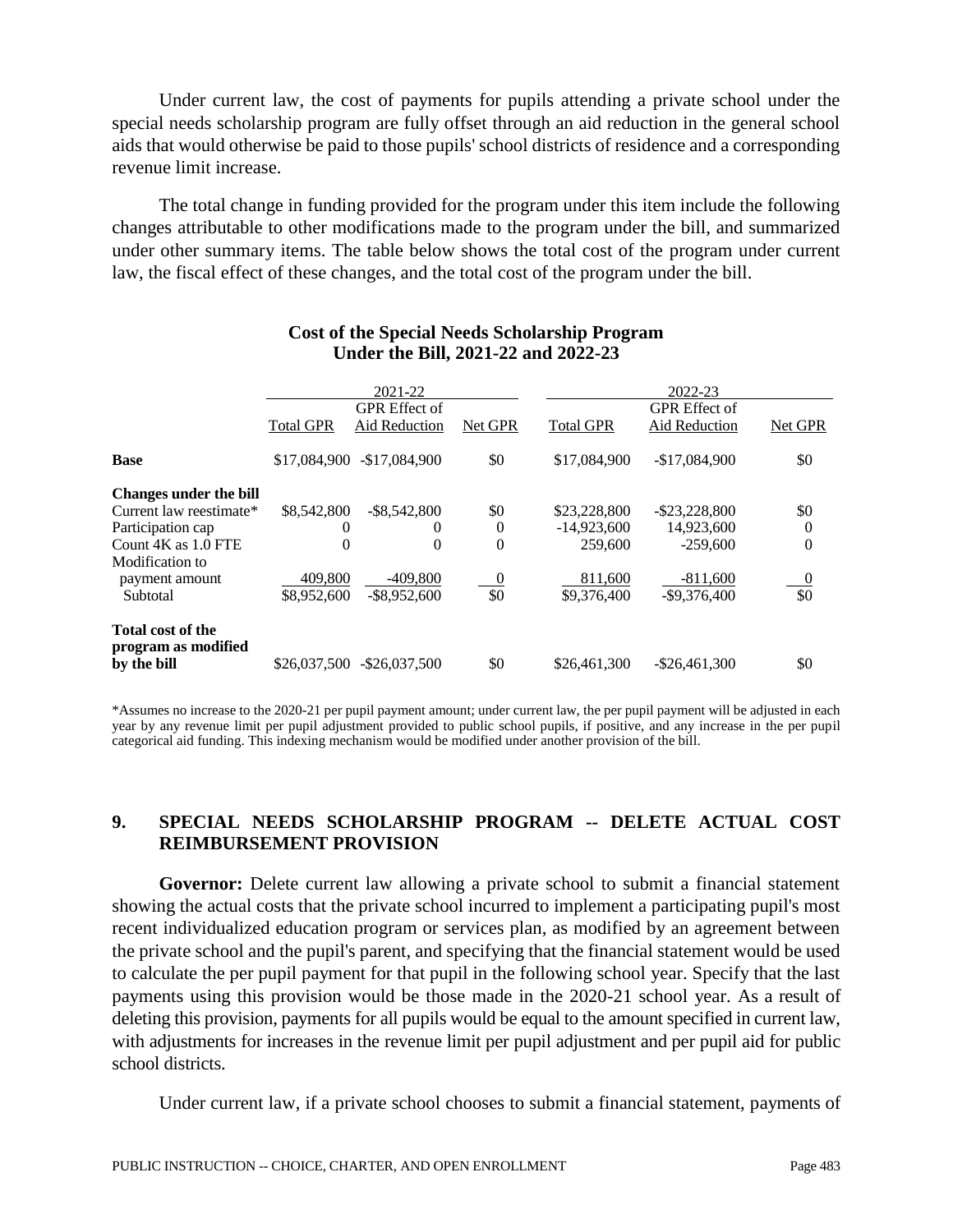up to 150% of the per pupil payment amount for that year are fully funded through a reduction in the general aid that is otherwise paid to each pupil's school district of residence, offset with an equal revenue limit adjustment for the district. If the costs incurred by the school in the previous school year exceed 150% of the per pupil payment, the school is reimbursed for 90% of the remaining costs, but no corresponding aid reduction would occur. (As a result, payments made for 90% of costs incurred above 150% of the per pupil payment are funded with state GPR; the private school would pay for the other 10% of costs.) The first payments under the actual cost reimbursement provision were made in the 2019-20 school year. In 2020-21, a total of \$113,715 was paid to three schools on behalf of five participating pupils, based on the actual costs of educating those pupils in the 2019-20 school year.

[Bill Sections: 298, 1960, 1961, and 1963 thru 1967]

## **10. SPECIAL NEEDS SCHOLARSHIP PROGRAM -- PRIVATE SCHOOL REQUIREMENTS**

Governor: Require that a school that begins participating in the special needs scholarship program in the 2022-23 school year or any school year thereafter also participate in the Milwaukee, Racine, or statewide private school choice program in the year in which the school receives a scholarship on behalf of an eligible pupil attending the school.

This provision would have the effect of modifying current law so that private schools participating in the special needs scholarship program would meet the same requirements as schools participating in one of the choice programs, such as requirements related to teacher qualifications, minimum hours of instruction, and participating in the state's accountability report system.

[Bill Section: 1947]

## **11. SPECIAL NEEDS SCHOLARSHIP PROGRAM -- RELIGIOUS ACTIVITY OPT-OUT**

**Governor:** Require a private school participating in the program to allow a participating pupil to refrain from participating in any religious activity if the pupil's parent submits to the pupil's teacher or the private school's principal a written request that the pupil be exempt from such activities.

[Bill Section: 1968]

## **12. INDEPENDENT CHARTER SCHOOL PROGRAM FUNDING**

| <b>GPR</b>               | \$9,245,500  |
|--------------------------|--------------|
| <b>GPR</b> Effect of Aid |              |
| Reductions               | $-9,245,500$ |
| Net GPR                  | \$0          |

**Governor:** Provide \$1,938,500 in 2021-22 and \$5,800,700 in 2022-23 as a reestimate of sum sufficient funding in the main

appropriation for the independent charter school program. Base level funding is \$82,755,000.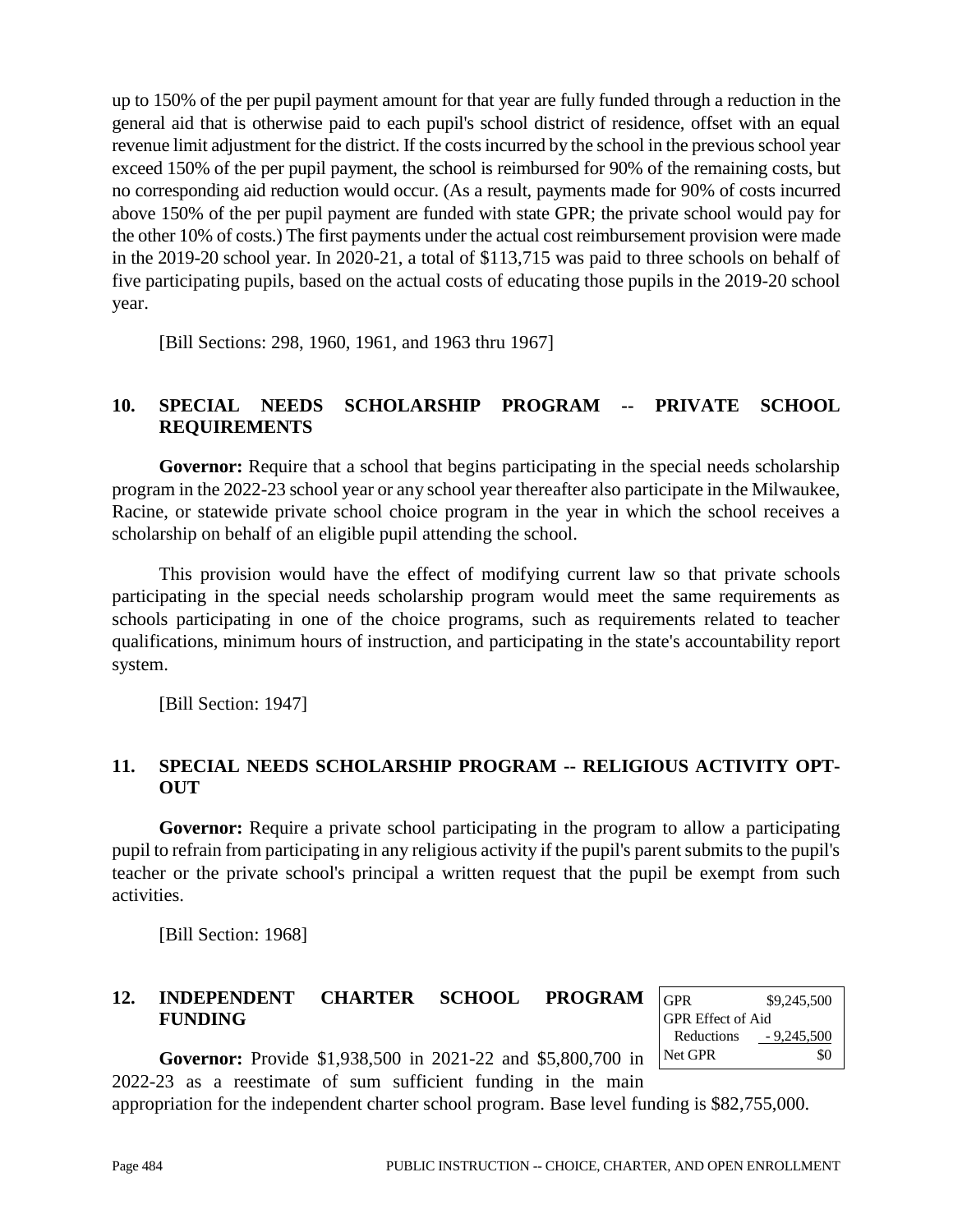The main appropriation for the program currently funds payments to charter schools that the City of Milwaukee, UW-Milwaukee, UW-Parkside, and the Lac Courte Oreilles Ojibwa Community College contract to operate. The administration estimates that 9,000 pupils in 2021- 22 and 9,200 pupils in 2022-23 will attend schools funded from this appropriation and that, based on the relevant provisions in the bill, the per pupil payment under the program would increase from \$9,165 in 2020-21 to \$9,373 in 2021-22 and \$9,577 in 2022-23.

Provide \$216,600 in 2021-22 and \$1,289,700 in 2022-23 as a reestimate of sum sufficient funding in the appropriation for independent charter schools authorized by the Office of Educational Opportunity (OEO) in the UW System. Base level funding is \$4,045,400.

The administration estimates that 450 pupils in 2021-22 and 550 pupils in 2022-23 will attend schools funded from this appropriation. DPI pays the operators of these charter schools the same per pupil payment as other independent charter schools.

By law, DPI is required to proportionally reduce the general aid for which each school district is eligible by an amount totaling the estimated payments to schools authorized by the City of Milwaukee, UW-Milwaukee, and UW-Parkside. Under revenue limits, districts may levy property taxes to make up for the amount of revenue lost due to these aid reductions. These pupils are not counted by any district for revenue limit and general aid purposes. In 2020-21, a 1.6% reduction was made in the general aid received by school districts statewide.

Pupils that attend charter schools authorized by the OEO or the Lac Courte Oreilles Ojibwa Community College are counted by their district of residence for revenue limit and general aid purposes. DPI is required to reduce the district's general aid payment in an amount equal to the total of the per pupil payments made for pupils residing in the district. Districts are not allowed to levy to backfill, or replace, that aid reduction.

The total change in funding provided for the independent charter school program under this item includes the following changes attributable to other modifications made to the program under the bill, and summarized under other summary items. The table below shows the total cost of the program under current law, the fiscal effect of these changes, the total cost of the program under the bill, and the change to base level funding in each year.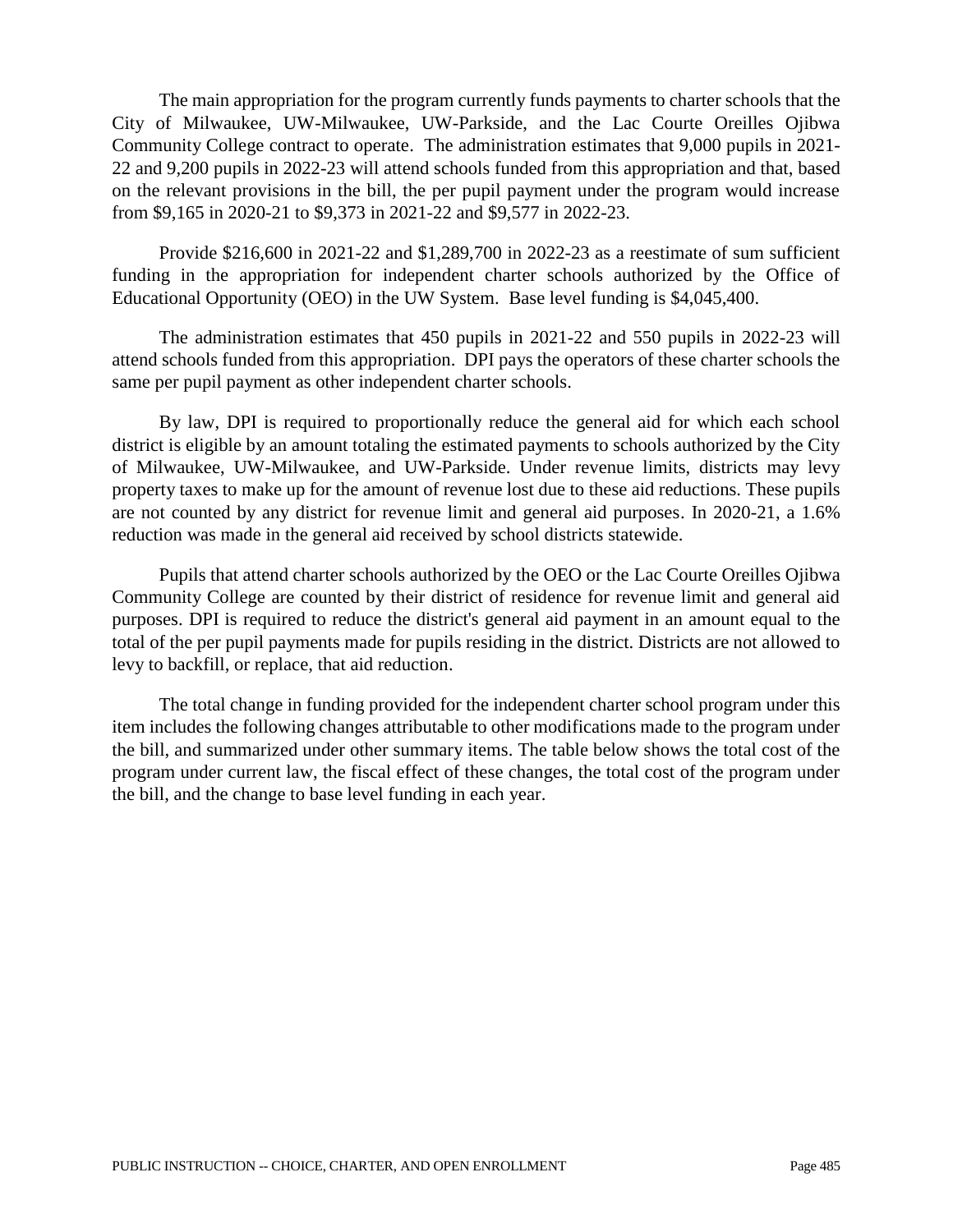|                                                      |                          | 2021-22                                      |                       |                          | 2022-23                               |                       |
|------------------------------------------------------|--------------------------|----------------------------------------------|-----------------------|--------------------------|---------------------------------------|-----------------------|
|                                                      | <b>Total GPR</b>         | <b>GPR</b> Effect of<br><b>Aid Reduction</b> | Net GPR               | <b>Total GPR</b>         | <b>GPR</b> Effect of<br>Aid Reduction | Net GPR               |
| <b>Base</b>                                          | \$86,800,400             | $-$ \$86,800,400                             | \$0                   | \$86,800,400             | $-$ \$86,800,400                      | \$0                   |
| <b>Changes under the bill</b>                        |                          |                                              |                       |                          |                                       |                       |
| Current law reestimate*                              | \$189,500                | $-$189.500$                                  | \$0                   | \$1,240,300              | $-$1,240,300$                         | \$0                   |
| Count 4K as 1.0 FTE                                  | 0                        | $\Omega$                                     | $\overline{0}$        | 1,833,100                | $-1,833,100$                          | $\theta$              |
| Modification to<br>payment amount<br>Subtotal        | 1,965,600<br>\$2,155,100 | $-1,965,600$<br>$-$ \$2,155,100              | $\overline{0}$<br>\$0 | 4,017,000<br>\$7,090,400 | $-4,017,000$<br>$-$7,090,400$         | $\overline{0}$<br>\$0 |
| Total cost of the program<br>as modified by the bill | \$88,955,500             | $-$ \$88,955,500                             | \$0                   | \$93,890,800             | -\$93,890,800                         | \$0                   |

#### **Cost of the Independent Charter School Program Under the Bill, 2021-22 and 2022-23**

\*Assumes no increase to the 2020-21 per pupil payment amount. Under current law, the per pupil payment will be adjusted in each year by any revenue limit per pupil adjustment provided to public school pupils, if positive, and any increase in the per pupil categorical aid funding. This indexing mechanism would be modified under another provision of the bill.

## **13. CHOICE, CHARTER, AND OPEN ENROLLMENT PAYMENT INDEXING MECHANISM**

**Governor:** Modify the indexing mechanism for the payments for the private school choice programs, the special needs scholarship program, the independent charter school program, and the open enrollment program to specify that, beginning in 2021-22, these payments would increase by an amount equal to the per pupil revenue limit adjustment for the current year, if positive, plus the change in the per pupil aid payment amount between the previous year and the current year, if positive. (These provisions would also apply to payments for children with disabilities under a whole grade sharing agreement and for payments under a school board contract with Second Chance Partners for Education or similar nonprofits.)

Under current law, the various per pupil payment amounts under these programs are equal to the sum of the payment amount for the program in the previous year plus the per pupil revenue limit adjustment for the current year, if positive, plus the statewide change in funding per pupil for statutorily-specified categorical school aid appropriations, including per pupil aid, between the previous year and the current year, if positive.

Under the bill, the revenue limit per pupil adjustment would be set at \$200 per pupil in 2021- 22 and \$204 per pupil in 2022-23. The per pupil aid payment amount would increase by \$8 in 2021-22 and remained unchanged in 2022-23. Thus, under the bill, the various per pupil aid payments would increase by \$208 per pupil in 2021-22 and a further \$204 per pupil in 2022-23 as a change to the prior year. If the bill provisions for categorical aid funding, the revenue limit per pupil adjustment, and revenue limit enrollment were included in the current law indexing calculation, it is estimated that the various program payments would increase by approximately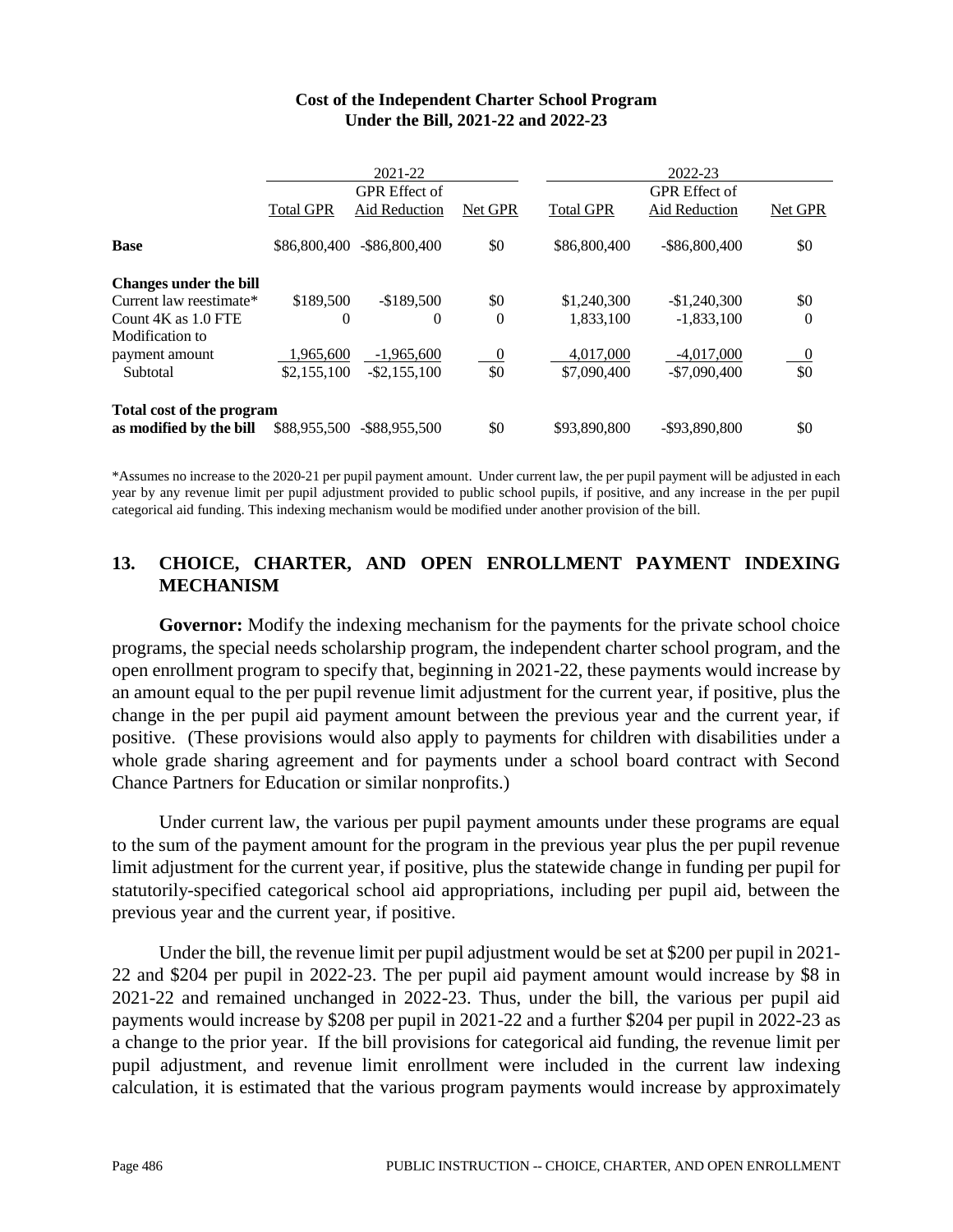\$675 per pupil in 2021-22 and a further \$400 per pupil in 2022-23 as a change to the prior year.

[Bill Sections: 1911, 1961, 1962, 2031, 2033, 2038, 2057, 2058, 2066, 2067, 2070, 2071, 2110 thru 2112, and 2136 thru 2138]

#### **14. ELIMINATE OFFICE OF EDUCATIONAL OPPORTUNITY**

**Governor:** Delete the Office of Educational Opportunity (OEO) in the UW System, and transfer oversight responsibilities for the charter schools currently authorized by the OEO from the OEO Director to the Chancellor of UW-Madison.

Specify that, beginning on the effective date of the bill, the Chancellor may not contract with a person to operate a charter school under the statutory authority of the OEO, including the separate statutory authority of the OEO to enter into a contract to operate a recovery charter school. Provide that a contract entered into before the effective date of the bill by the Director of the OEO with a person to operate a charter school under the statutory authority of the OEO remains in full force and effect, but that the Chancellor may not renew or modify the contract. Require the Chancellor to carry out the OEO Director's obligations under a contract.

Specify that, unless the Chancellor revokes the school's charter, the operator of the charter school may continue to operate the charter school under the terms of its contract that is effective on the effective date of the bill for the remaining term of the contract, but that the contract is not renewable for any additional term and may not be extended. Specify that unless the Chancellor revokes the charter school's charter, the operator of the charter school may enter into a contract with a school district or another independent charter authorizer to operate the charter school.

Require the Chancellor to monitor pupil academic performance and the overall operations of charter schools previously authorized by the OEO, as well as the performance and compliance of each charter school in accordance with the terms of each charter school contract. Specify that the Chancellor could appoint up to two assistants in carrying out duties related to OEO charters. Specify that the Chancellor could solicit private gifts and grants for charter schools previously authorized by the OEO, and would be required to report to the Board of Regents regarding any such private gift or grant received for these purposes and the intended use of the gift or grant. (These provisions apply to the Director of the OEO under current law.)

Require the Chancellor to provide notice to the Legislature, Governor, and State Superintendent within 30 days of the termination of all OEO charter school contracts. Provide that all requirements and authority of the Chancellor related to OEO charter schools would terminate after the Chancellor provides the notice. Specify that no moneys could be encumbered from the appropriations for payments to OEO charter schools after the Chancellor provides the notice.

[Bill Sections: 313, 314, 649, 650, 665, 675 thru 681, 2028, 2042 thru 2044, 2046, 2048 thru 2052, 2054, and 2147]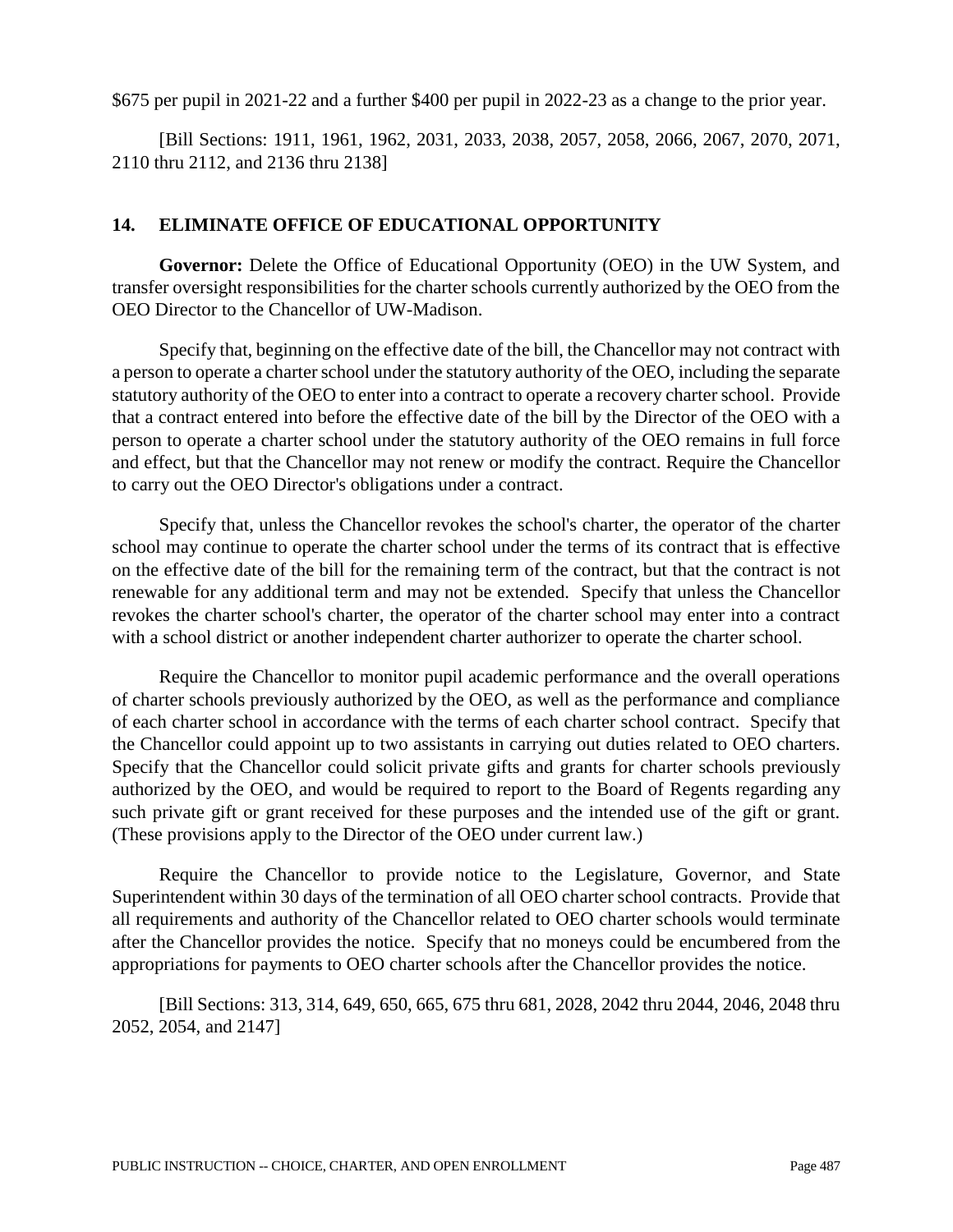#### **15. PAYMENT TO INDEPENDENT CHARTER SCHOOLS AUTHORIZED BY TRIBAL COLLEGES**

**Governor:** Specify that the per pupil payment for independent charter schools authorized by tribal colleges would be equal to the per pupil payment for the other authorizers of independent charter schools, beginning in the 2021-22 school year.

Under the independent charter school program, certain statutorily-specified entities other than school districts can contract to operate charter schools. The per pupil payments to most of these entities is equal to the prior year payment indexed to the change in the revenue limit per pupil adjustment and categorical aid per pupil. The per pupil payment to tribal colleges (the College of Menominee Nation and the Lac Courte Oreilles Ojibwa Community College) is equal to the per pupil academic base funding provided to tribal schools by the federal Bureau of Indian Education in the previous school year. In 2020-21, the payment to tribal colleges is \$8,568 per pupil, while the payment to other authorizers is \$9,165 per pupil. In the 2020-21 school year, the Lac Courte Oreilles Ojibwa Community College has authorized one charter school.

[Bill Sections: 312, 2034 thru 2037, 2039 thru 2041, 2172 thru 2174, 9334(10), and 9434(3)]

## **16. INDEPENDENT CHARTER SCHOOLS -- DRIVER EDUCATION PROGRAM FEES**

**Governor:** Modify current law that authorizes school districts and technical college districts to charge reasonable fees for any driver education program or part of a program which is neither required for graduation nor credited toward graduation to also authorize operators of independent charter schools and cooperative educational service agencies to charge such fees.

[Bill Section: 2181]

## **17. CHARTER SCHOOL AUTHORIZER REPORT**

**Governor:** Delete the current law provision under which a charter school authorizer is required to submit an annual report with certain statutorily-required items.

Under current law, a school board or an independent charter school authorizer is required to submit an annual report to the State Superintendent and Legislature that includes the following information: (a) an identification of each charter school operating under contract with the authorizer, each charter school that operated under contract with the authorizer but had its contract nonrenewed or revoked or that closed, and each charter school under contract with the authorizer that has not yet begun to operate; (b) the academic and financial performance of each charter school operated under contract with the authorizer; (c) the operating costs of the school board or independent charter school authorizer incurred under its required duties, detailed in an audited financial statement prepared in accordance with generally accepted accounting principles; and (d) the services that the school board or independent charter school authorizer has provided to the charter schools under contract with it and an itemized accounting of the costs of the services.

[Bill Sections: 2029, 2045, and 2053]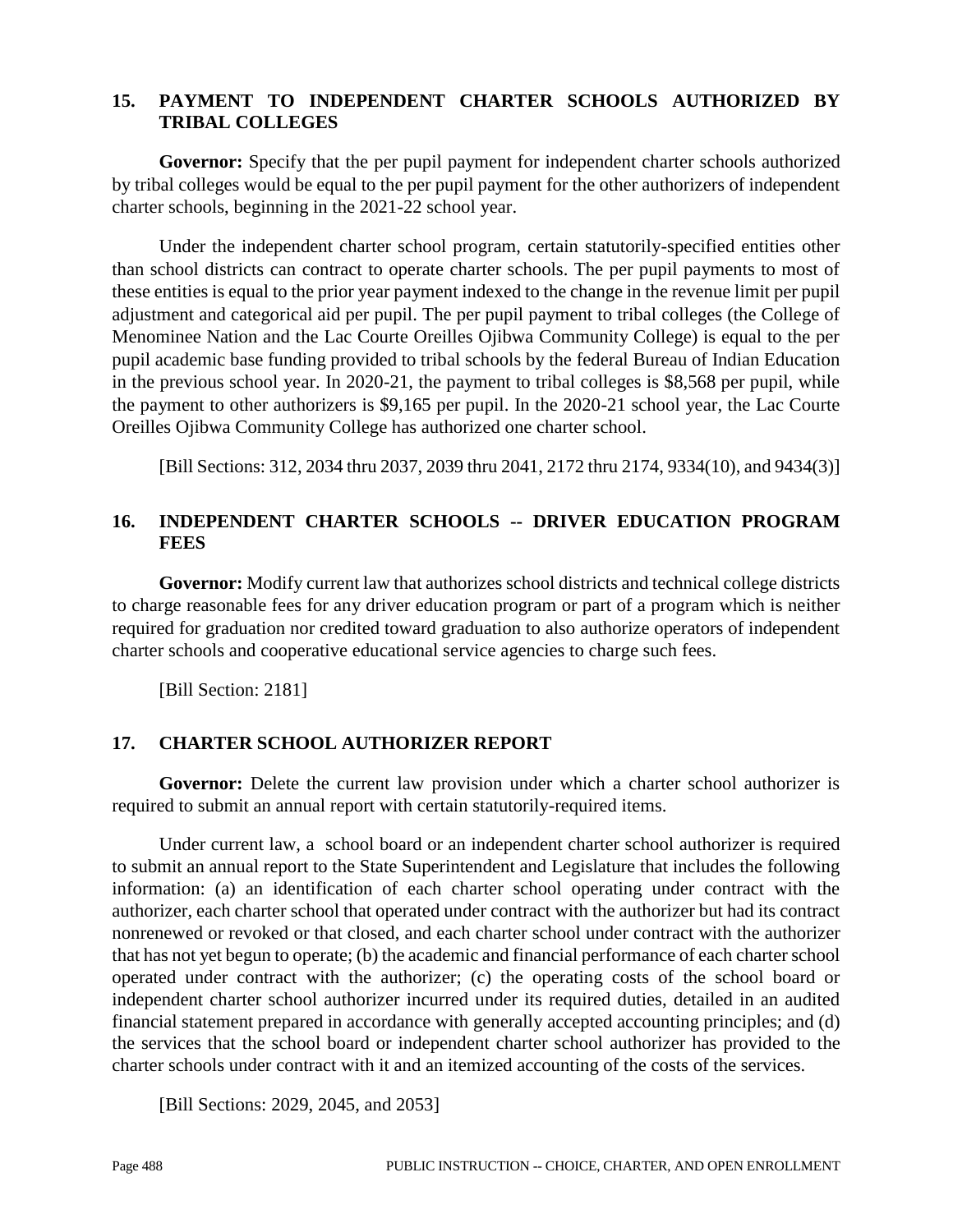#### **18. OPEN ENROLLMENT AID TRANSFER AMOUNT -- SPECIAL EDUCATION**

**Governor:** Delete the current law provisions under which the aid transfer amount for special education students participating in the open enrollment program can be increased, and restore prior law under which a single aid transfer amount applied to all of these students, beginning in the 2021-22 school year.

Under the 2017-19 budget act, a process was created under which the open enrollment aid transfer amount for a special education pupil (\$12,977 in 2020-21) could be adjusted. Beginning in the 2018-19 school year, at the end of a school year in which a special education pupil has participated in the program, a nonresident district may submit to DPI a financial statement that shows the actual costs the nonresident district incurred to provide a free appropriate public education to the pupil during that year. DPI is required to provide the resident district with a copy of any financial statement it receives. Beginning in the 2019-20 school year, the aid transfer amount for a pupil for whom the nonresident district does not submit a financial statement will equal the indexed amount described above. The aid transfer amount for a pupil for whom the nonresident district has submitted a financial statement will be the amount shown on the financial statement for that child for the previous school year, up to a maximum of \$30,000.

[Bill Sections: 301, 1942, 1943, 2059 thru 2065, 2068 thru 2075, 2189, and 2217]

#### **19. EARLY COLLEGE CREDIT PROGRAM -- PAYMENT TO PRIVATE SCHOOLS**

**Governor:** Modify the appropriation for the early college credit program to specify that reimbursements could be made to private schools.

Under the program, the cost of a course is shared between the student's school or school district and the state, if the student will receive high school credit for the course, or between the school or school district, the state, and the student, if the student will receive only postsecondary credit for the course. The state portion of the cost is paid to school districts as a reimbursement for a portion of the cost of tuition paid to the institution of higher education on behalf of the participating pupil. Although private school pupils are eligible to participate in the program, private schools are not eligible to be reimbursed for a portion of tuition costs under current law.

[Bill Section: 422]

## **20. EARLY COLLEGE CREDIT PROGRAM -- INDEPENDENT CHARTER SCHOOL PUPILS**

**Governor:** Modify current law under the early college credit program to allow pupils enrolled in an independent charter school to participate in the program beginning in the 2021-22 school year.

Specify that payments under the program could be made to independent charter schools. The role and responsibilities that apply to a school board under current law would apply to the governing board of the independent charter school, including the following: (a) being notified of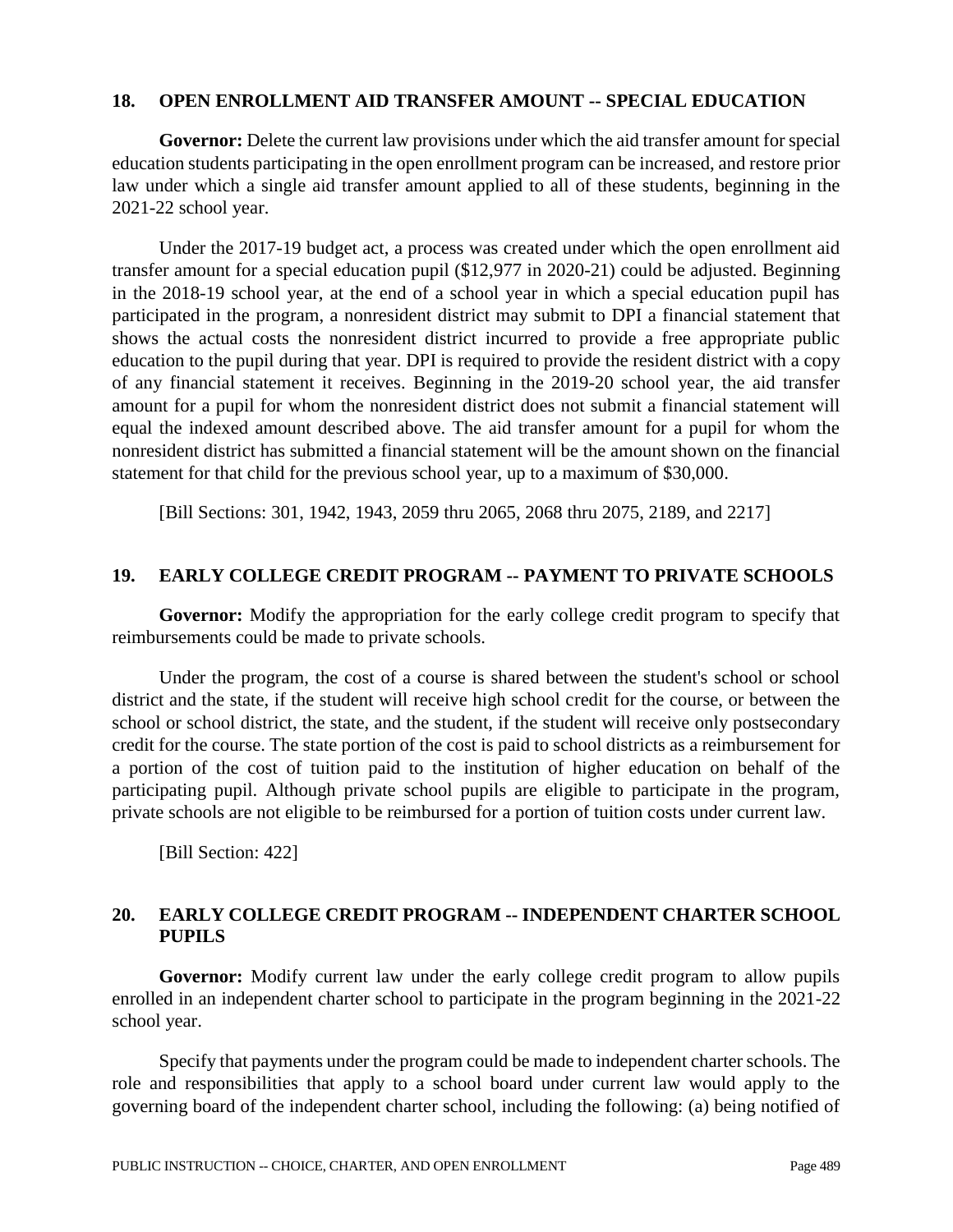a pupil's intent to participate in the program; (b) determining whether a course is comparable to a course offered by the school, whether the course satisfies high school graduation requirements, and how many credits to award for the course; (c) being notified by an institution of higher education that admits a pupil attending the school; (d) being notified if a pupil is admitted to attend a different course than the one the pupil originally specified; (e) paying the specified tuition amount to the institution of higher education, and funding a portion of the cost of the program; (f) paying the cost of books and other necessary materials for the course; (g) waiving the student's portion of the cost if DPI determines that the cost would pose an undue financial burden on the pupil's family; (h) establishing a written policy limiting the number of credits for which a governing board will pay, if the governing board chooses to do so; (i) being reimbursed by a pupil or his or her parent or guardian for the cost of a course that a pupil fails; and (j) entering into an agreement with an institution of higher education to facilitate the program, if the governing board wishes to do so. Prohibit the governing board from charging additional fees for the course. Specify that a pupil is not responsible for any portion of the cost of a course that is not comparable to a course offered by the school, as determined by the school's governing board.

Specify that the provisions under the early college credit program would not apply to a course for which a high school pupil attending an independent charter school may earn postsecondary credit if the governing board of the charter school has entered into an agreement with a UW System institution or a private, nonprofit institution before, on, or after the effective date of the bill. The agreement would be to provide a college credit in high school program to academically qualified pupils under which pupils may take a course for postsecondary credit, if the instruction of pupils takes place in the charter school building. Require that under the agreement, either of the following would apply: (a) the instructor is a high school teacher employed by the charter school and certified or approved to provide the instruction by the participating UW institution or a faculty member of the UW institution, if the agreement is made with a UW institution; or (b) the instructor is a high school teacher employed by the charter school and certified or approved to provide the instruction by the participating private, nonprofit institution or a faculty member of the private institution, if the agreement is made with a private institution

Under current law, high school students enrolled in a public or private school can enroll in courses at a UW institution, a private, non-profit college or university, or a tribal college under the early college credit program. Under the program, the cost of a course is shared between the student's school or school district and the state, if the student will receive high school credit for the course, or between the school or school district, the state, and the student, if the student will receive only postsecondary credit for the course. Tuition is charged at a reduced rate for pupils participating in the program.

[Bill Sections: 422, 1708, 2076 thru 2086, and 2088 thru 2090]

## **21. OPPORTUNITY SCHOOLS AND PARTNERSHIP PROGRAM**

Governor: Delete current law related to the opportunity schools and partnership programs (OSPP), which was created in the 2015-17 budget act and modified in the 2017-19 budget act.

In general, an OSPP is modeled as a "turnaround school district," with the potential to affect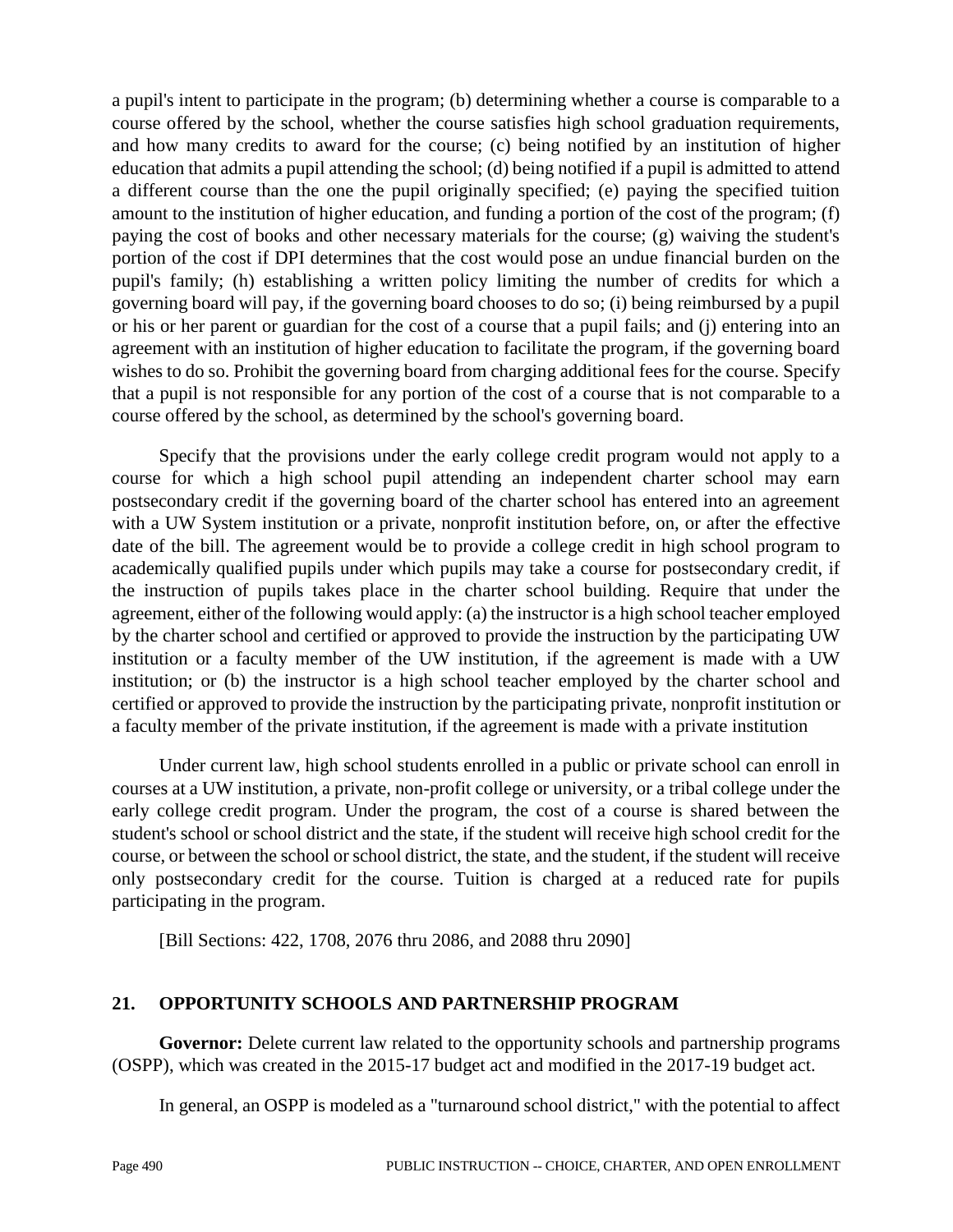Milwaukee, Racine, and Madison. Currently, no districts or schools are participating in an OSPP.

More specifically, the 2015-17 budget act (2015 Act 55) created an OSPP within the Milwaukee Public Schools (MPS) under the management and control of a Commissioner appointed by the Milwaukee County Executive. Generally, the Commissioner could select MPS schools that either received the lowest rating on the most recent school accountability report or was identified as a vacant or underutilized building to be transferred to the OSPP. The Commissioner could transfer the operation and management of an OSPP school to either a nonprofit group operating a charter school, the governing body of a nonsectarian private school participating in a private school choice program, or an individual or group not currently operating a school, provided that the entity meets certain statutory criteria. The Commissioner could transfer a school out of their OSPP if the Commissioner determined that the school has been placed in a performance category of "meets expectations" or higher on the three preceding consecutive accountability reports published for the school. The Commissioner could return operation and management of the school to the MPS Board (provided MPS has not received a grade of "fails to meet expectations" on the school district accountability reports in the three most recent consecutive school years) or to an individual or group as a non-instrumentality charter, or to the governing body of a private school.

Act 55 also created an OSPP (modeled on the above provisions) within MPS under the management and control of the MPS Superintendent and allowed for the creation of an OSPP within other eligible school districts that: (a) were assigned to the lowest performance category on two school district accountability reports in the most recent consecutive years; (b) had a pupil membership of over 15,000; and (c) received intradistrict transfer aid in the two school years in which the district was assigned the lowest performance category on the school district accountability reports.

The 2017-19 budget act (2017 Act 59) created additional provisions under which an eligible unified school district could be identified, with additional criteria based on the number and size of municipalities within the district and the delegation of decision-making authority related to employee benefits. Act 59 also created a procedure under which the village boards of each village within an eligible unified school district could initiate the process for the creation of a new school district, subject to a binding referendum on the proposed creation by voters in the territory of the proposed school district.

[Bill Sections: 53 thru 57, 315, 704, 1078, 1087, 1108, 1109, 1134, 1208, 1897, 1898, 1992 thru 2001, 2003, 2023 thru 2027, 2116 thru 2126, 2142 thru 2145, 2148 thru 2159, 2165, 2281, 2282, and 3289]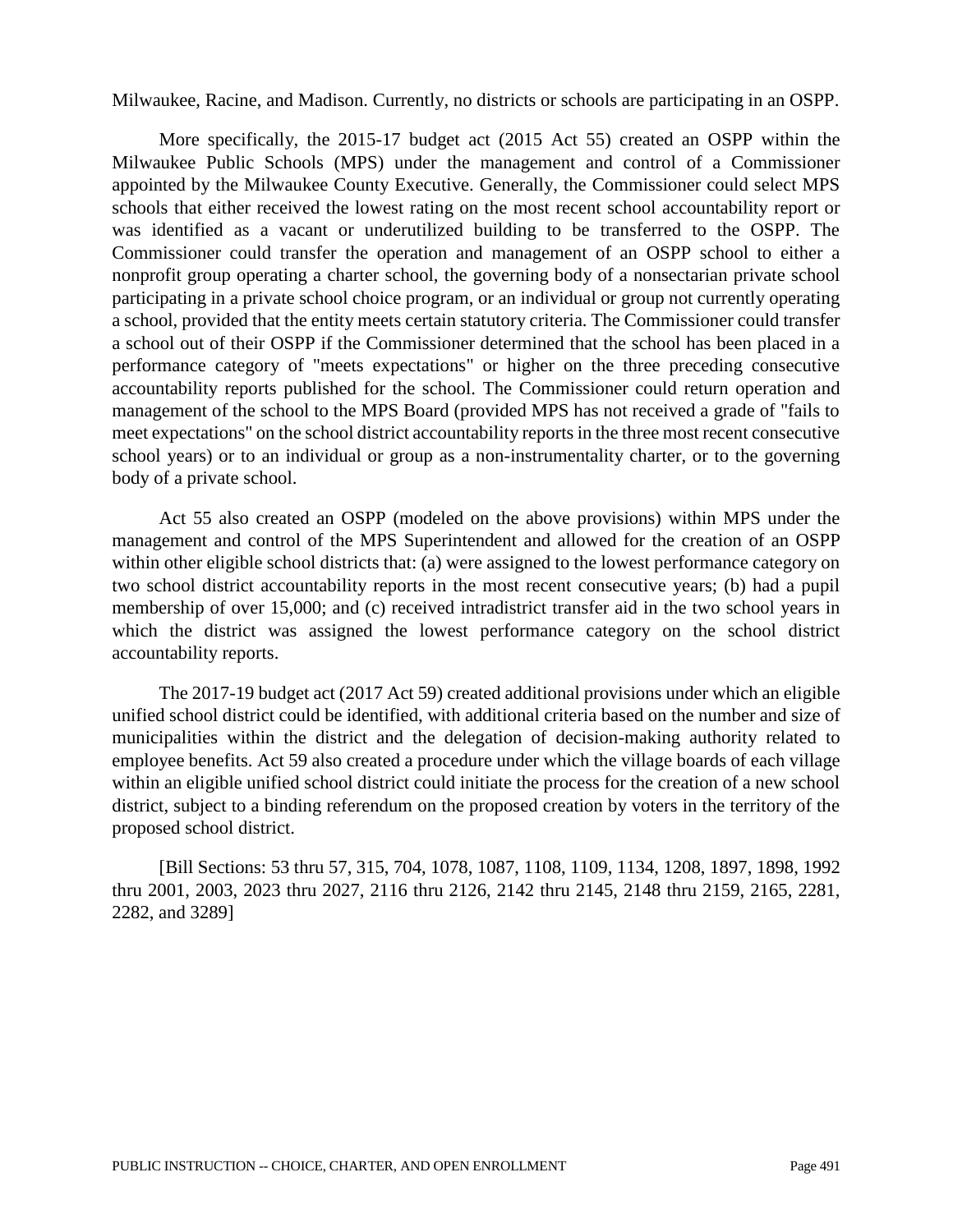## **School Operations and Curriculum**

## **1. PROHIBIT VAPING ON SCHOOL PROPERTY**

**Governor:** Specify that no individual may vape on school premises. Define "vape" as to inhale or exhale vapor from a vapor product, as defined under current state law. Define "school premises" as all of the following: (a) real property owned or rented by, or under the control of a school board, including playgrounds, athletic facilities or fields, and any other property that is occupied by pupils on a regular basis; (b) real property owned or rented by an operator or governing board of a charter school that is used for the operation of a charter school, including playgrounds, athletic facilities or fields, and any other property that is occupied on a regular basis by pupils attending the charter school; and (c) real property owned or rented by the governing body of a private school that is used for the operation of a private school, including playgrounds, athletic facilities or fields, and any other property that is occupied on a regular basis by pupils attending the private school.

[Bill Section: 2002]

#### **2. DELETE MPS TRUANCY CENTER AND LAW ENFORCEMENT OFFICER REQUIREMENTS**

**Governor:** Delete current law requiring Milwaukee Public Schools (MPS) to establish at least two youth service centers for the counseling of children who are taken into custody for being absent from school without an acceptable excuse, and requiring the MPS board to pay the City of Milwaukee for the costs of salaries and fringe benefits of four law enforcement officers to work on truancy abatement and burglary suppression on a full-time basis.

[Bill Sections: 2005 and 2146]

## **3. AMERICAN INDIAN STUDIES REQUIRED IN CURRICULUM -- SCHOOL DISTRICTS**

**Governor:** Modify current law to require that beginning September 1, 2022, instruction in the culture, tribal sovereignty, and contemporary and historical significant events of the federally recognized American Indian tribes and bands located in this state must be provided at least once in grades K-2, once in grades 3-5, and twice in grades 6-8 as part of the social studies curriculum.

Additionally, require that beginning September 1, 2022, instruction in the culture, tribal sovereignty, and contemporary and historical significant events of the federally recognized American Indian tribes and bands located in this state must be provided at least once in each of the high school grades as part of the high school curriculum. Specify that in at least one high school grade, the school board must include the instruction in the social studies curriculum.

Under current law, instruction in the history, culture, and tribal sovereignty of the federally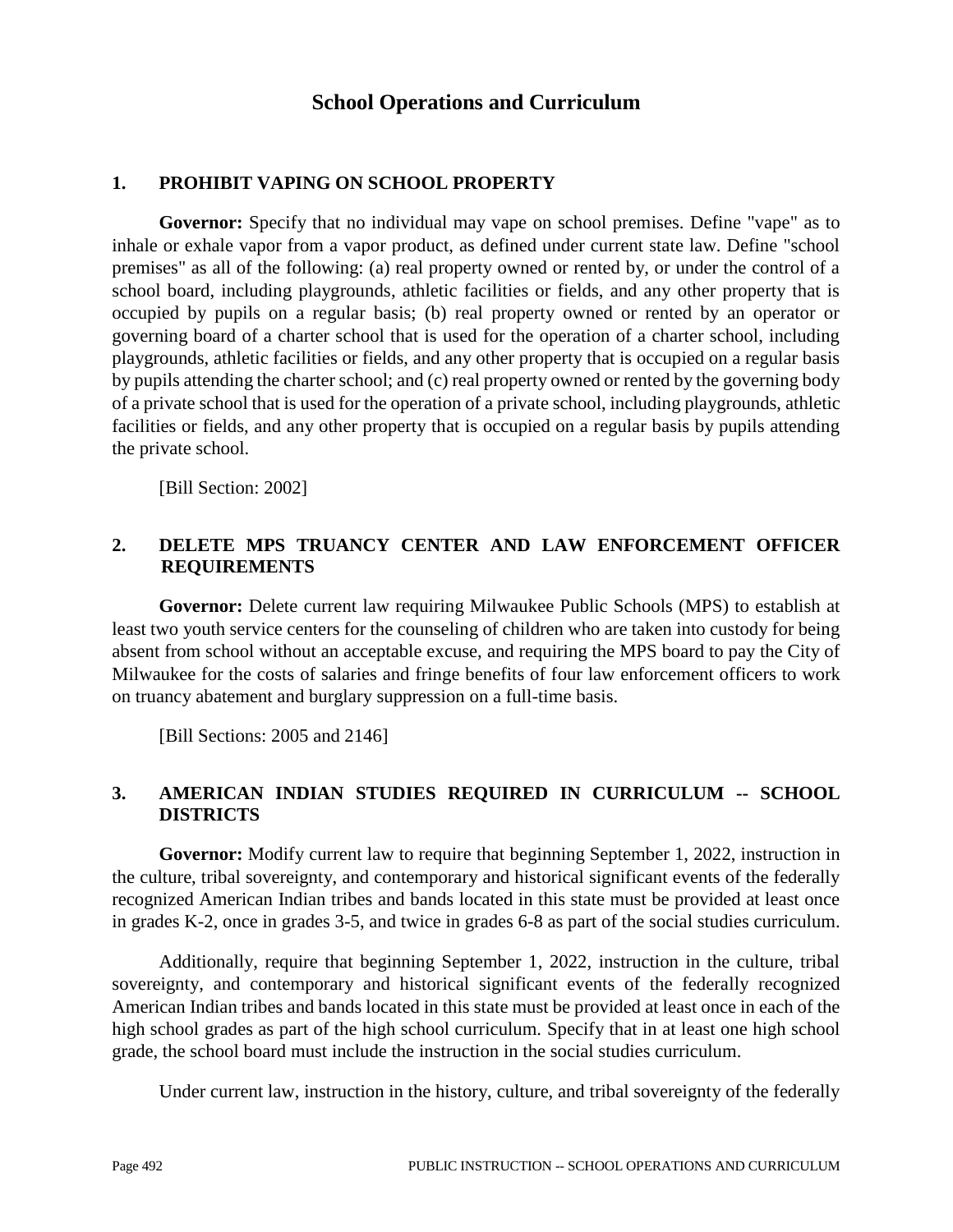recognized American Indian tribes and bands located in this state must be provided at least twice in the elementary grades and at least once in the high school grades as part of the social studies curriculum.

[Bill Sections: 2169 and 2170]

## **4. AMERICAN INDIAN STUDIES REQUIRED IN CURRICULUM -- CHOICE AND CHARTER SCHOOLS**

**Governor:** Require that beginning in the 2022-23 school year, independent charter schools and private choice schools include in their curriculum instruction in the culture, tribal sovereignty, and contemporary and historical significant events of the federally recognized American Indian tribes and bands located in this state at least twice in the elementary grades and at least once in the high school grades.

Under current law, instruction in the history, culture, and tribal sovereignty of the federally recognized American Indian tribes and bands located in this state must be provided at least twice in the elementary grades and at least once in the high school grades as part of the social studies curriculum.

[Bill Sections: 2030, 2047, 2114, and 2140]

## **5. HEALTH PROBLEMS EDUCATION PROGRAMS**

**Governor:** Make minor changes to statutory language to create a numbered list describing the topics that must be included in the comprehensive education curricula developed by the critical health problems education program under DPI, rather than a list separated by commas.

[Bill Section: 1909]

# **Administrative and Other Funding**

#### **1. STANDARD BUDGET ADJUSTMENTS**

**Governor:** Adjust the base budget by \$634,600 GPR, \$187,800 FED, and \$410,900 PR annually for: (a) turnover reduction (-\$440,500 GPR and -\$526,000 FED annually); (b) full funding of continuing position

| GPR   | \$1,269,200 |
|-------|-------------|
| FED   | 375,600     |
| PR    | 821.800     |
| Total | \$2,466,600 |

salaries and fringe benefits (\$741,400 GPR, \$700,000 FED, and \$396,800 PR annually); (c) overtime (\$274,000 GPR, \$41,900 FED, and \$13,900 PR annually); (d) night and weekend differential pay (\$55,300 GPR, \$400 FED, and \$200 PR annually); and (e) lease and directed moves costs (\$4,400 GPR and -\$28,500 FED annually).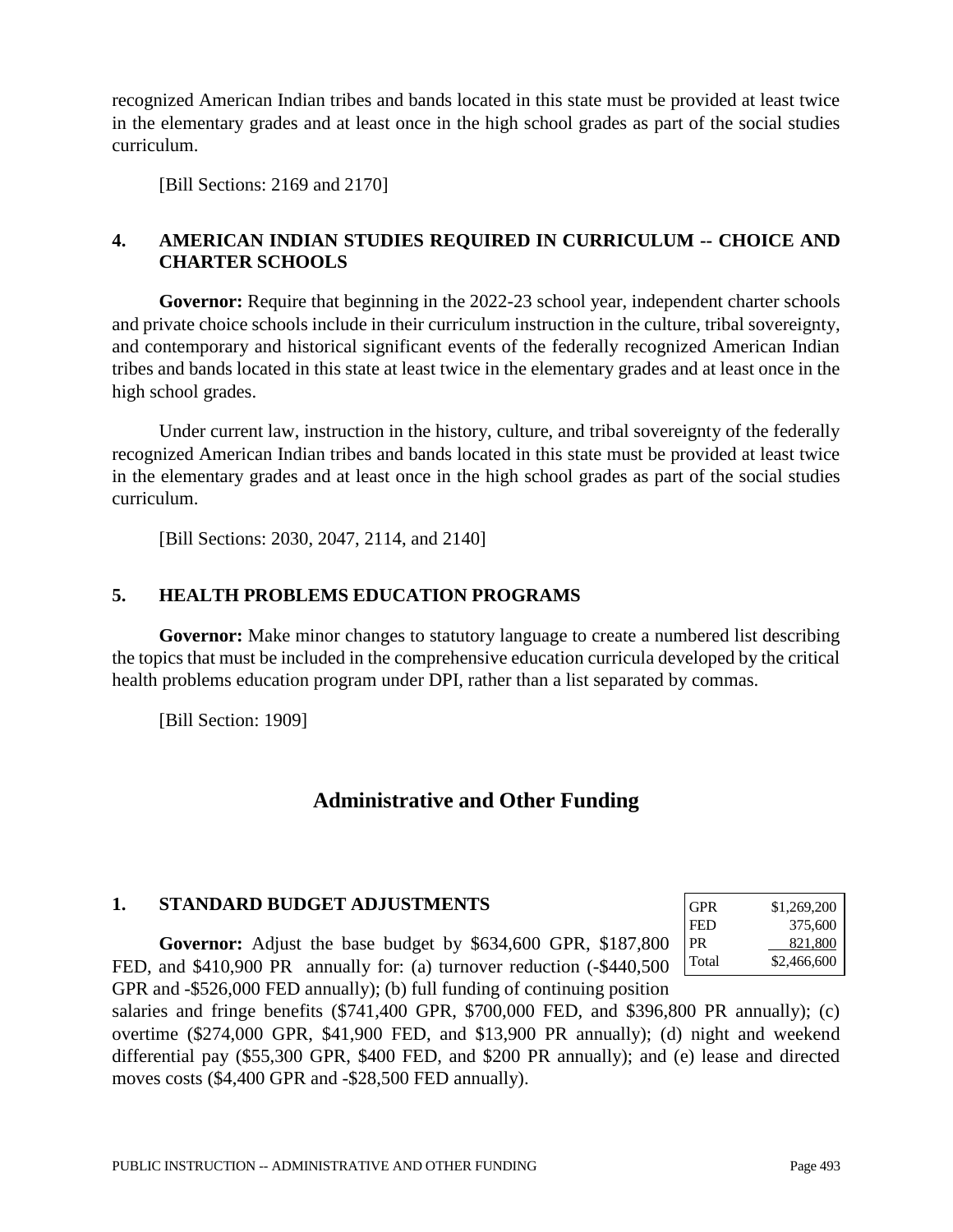#### **2. PUPIL ASSESSMENT**

**Governor:** Reduce funding by \$2,000,000 annually from annual base level funding of \$18,558,400 to reflect the current DPI estimate of moneys required for contract payments to vendors.

#### **3. GENERAL EDUCATIONAL DEVELOPMENT TEST FEE PAYMENTS** GPR \$1,300,000

**Governor:** Provide \$400,000 in 2021-22 and \$900,000 in 2022-23 in a new sum sufficient appropriation to subsidize testing fees for individuals taking the general educational development (GED) test beginning on January 1, 2022. Payments would be made to GED Testing Service LLC equal to \$30 for each eligible individual who takes a content area test given under the GED test at a testing site in Wisconsin that is approved by the State Superintendent. Define an eligible individual as one who meets the following criteria: (a) meets the eligibility requirements promulgated by DPI by rule for a high school equivalency diploma or certificate of general educational development; and (b) takes and receives a passing score on a practice test for the content area that is developed by GED Testing Service LLC. Specify that for each eligible individual, no more than one testing service fee could be paid for each content area test in a calendar year.

The GED consists of tests to measure competency in math, science, social studies, and language arts. Wisconsin administrative code requires that, to be eligible to take the GED, an individual must meet the following criteria: (a) be a resident of Wisconsin for voting purposes, or have lived in Wisconsin for at least 10 days, or be a migrant worker or the child of a migrant worker; (b) be at least 18 years six months of age, or have entered  $9<sup>th</sup>$  grade with a class that has graduated from high school; (c) have not graduated from high school, and are not enrolled in a public or private high school; and (d) have completed a career counseling session provided by a high school, technical college district, community-based organization, college, university, licensed psychologist, or licensed school counselor. In 2019, 7,624 Wisconsin residents took the GED. Each of the four sections of the test costs \$33.75.

[Bill Sections: 318 and 1903]

## **4. ACADEMIC AND CAREER PLANNING**

**Governor:** Provide \$339,000 in 2021-22 and \$716,000 in 2022-23 over annual base level funding of \$1,100,000.

This funding would be used to support the academic and career planning program that was created under the 2013-15 budget. Under current law, the State Superintendent is required to do the following: (a) ensure that every school board is providing academic and career planning services to pupils in grades 6-12; and (b) procure, install, and maintain information technology, including computer software, to be used by school districts to provide academic and career planning services. DPI provides districts with computer software for college and career planning,

GPR  $-$  \$4,000,000

GPR \$1,055,000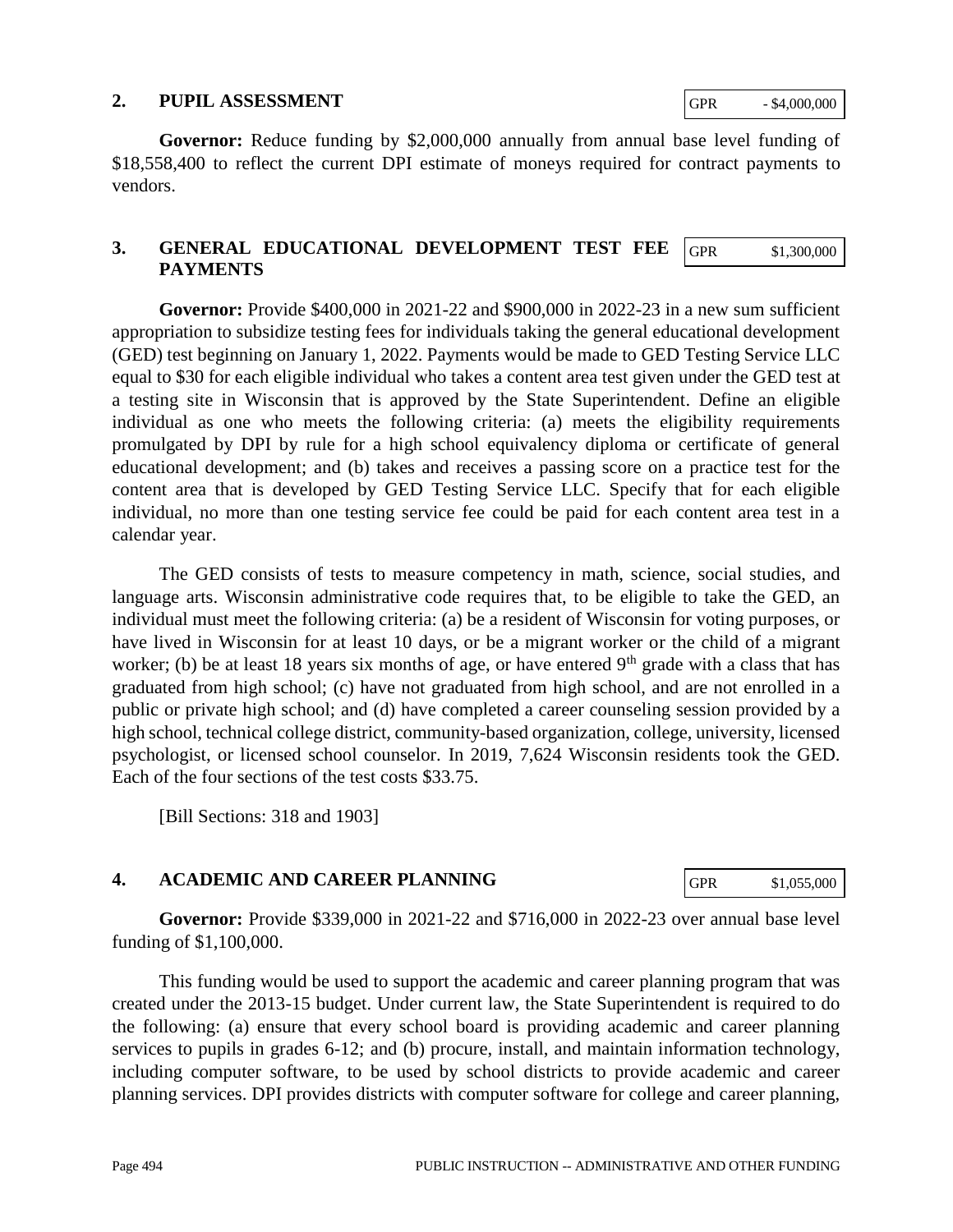and maintains contracts with each of the twelve cooperative educational service agencies (CESAs) to support academic and career planning, including subsidizing the cost of academic and career planning coordinators in each CESA.

## **5. MENTAL HEALTH TRAINING PROGRAM**

**Governor:** Provide \$500,000 annually for mental health training. Require DPI to provide training to school district staff and the instructional staff of independent charter schools regarding social and emotional learning, in addition to the other types of training required under current law.

Under current law, DPI is required to provide training to school district staff and the instructional staff of independent charter schools regarding the following: (a) screening, brief interventions, and referral to treatment (SBIRT); (b) trauma sensitive schools; and (c) youth mental health first aid. Funding equal to \$420,000 GPR annually is provided for the trainings.

[Bill Section: 1902]

## **6. DELETE LAPSE OF TEACHER LICENSING FEES**

**Governor:** Specify that all program revenue received in the appropriation for teacher licensure would be credited to the appropriation

for that purpose, rather than 90% of certain revenues as under current law. This would result in an estimated decrease of GPR-Earned equal to \$400,000 annually.

Modify the appropriation to authorize the expenditure of all moneys received rather than the amounts in the schedule of appropriations as under current law.

Under current law, 90% of revenues received from fees for the licensure of school and public library personnel are retained by DPI. The remaining 10% is credited to the general fund.

[Bill Section: 295]

#### **7. CITY YEAR MILWAUKEE**

**Governor:** Provide \$380,000 annually for a grant for City Year Milwaukee, and require the State Superintendent to award the funds annually to City Year, Inc.

City Year is a non-profit organization that places AmeriCorps members full-time in schools to partner with classroom teachers, tutor pupils one-on-one or in groups, organize school-wide events, and run after-school programs. The program targets pupils in  $3<sup>rd</sup>$  through  $9<sup>th</sup>$  grades who exhibit one or more warning signs of not completing high school. It is anticipated that the funding would allow the organization to expand to two additional schools.

[Bill Sections: 320 and 1905]

| .             | -------- |
|---------------|----------|
| <b>PR-REV</b> | 800,000  |
| Total         | \$0      |
|               |          |

GPR-REV - \$800,000

GPR \$760,000

GPR \$1,000,000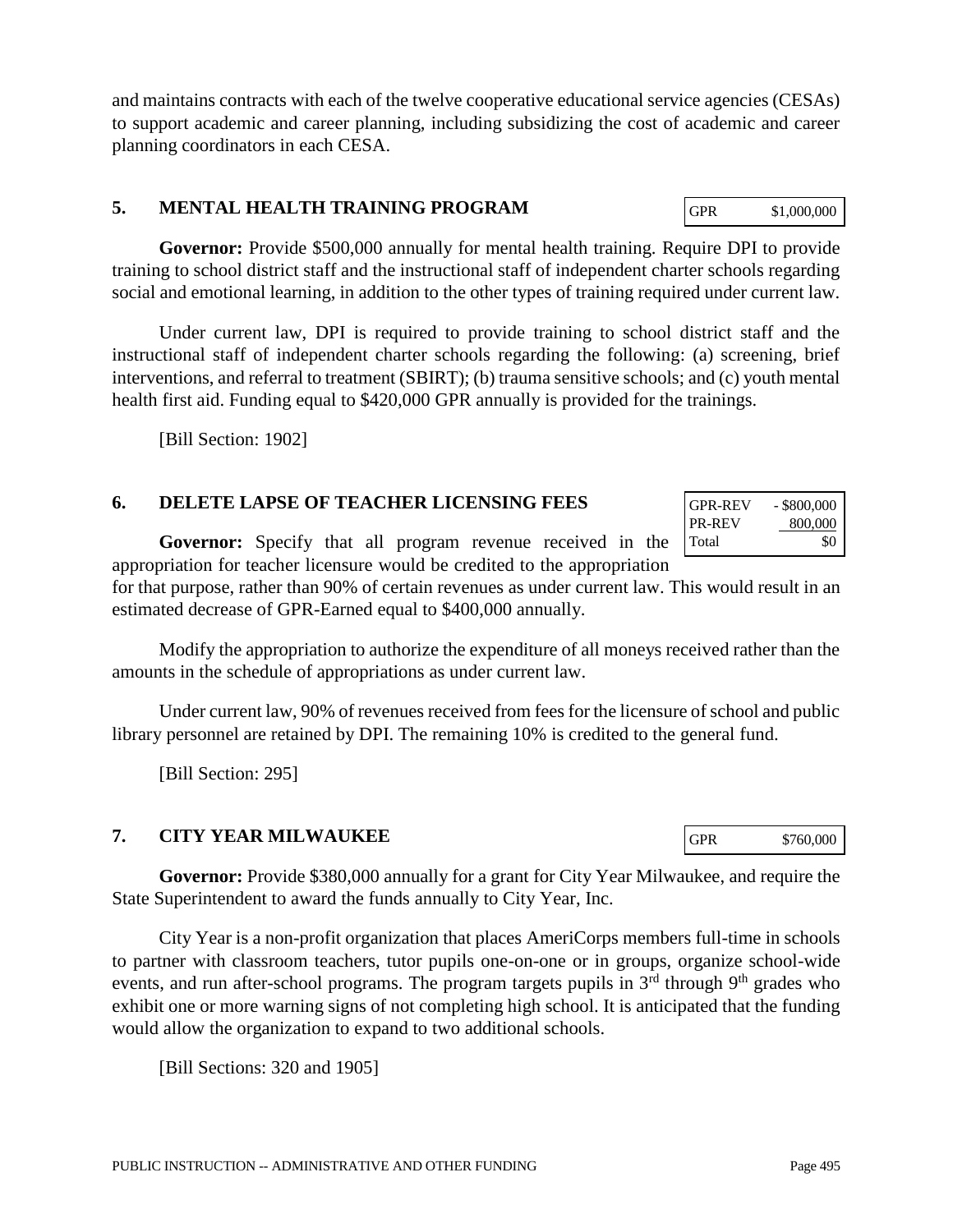#### **8. RECOLLECTION WISCONSIN**

**Governor:** Provide \$150,000 in 2021-22 and \$300,000 in 2022-23 for Recollection Wisconsin, and require the State Superintendent to annually distribute the funding to Wisconsin Library Services, Inc (WiLs). Create an annual sum certain GPR appropriation for this purpose.

Recollection Wisconsin is a consortium administered by WiLs, a nonprofit organization of Wisconsin libraries and other organizations, with the Wisconsin Historical Society, UW-Milwaukee, UW-Madison, the Milwaukee Public Library, Marquette University, and DPI also serving as governing partners. Its purpose is to collect digital historical resources from Wisconsin libraries, archives, museums, and historical societies, and makes them publicly available.

[Bill Sections: 319 and 1899]

## **9. WISELEARN**

**Governor:** Reduce funding for WISELearn by \$150,000 in 2021-22 and \$200,000 in 2022- 23. Base level funding for WISELearn is \$1,359,000.

Under current law, DPI is required to develop and maintain an online resource, called WISELearn, to provide educational resources for parents, teachers, and pupils; offer online learning opportunities; provide regional technical support centers; provide professional development for teachers; and enable video conferencing.

#### **10. FUEL AND UTILITIES REESTIMATE**

**Governor:** Reduce funding by \$118,900 in 2021-22 and \$120,200 in 2022-23 to reflect estimated costs for fuel and utilities for the state residential schools. Base level funding is equal to \$548,500 annually.

## **11. DIGITIZE PAPER GED TEST CREDENTIALS**

**Governor:** Provide \$145,000 in 2021-22 to digitize paper records related to the General Educational Development (GED) test, including hard copy GED credentials from past test-takers. DPI is responsible for maintaining GED records, providing credential records to individuals who have taken the test, and responding to verification requests from employers or institutions of higher education. A corrective amendment is needed to create the biennial appropriation with this funding.

## **12. EQUITY OFFICER POSITION**

**Governor:** Provide \$63,500 in 2021-22 and \$81,300 in 2022-23 and 1.0 position beginning in 2021-22 to create an agency

equity officer position. The agency equity officer would be responsible for coordinating with other

|     | <b>Funding</b> | <b>Positions</b> |
|-----|----------------|------------------|
| GPR | \$144,800      | 1.0              |

GPR - \$239,100

GPR \$145,000

GPR - \$350,000

GPR \$450,000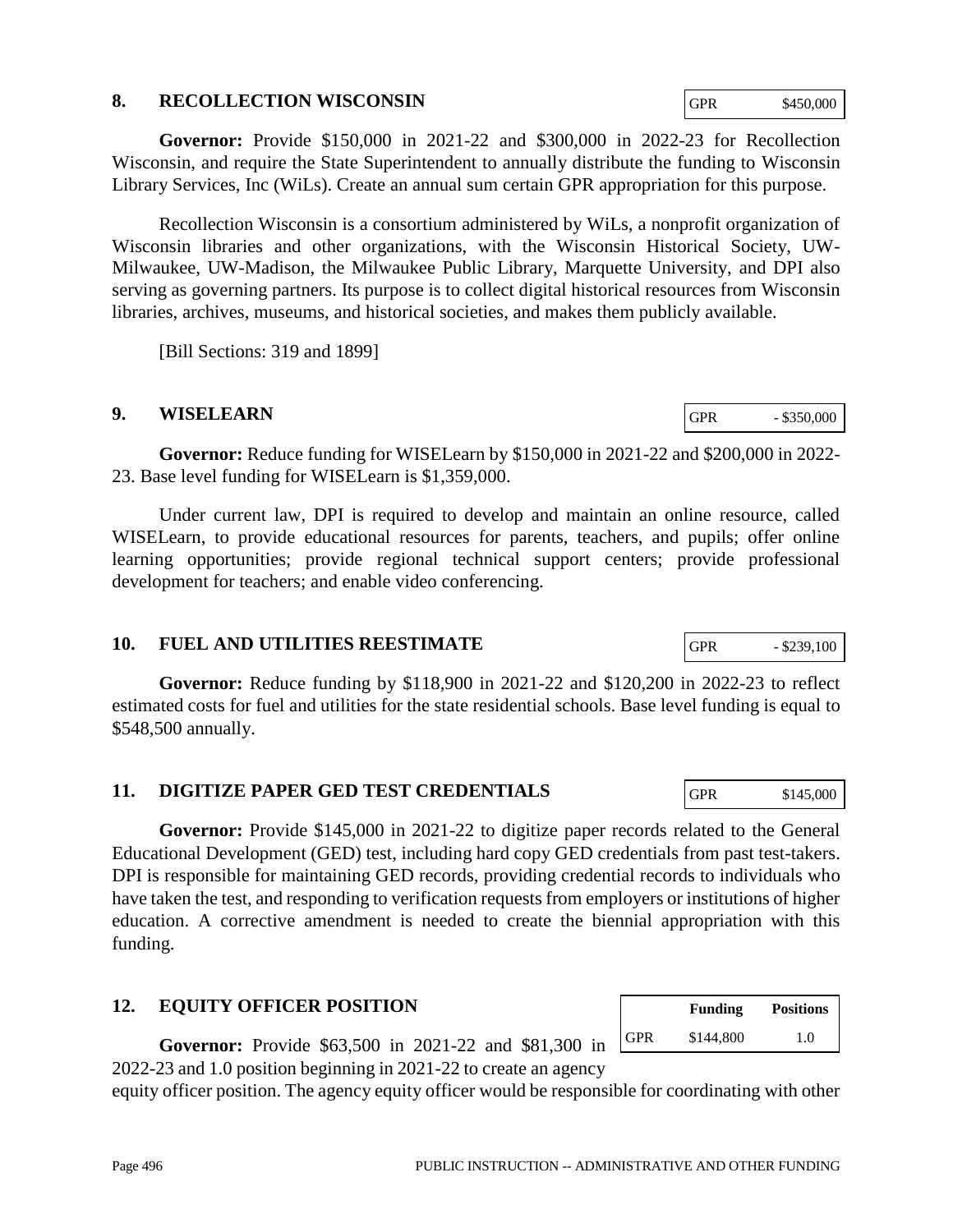agency equity officers and identifying opportunities to advance equity in government operations. For additional information, see "Administration -- General Agency Provisions."

#### **13. DEBT SERVICE REESTIMATE**

**Governor:** Modify funding by -\$114,300 in 2021-22 and \$107,400 in 2022-23 as a reestimate of debt service payments for the state residential schools. Annual base level funding is \$1,020,000.

#### **14. PROGRAM REVENUE REESTIMATES**

**Governor:** Reestimate program revenue by \$5,428,300 in 2021-22 and \$5,415,200 in 2022- 23. The reestimate includes \$958,600 annually in the appropriation for personnel licensure to reflect projected teacher license fee revenue; -\$30,300 in 2021-22 and -\$43,400 in 2022-23 in the appropriation for general educational development and high school graduation equivalency to reflect projected GED/HSED credential fee revenue; and \$4,500,000 annually in the appropriation for transfers from other state agencies for assistance to school districts.

#### **15. PUBLIC LIBRARY AID**

**Governor:** Provide \$2,500,000 in 2021-22 and \$4,000,000 in 2022-23 above base level funding of \$16,013,100 for public library system aid. The segregated revenue is provided from the state universal service fund, which receives its funding through assessments on annual gross operating revenues from intrastate telecommunications providers.

#### **16. LIBRARY SERVICE CONTRACTS**

**Governor:** Provide \$12,900 in 2021-22 and \$25,300 in 2022-23 above base level funding of \$1,342,400 to fully fund the cost of statutorily-required library service contracts for resources of specialized library materials and other information.

DPI contracts with four service providers: (a) the Milwaukee Public Library; (b) the University of Wisconsin-Madison; (c) the Wisconsin Talking Book and Braille Library; and (d) the Cooperative Children's Book Center. DPI indicated in its agency request document that projected costs for each of the contracts will increase over the biennium due to general operating cost increases, and insufficient funding would result in a cap on the amount of material that can be requested from the Milwaukee Public Library and the UW-Madison library. The segregated revenue is provided from the state universal service fund, which receives its funding through assessments on annual gross operating revenues from intrastate telecommunications providers.

SEG \$38,200

SEG \$6,500,000

PR \$10,843,500

GPR - \$6,900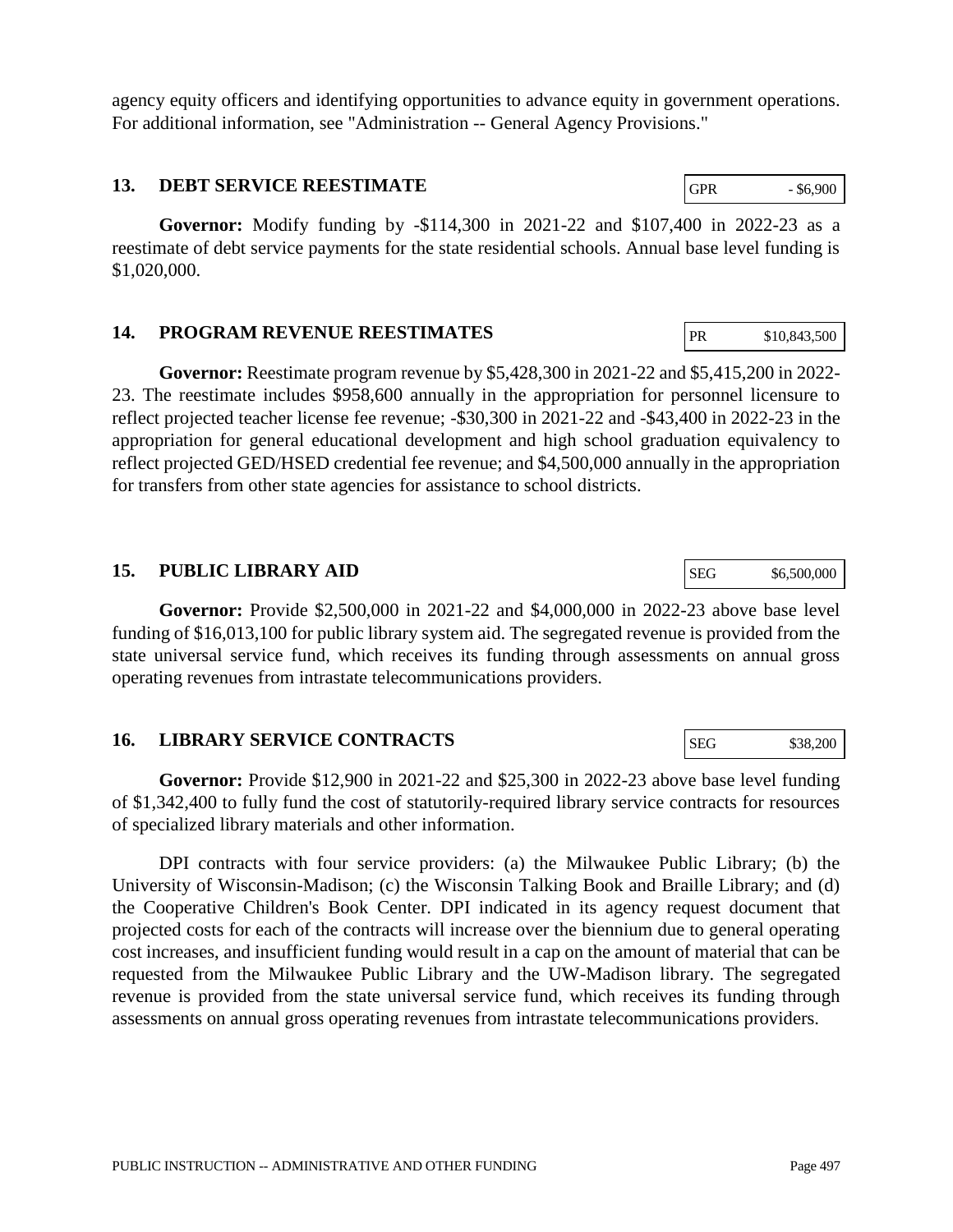#### **17. BULLYING PREVENTION GRANTS**

**Governor:** Modify current law relating to the grant for bullying prevention to specify that, beginning in the 2021-22 school year, the grant must be awarded annually to the nonprofit organization that received the award in the 2019-20 and 2020-21 school years. (The grant was awarded in those years to the Children's Hospital of Wisconsin.)

Funding is equal to \$150,000 GPR annually, and the grants are required to provide training and an online bullying prevention curriculum for pupils in grades kindergarten to eight.

[Bill Section: 1900]

#### **18. REPORT ON HOMELESS PUPILS**

**Governor:** Require the State Superintendent to submit an annual report on the number of homeless children and youths, as defined under federal law, in the public schools of Wisconsin. The report would be submitted to the Chief Clerk of each house of the Legislature for distribution to the Legislature.

Under federal law, homeless children and youths are defined as follows: (a) children and youths who are sharing the housing of other persons due to loss of housing, economic hardship, or a similar reason, are living in motels, hotels, trailer parks, or camping grounds due to the lack of alternative adequate accommodations, are living in emergency or transitional shelters, or are abandoned in hospitals; (b) children and youths who have a primary nighttime residence that is a public or private place not designed for or ordinarily used as a regular sleeping accommodation for human beings; (c) children and youths who are living in cars, parks, public spaces, abandoned buildings, substandard housing, bus or train stations, or similar settings; and (d) migratory children who are living in circumstances described in (a) through (c).

[Bill Section: 1904]

## **19. CLIMATE CHANGE IN MODEL ACADEMIC STANDARDS**

**Governor:** Require that if the State Superintendent adopts model academic standards for any of the following subjects, the standards for that subject incorporate information about climate change: (a) science; (b) mathematics; (c) social studies; (d) English language arts; (e) agriculture; (f) food and natural resources; (g) environmental literacy and sustainability; and (h) nutrition education. Require that the standards incorporate an understanding of climate, the interconnected nature of climate change, the potential local and global impacts of climate change, and individual and societal actions that may mitigate the harmful effects of climate change.

[Bill Section: 1901]